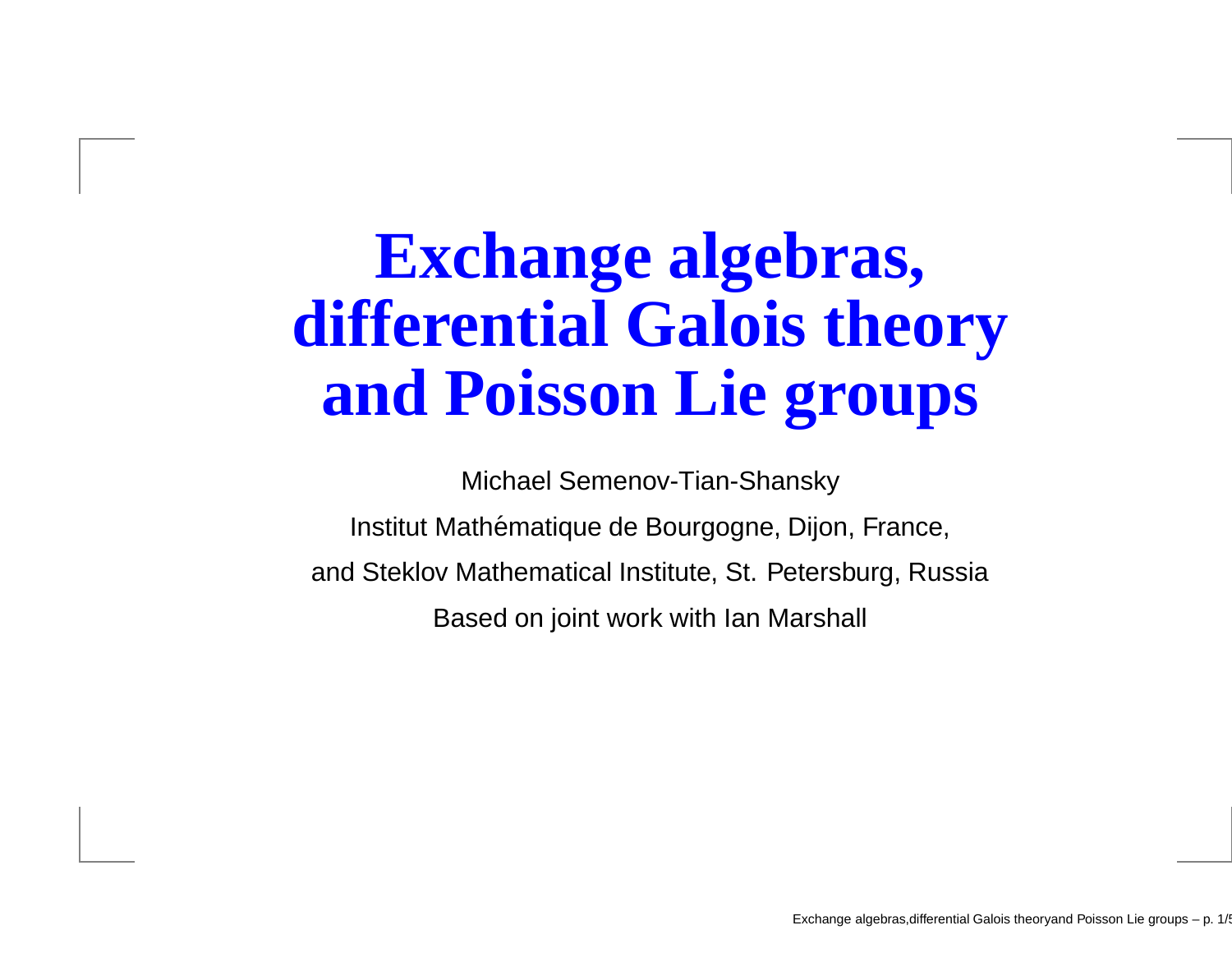# **The Setting**

The space  $H$  of Schroedinger operators on the circle

$$
H = -\partial_x^2 - u, \qquad u \in C^\infty(S^1), \quad S^1 \simeq \mathbb{R}/2\pi\mathbb{Z},
$$

is the phase space for the KdV hierarchy (with periodic boundary conditions). It carries <sup>a</sup> family of natural Poisson structures which play an important rôle in the Hamiltonian description of the KdV flows.

The Virasoro Poisson operator:

$$
l = \frac{1}{2}\partial_x^3 + u\partial_x + \partial_x u.
$$

- Problem:
	- **Extend the Poisson structure to the space of wave** functions.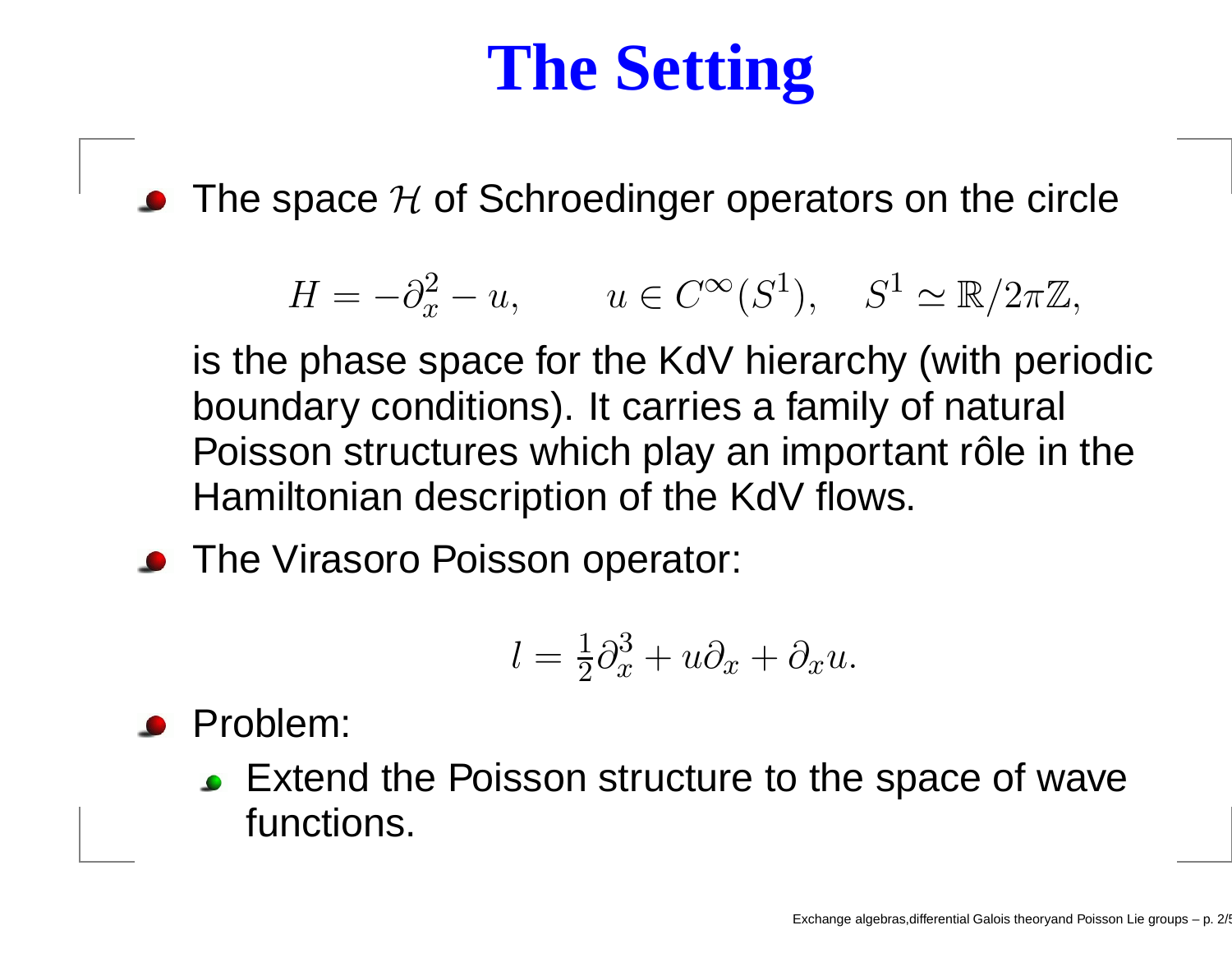### **The tower of KdV-like equations**

A closely related practical question: The tower of KdV-like equations.

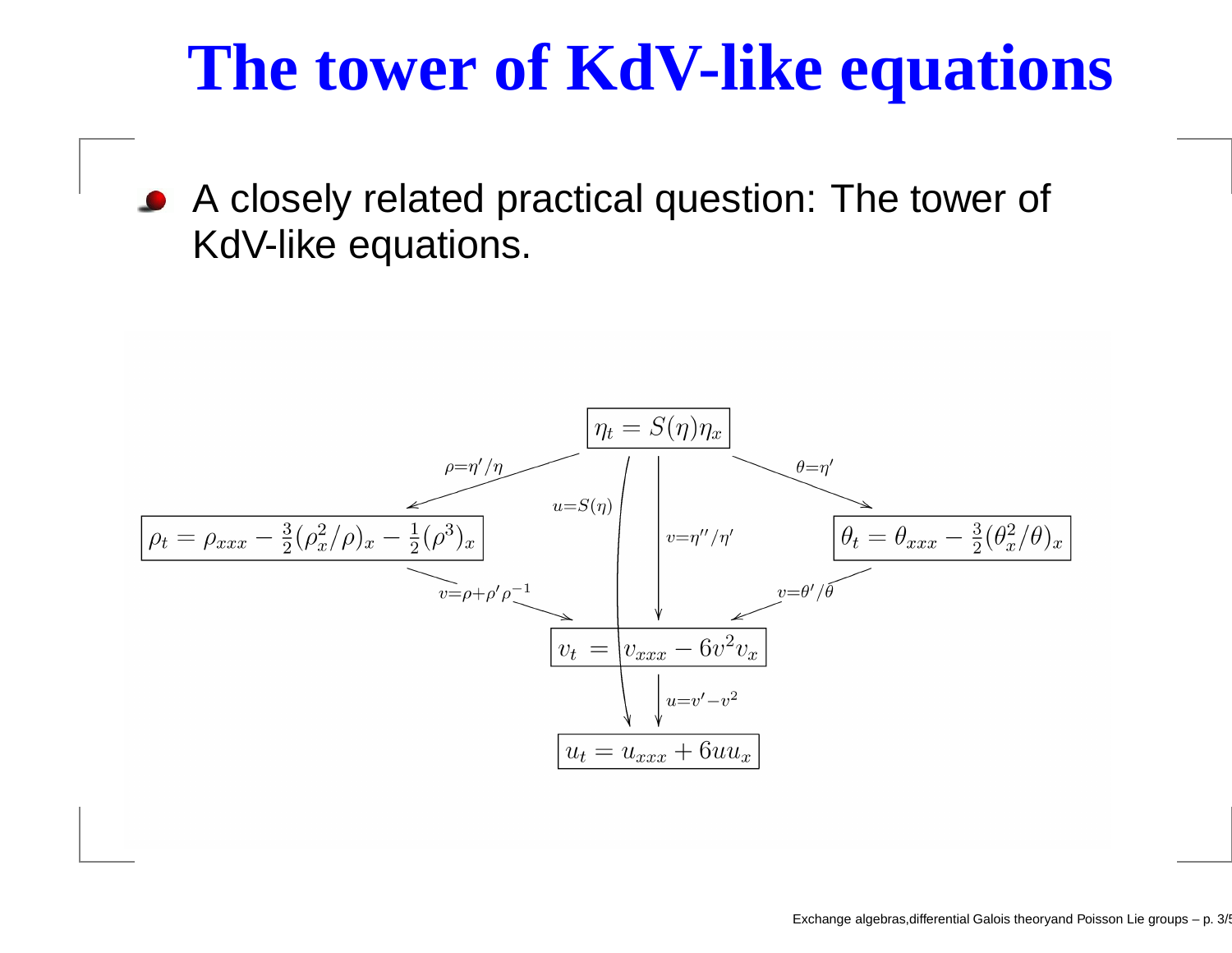# **The tower of KdV-like equations–2**

As we shall see, this diagram is naturally understood in terms of the differential Galois theory. This is the point of view suggested by George Wilson in 1989.

Problem: equip all phase spaces in this diagram with natural Poisson structures in such <sup>a</sup> way that all arrows become Poisson mappings.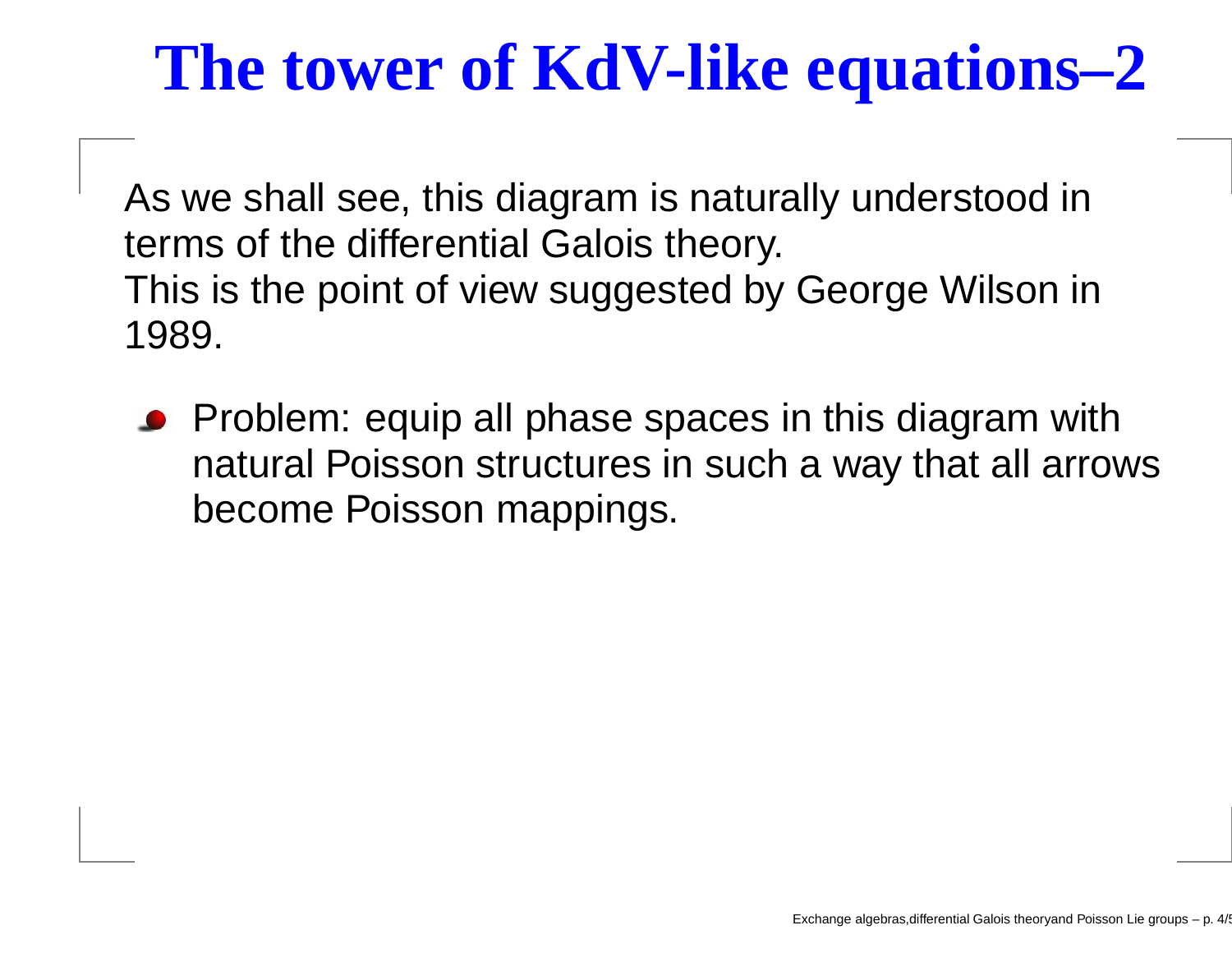# **General problem**

In <sup>a</sup> more abstract language, second order differential operators on the line are associated with *projective connections*; solutions of the Schroedinger equations are covariantly constant sections of the associated projective bundle.

In <sup>a</sup> similar way, the space of flat linear connections on a circle carries a natural Poisson structure. Thequestion is:

- **Extend this Poisson structure to the space of** covariantly constant sections. In both cases, obstructions are connected with nontrivial cohomology:
	- In linear case, it is the Maurer–Cartan cocycle.
	- In projective case it is the Gelfand–Fuchs cocycle.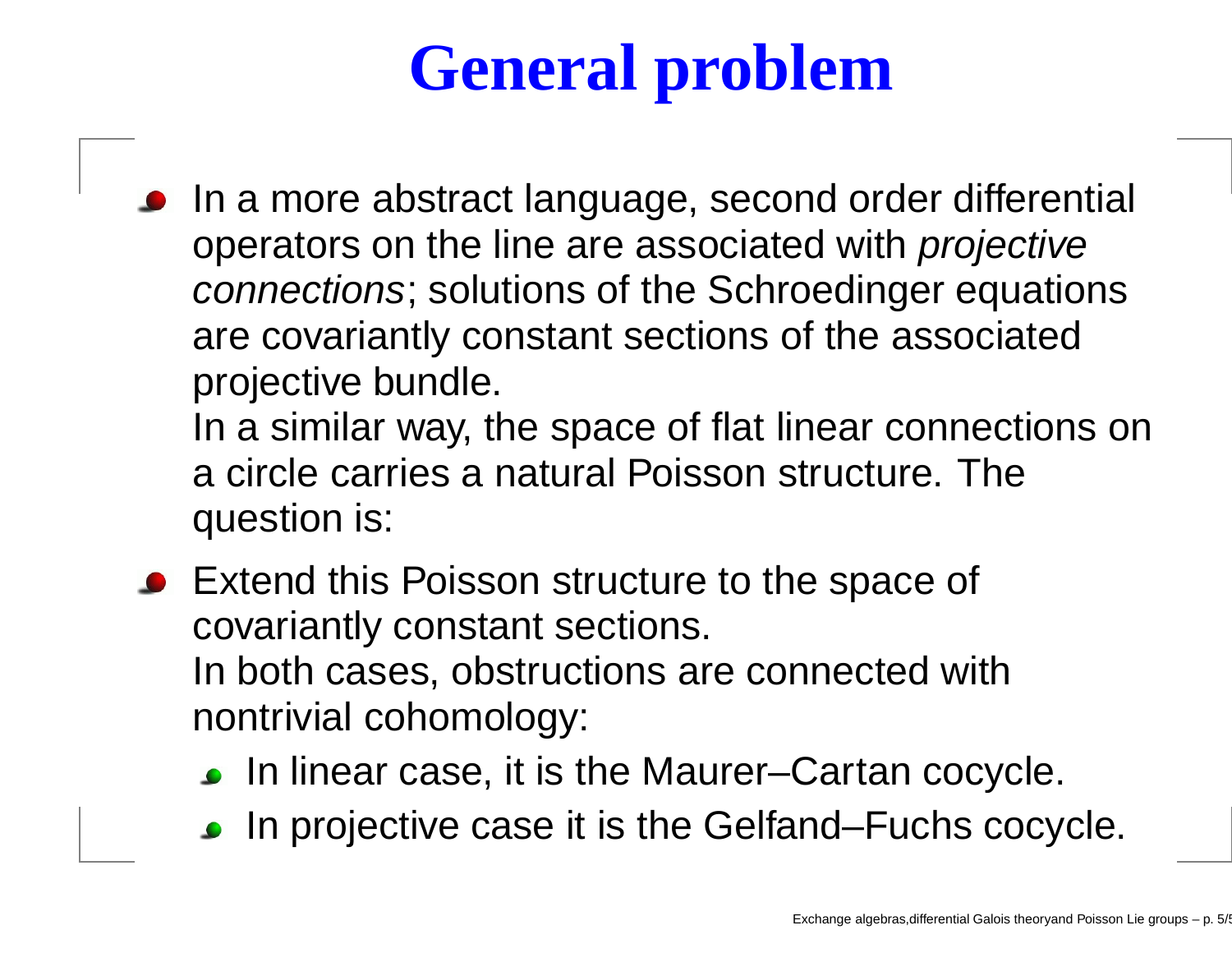# **Elementary theory**

The space  $V=V_u$  of solutions of the Schroedinger equation

$$
-\psi'' - u\psi = 0
$$

is 2-dimensional.

- Any two solutions  $\phi,\,\psi$  have constant wronskian  $W=\,$  $=\phi\psi'-\phi'\psi.$
- An element  $w\in V$  may be regarded as a quasi-periodic plane curve (such that  $w \wedge w'$  is nowhere zero).
- Monodromy matrix:

 $w(x+2\pi n) = w(x)M$  $n,\;n\in\mathbb{Z},\,\textsf{where}\,w=(\phi,\psi)$  is a row vectc

The group  $G=\,$  $S=SL(2)$  acts naturally on  $V$  (preserving the wronskian) by right multiplication.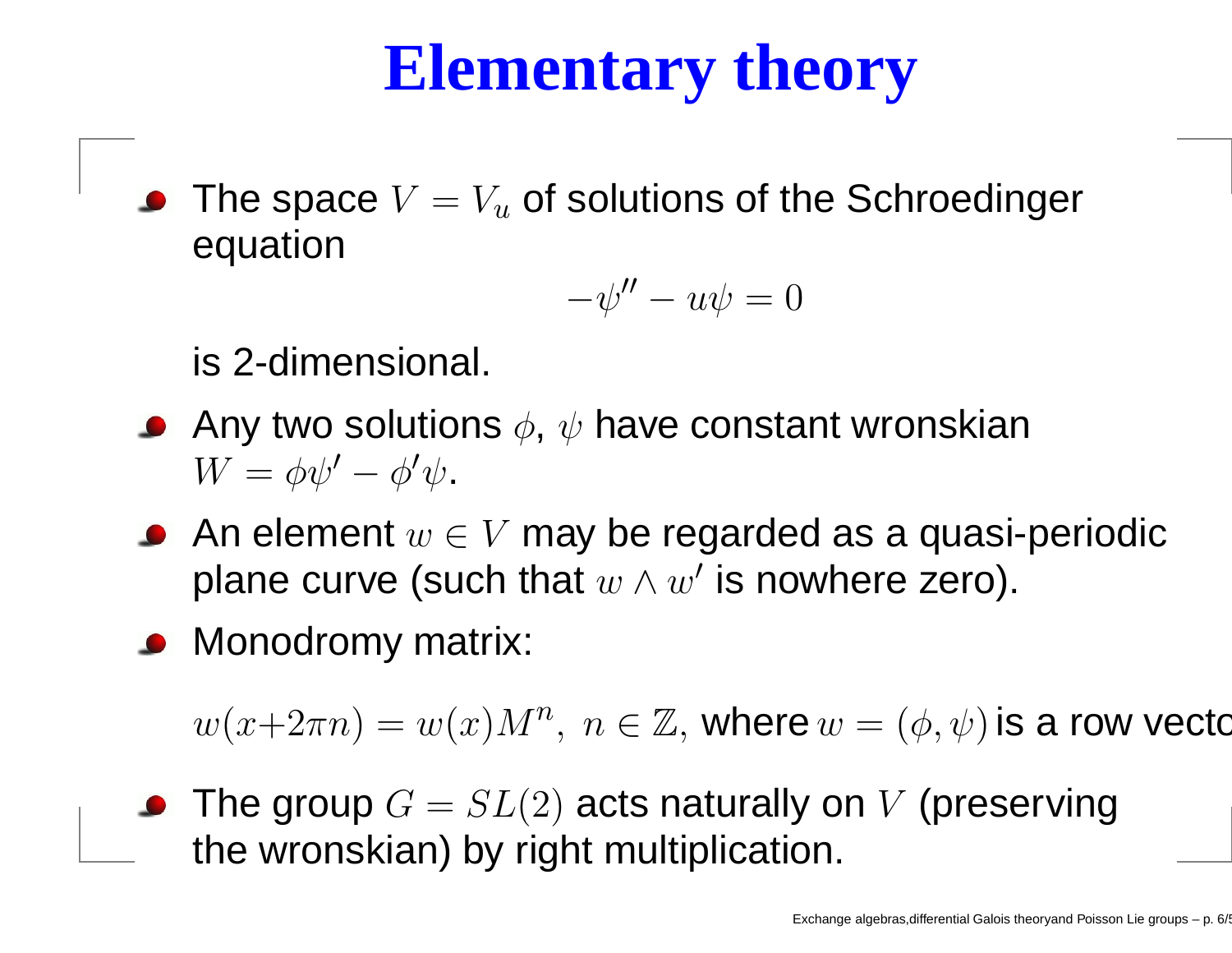# **Classical Theorem:**

Any pair of linearly independent solutions of the Schroedinger equation defines <sup>a</sup> non-degenerate quasi-periodic projective curve  $\gamma:\mathbb{R}\rightarrow\mathbb{C} P_1$  such that

$$
\gamma(x + 2\pi) = \gamma(x)M.
$$

■ Conversely, any non-degenerate quasi-periodic projective curve may be lifted to <sup>a</sup> non-degenerate curve in C  $^2$  such that its wronskian is equal to 1 and hence gives rise to <sup>a</sup> 2nd order differential equation.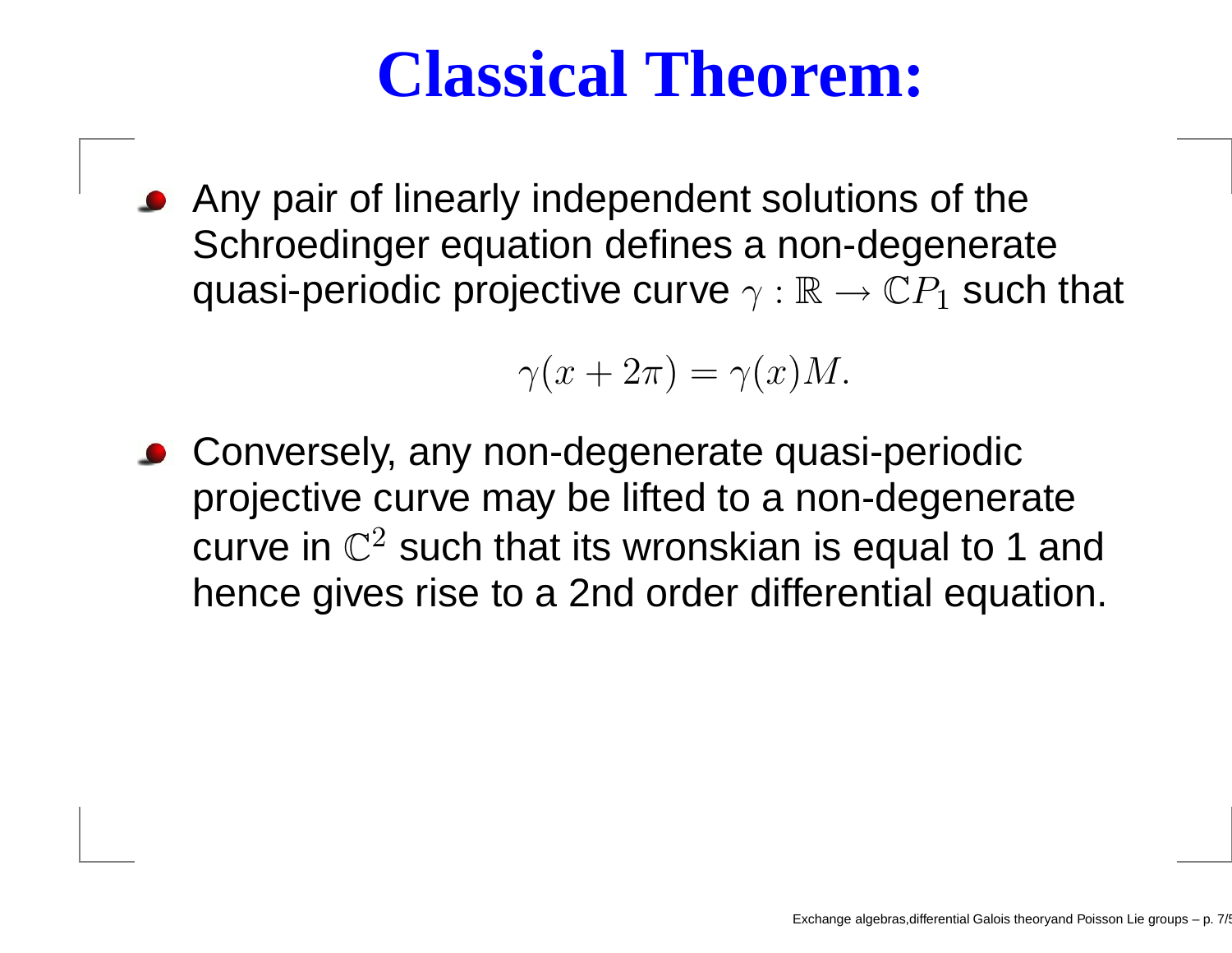# **Schwarzian Derivative**

Fix an affine coordinate on  $\mathbb{C}P_1$  in such a way that  $\infty$ corresponds to the zeros of the second coordinate  $\psi$  of the point on the plane curve; with this choice  $\gamma$  is replaced with the affine curve  $x \mapsto \eta(x) = \phi(x)/\psi(x).$  The potential  $u$  may be restored from  $\eta$  by the formula

$$
u = \frac{1}{2}S(\eta), \quad \text{where} \quad S(\eta) = \frac{\eta'''}{\eta'} - \frac{3}{2}\left(\frac{\eta''}{\eta'}\right)^2
$$

is the Schwarzian derivative.

 $S(u)$  is projective invariant: if  $\tilde{\eta} = \frac{a\eta+c}{b\eta+d}$ , then  $S(\tilde{\eta}) = S(u)$ .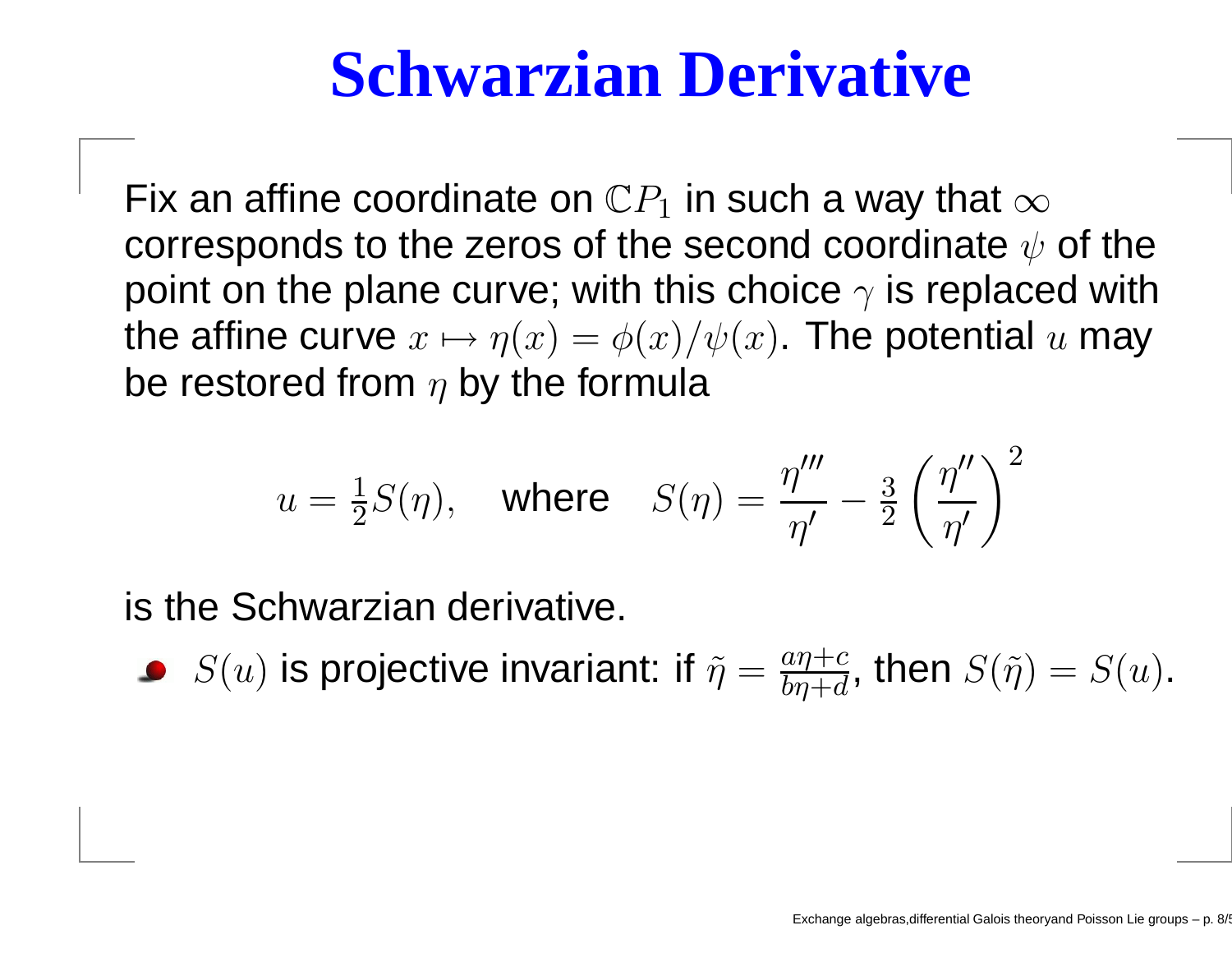# **Point of view of differential Galois theory**

- We define the differential field  $\mathbb{C}\langle \psi_1,\psi_2\rangle$  as a free algebra of rational functions in an infinite set of variables  $\psi_1, \psi_2, \psi_1', \psi_2', \psi_1'', \psi_2'', \ldots \,$  with a formal derivation  $\partial$  such that  $\partial \psi_i^{(n)} = \psi_i^{(n+1)}$ .
- A *differential automorphism* is an automorphism of  $\mathbb{C}\langle \psi_1,\psi_2\rangle$  (as an algebra) which commutes with  $\partial.$  All differential automorphisms are induced by linear transformations  $(\psi_1,\psi_2)\mapsto (\psi_1,\psi_2)\cdot g,\; g\in GL(2,\mathbb{C})$ .
- Let  $(W)$  be the differential ideal in  $\mathbb{C}\langle \psi_1,\psi_2\rangle$  generated by  $\psi_1 \psi_2' - \psi_1' \psi_2$  $-1$ . Automorphisms which preserve  $W$ belong to  $G=\,$  $= SL(2).$
- The differential subfield of  $G$ -invariants coincides with  $\mathbb{C}\langle u \rangle$  .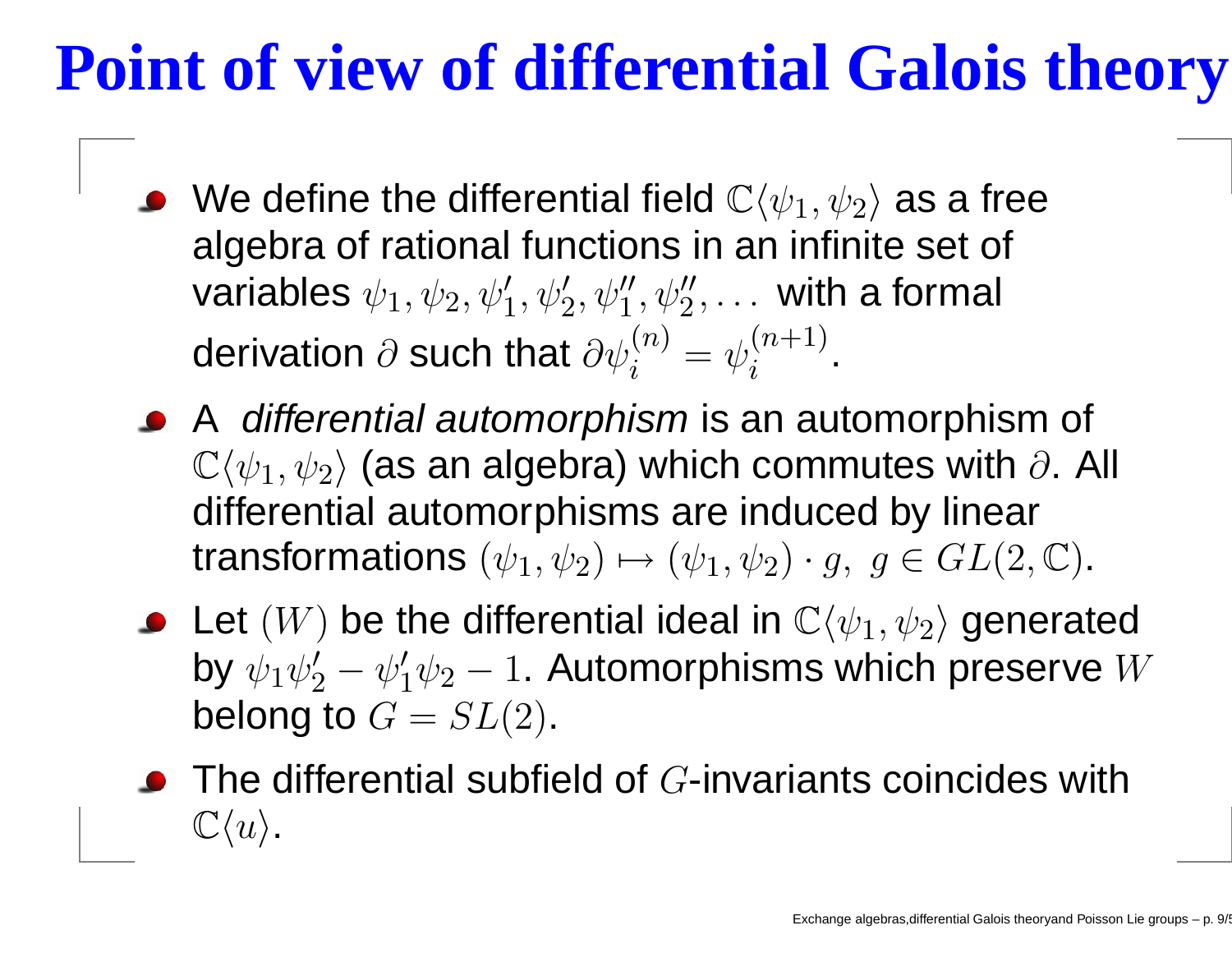# **Intermediate differential fields**

Let  $Z=\,$  $=\{\pm 1\}$  be the center of  $G$  and  $N,$   $A,$   $B=AN$  its standard subgroups (nilpotent, split Cartan & Borel). The subfields of invariants are freely generated differential algebras:

$$
\mathbb{C}\langle \phi, \psi \rangle^{Z} = \mathbb{C}\langle \eta \rangle, \quad \eta = \phi/\psi,
$$
  

$$
\mathbb{C}\langle \eta \rangle^{A} = \mathbb{C}\langle \rho \rangle, \quad \rho = \eta'/\eta,
$$
  

$$
\mathbb{C}\langle \eta \rangle^{N} = \mathbb{C}\langle \theta \rangle, \quad \theta = \eta',
$$
  

$$
\mathbb{C}\langle \eta \rangle^{B} = \mathbb{C}\langle \psi \rangle, \quad v = \eta''/\eta',
$$

$$
\bullet \ \mathbb{C}\langle \eta \rangle^G = \mathbb{C}\langle u \rangle, \quad u = S(\eta).
$$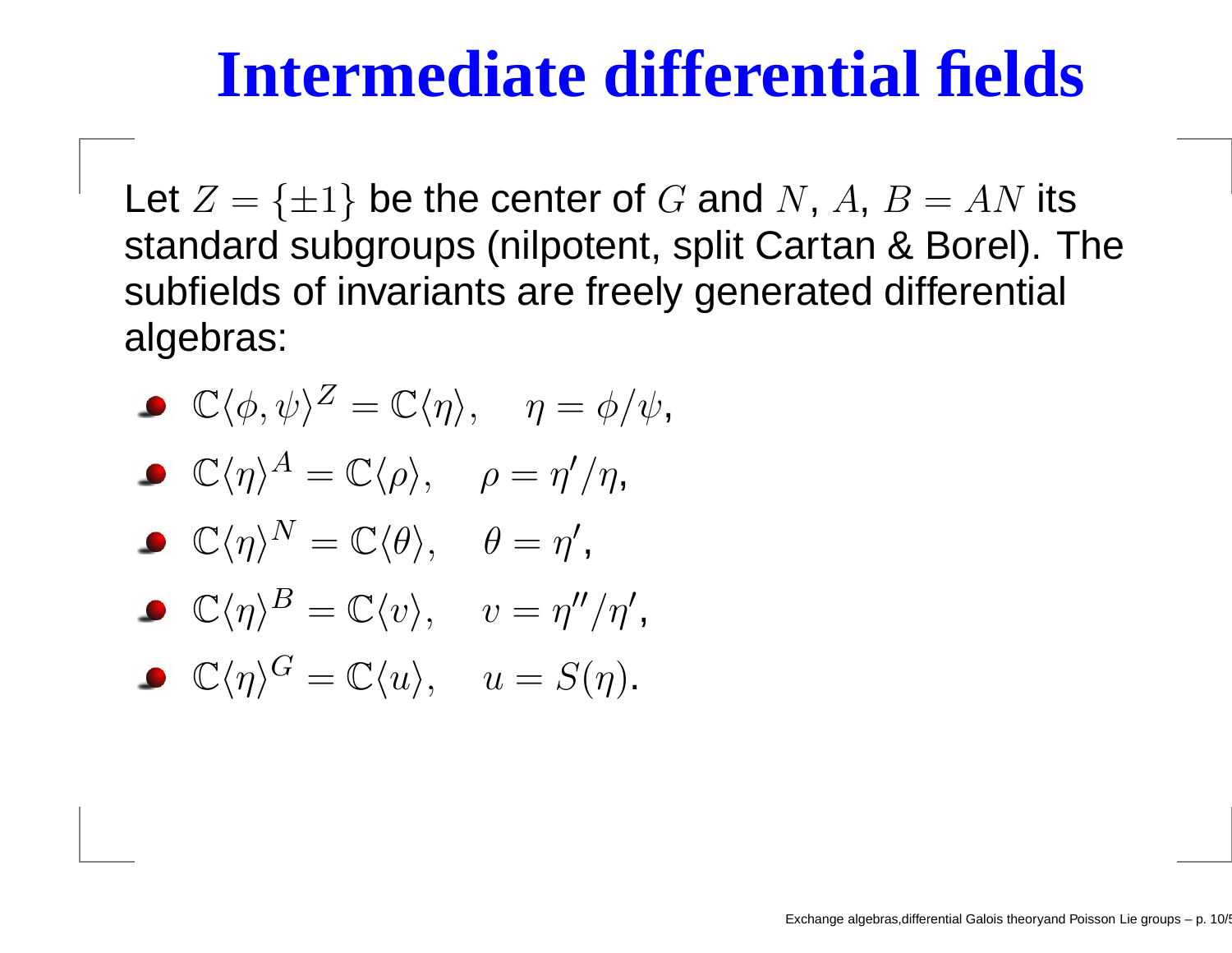## **Extension Tower**

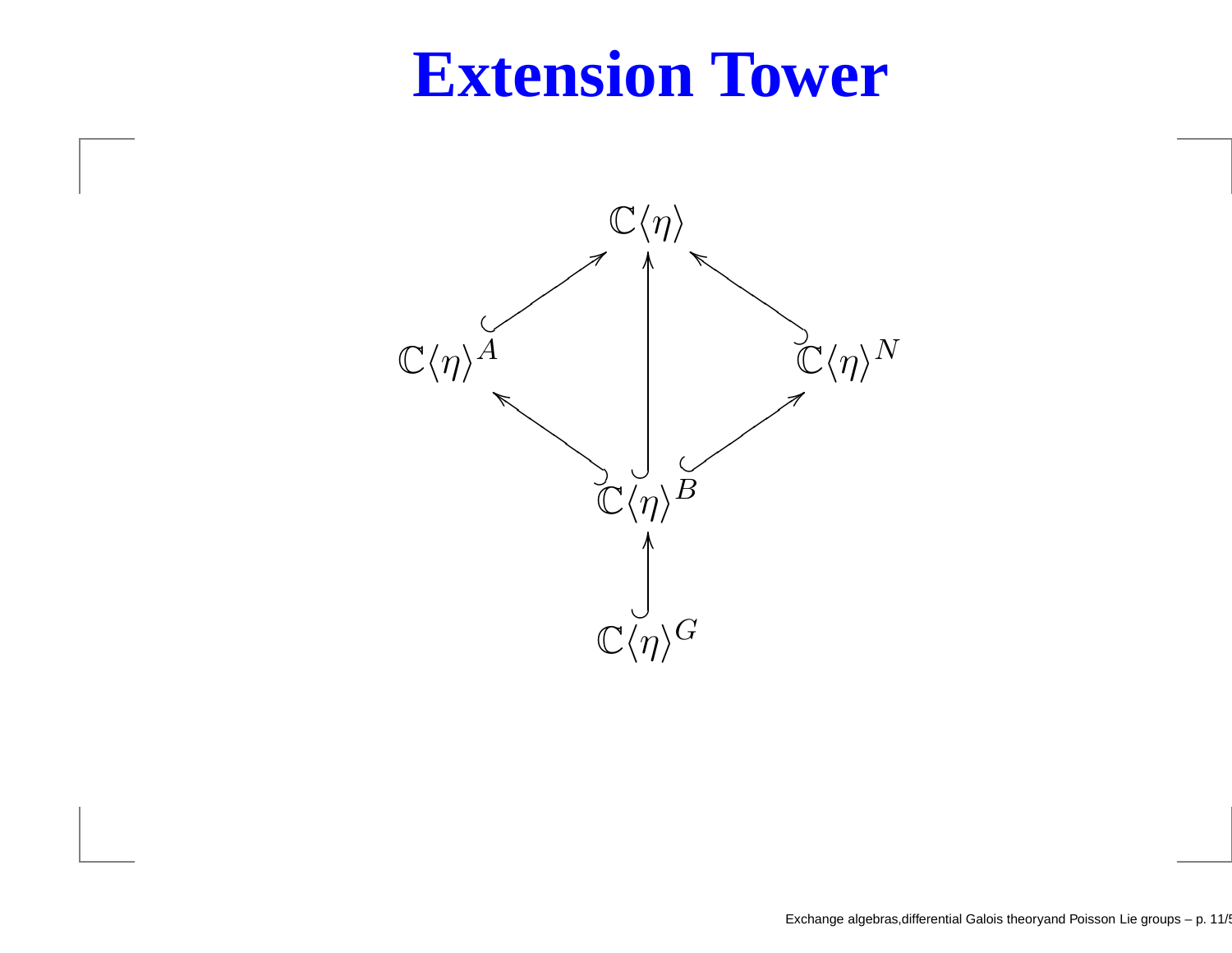# **KdV–like equations once again**

Basic classical observation: there is <sup>a</sup> family of compatible KdV-like flows on each level of the tower related by natural differential substitutions:

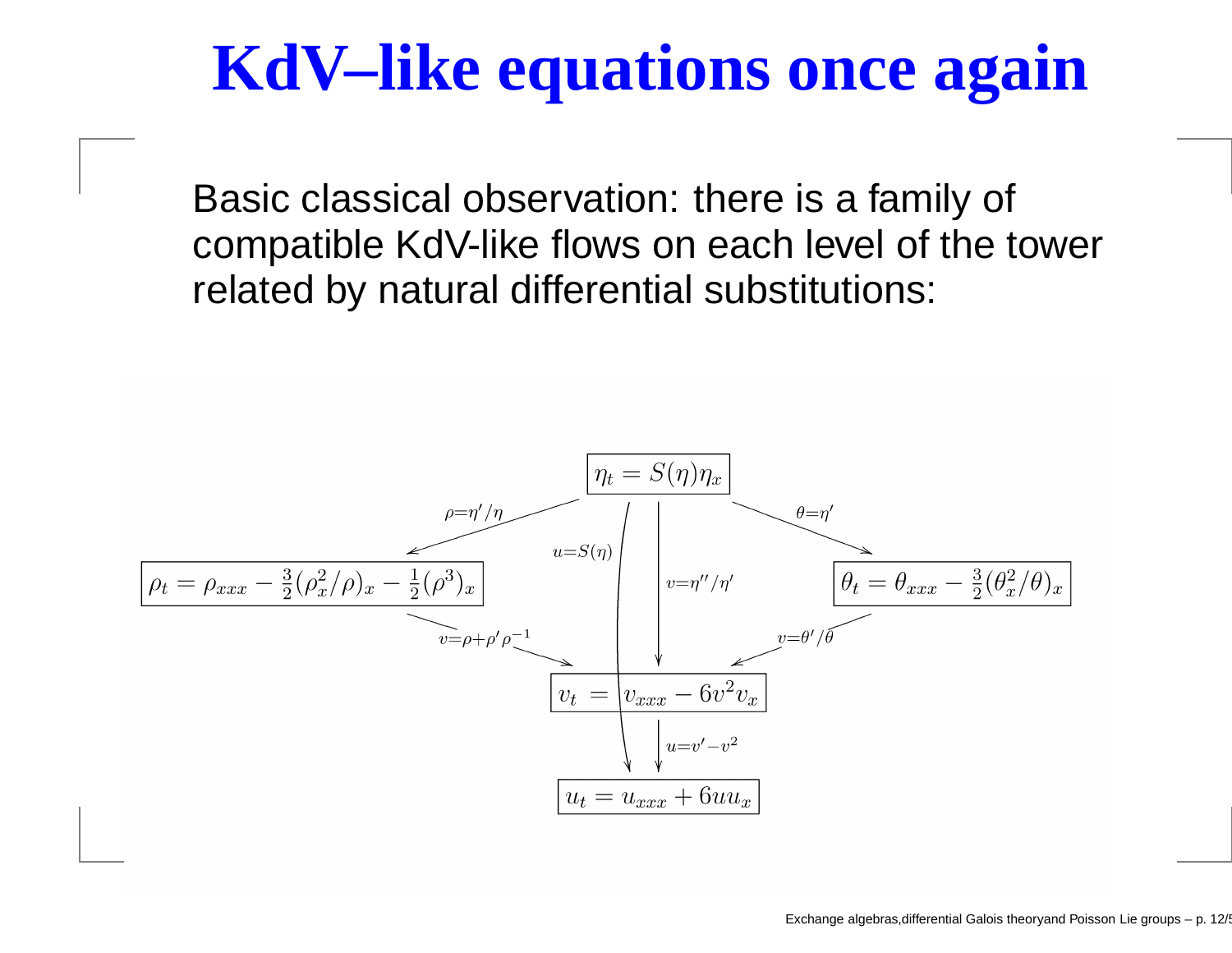# **Main Problem:**

- Equip all levels of the tower with Poisson structure so as to make all arrows Poisson mappings. This is <sup>a</sup> surprisingly non-trivial question.
	- Attempt of G.Wilson: Look at symplectic forms which can be pulled back.
	- **C** Obstructions:
		- When monodromy is nontrivial, symplectic forms fail to be closed!
	- Our approach:
		- Guess the answer from natural covariancerequirements.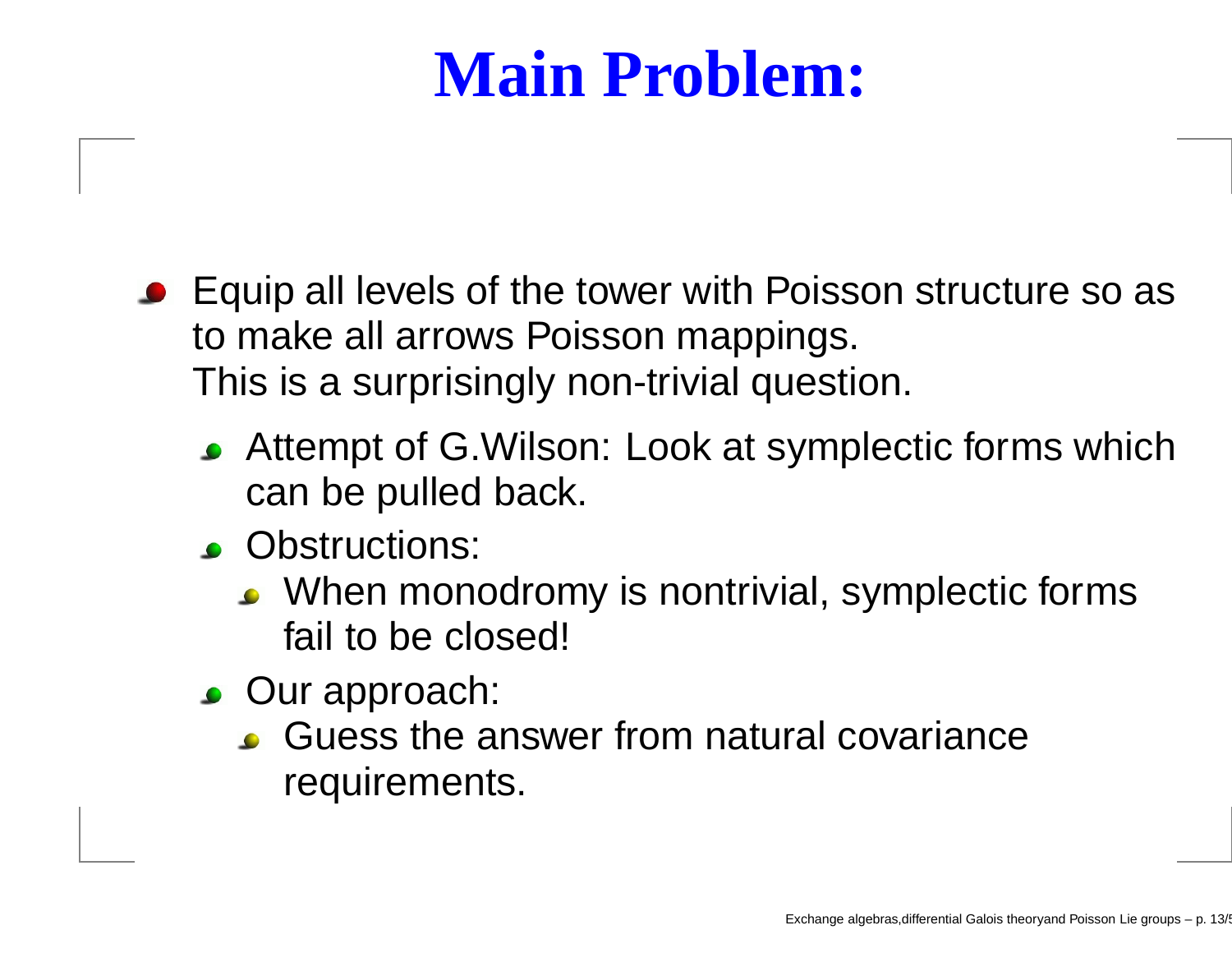# **Main result:**

The Poisson bracket on the (projectivized) space of wave functions is rigid and essentially unique; the Galois group automatically becomes <sup>a</sup> Poisson group with the standard Poisson structure; other possible Poisson structures on  $G$  are excluded.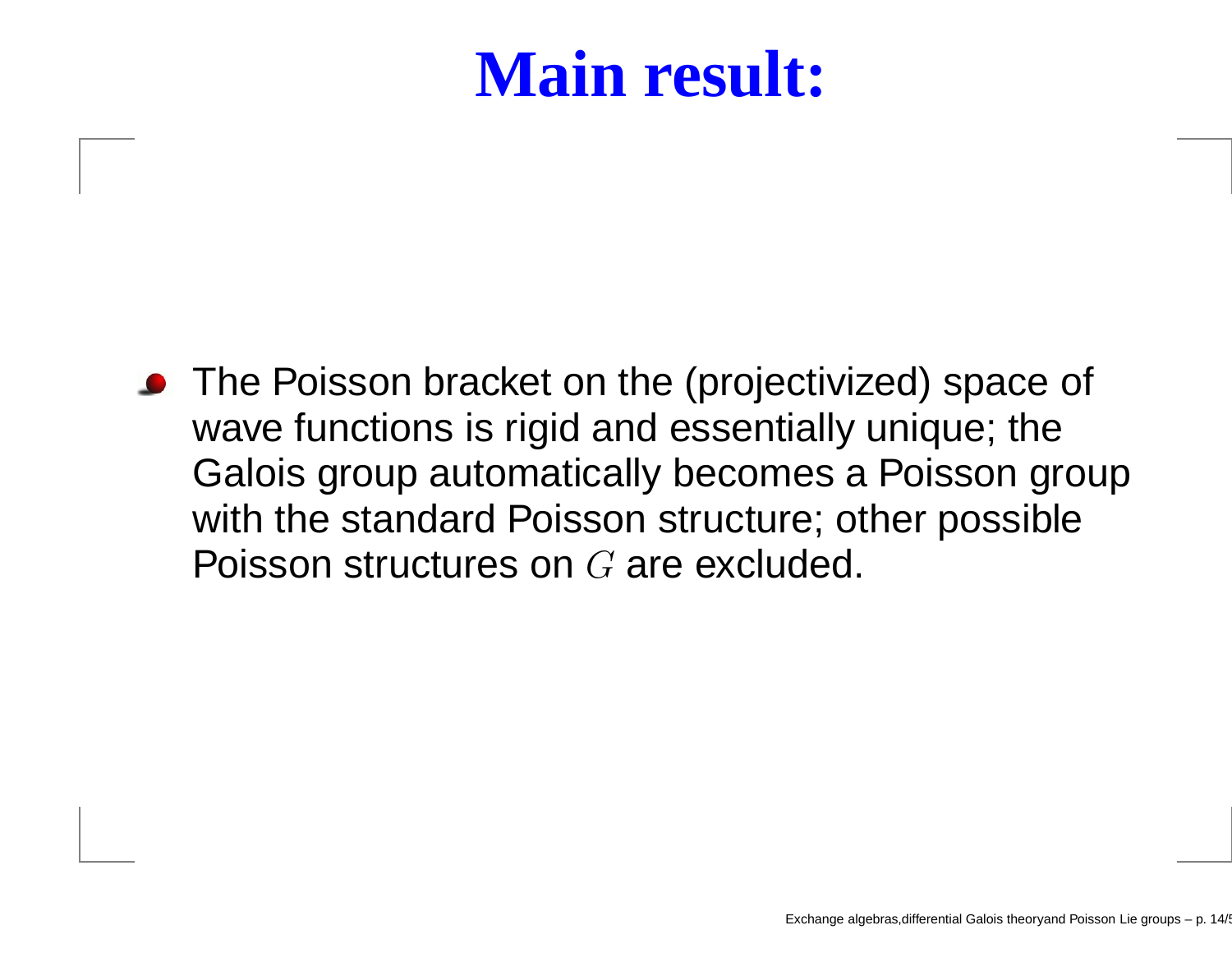# **A reminder on Poisson Lie groups**

Let  $G$  be a Lie group with Lie algebra  $\mathfrak g.$  A Poisson structure on  $G$  is called multiplicative if the multiplication

 $m\colon G\times G\to G$ 

is <sup>a</sup> Poisson mapping. A Lie group equipped with <sup>a</sup> multiplicative Poisson bracket is called <sup>a</sup> *Poisson Lie group*. An action  $G\times\mathcal{M}\to\mathcal{M}$  of a Poisson group on a Poisson manifold M is called <sup>a</sup> *Poisson action* if this mapping is Poisson; in other words, for  $F,H\in \operatorname{Fun}(\mathcal{M}),$  their Poisson bracket at the transformed point  $g\cdot m\in\mathcal{M}$  may be computed as follows:

$$
\left\{F,H\right\}_{\mathcal{M}}\left(g\cdot m\right)=\left\{\hat{F}(m,\cdot\,),\hat{H}(m,\cdot\,)\right\}_{G}(g)+\left\{\hat{F}(\cdot\,,g),\hat{H}(\cdot\,,g)\right\}_{\mathcal{M}}
$$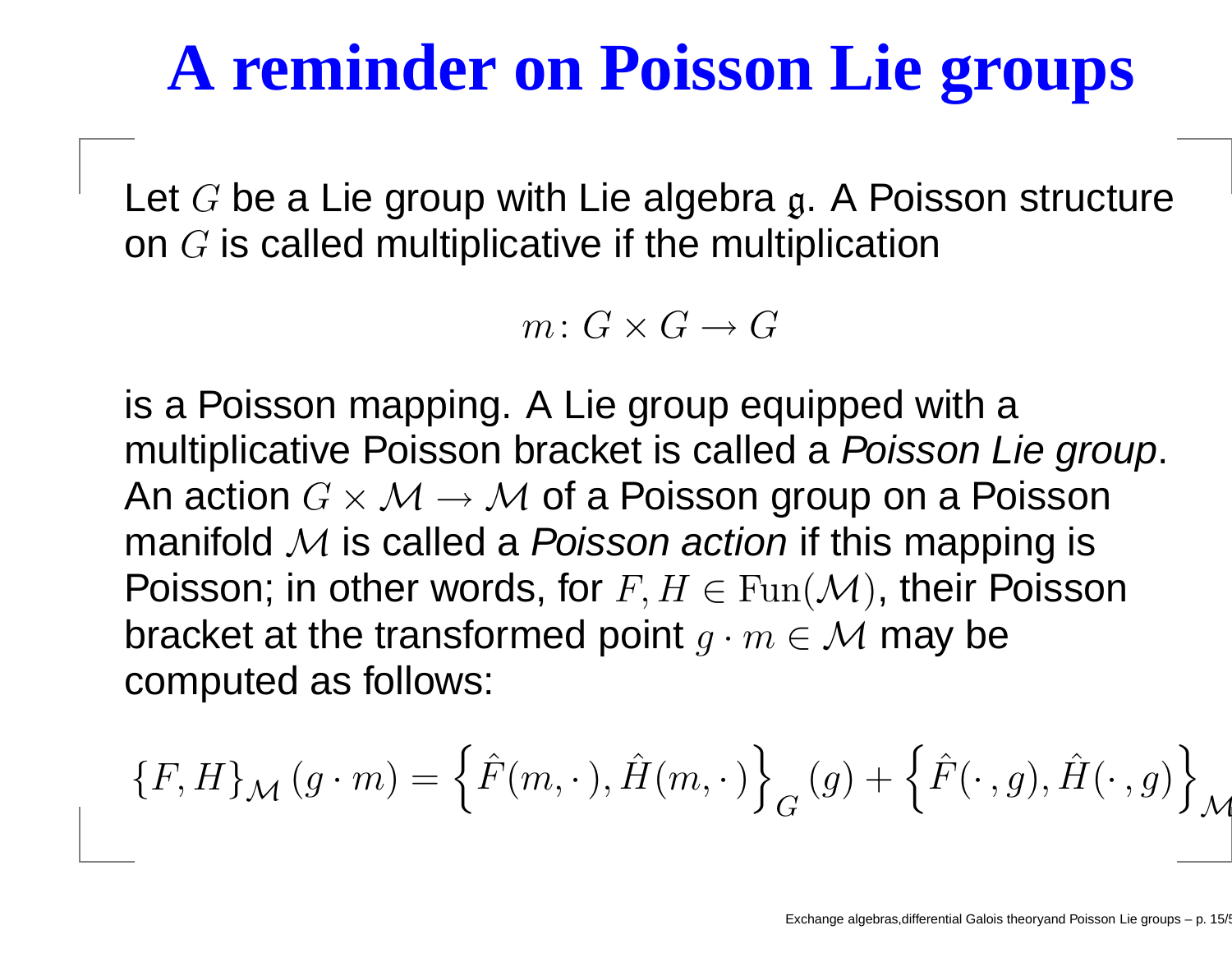In that case we shall also say that the Poisson bracket on M is G-*covariant*.

- Important fact:
	- Multiplicative Poisson bracket on  $G$  gives rise to the structure of a Lie algebra on the dual space  $\mathfrak{g}^*;$
	- The dual of the commutator map  $[ \, , \, ] \colon \mathfrak{g}^* \times \mathfrak{g}^* \to \mathfrak{g}^*$  is <sup>a</sup> 1-cocycle on g.

A pair ( $\mathfrak{g},\,\mathfrak{g}^*$ ) with these properties is called <sup>a</sup> *Lie bialgebra*.

- Fundamental Theorem (Drinfeld):
	- **Multiplicative Poisson bracket is completely** determined by its linearization.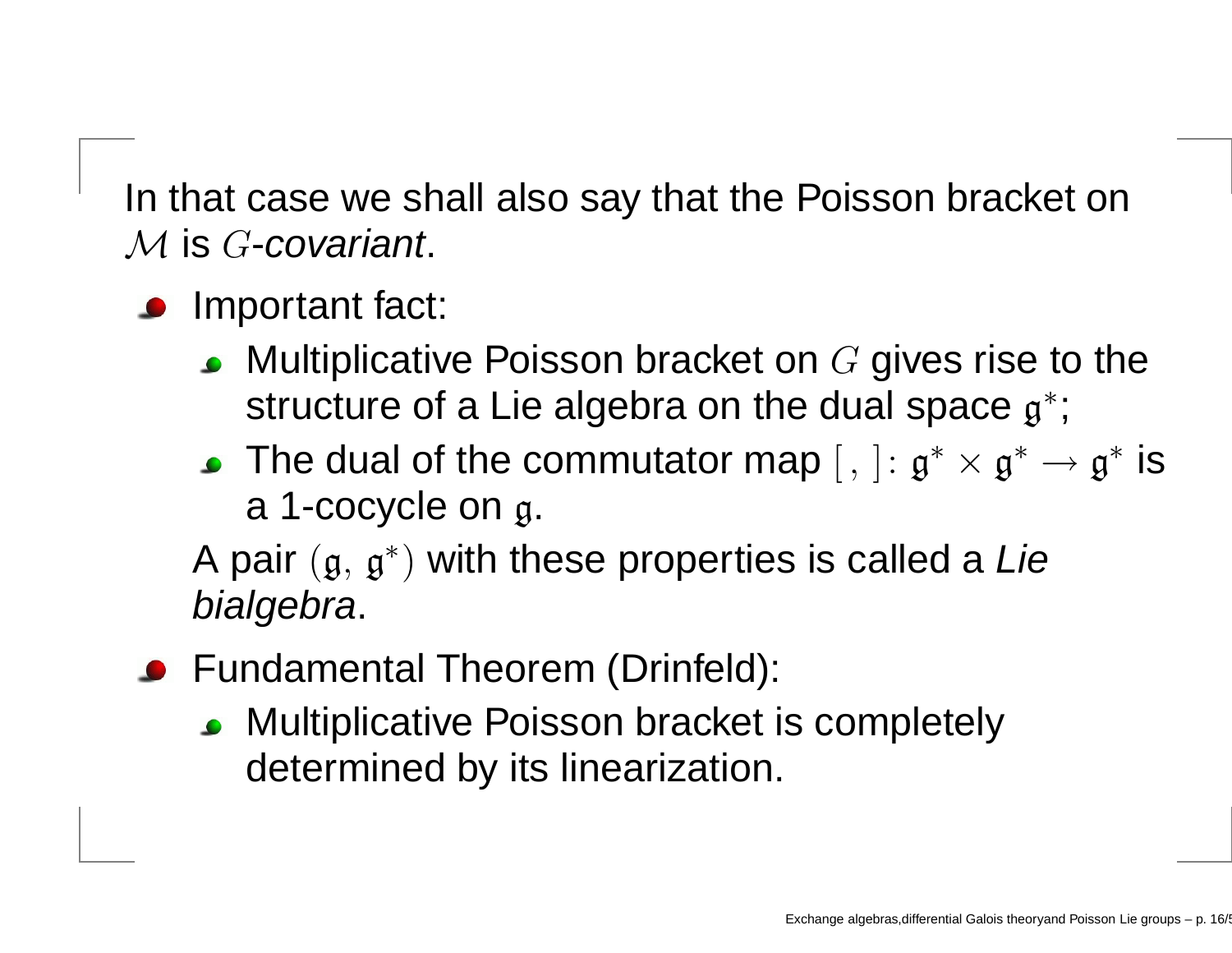Hence there is an equivalence of two categories:

- Category of Poisson Lie groups (morphisms  $=$  Lie group homomorphisms which are also Poisson mappings)
- Category of Lie bialgebras (morphisms = homomorphisms of Lie algebras such that their duals are homomorphisms of the dual algebras).
- Important tool:

·

- **Restrict Poisson action to subgroups.** 
	- **C** Obvious possibility:
		- $\cdot$  Restrict to Poisson subgroups.
	- **C** More flexible option:
		- ·Restrict to admissible subgroups.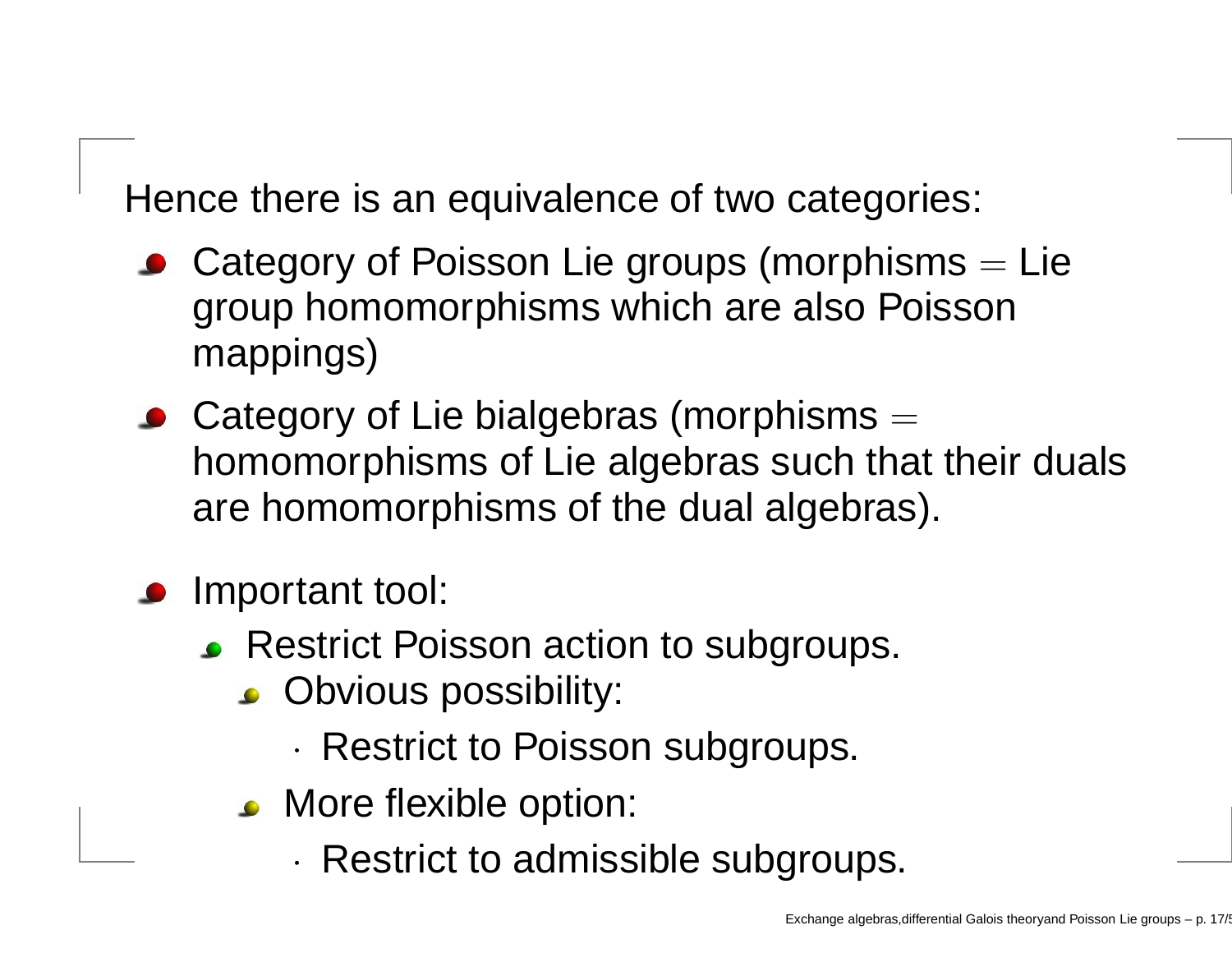# **Admissible subgroups and Poisson Reductio**

### Definition:

- A subgroup  $H \subset G$  of a Poisson Lie group G is called admissible if the subalgebra of  $H$ -invariants  $\text{Fun}(\mathcal{M})^H \subset \text{Fun}(\mathcal{M})$  is closed with respect to the Poisson bracket.
- **Admissibility criterion:** 
	- $H\subset G$  is admissible if and only if  $\mathfrak{h}^{\perp}\subset\mathfrak{g}^{*}$  is a Lie subalgebra;
	- $H\subset G$  is a Poisson subgroup if and only if  $\mathfrak{h}^{\perp}$  is an ideal in g<sup>∗</sup>.
- Poisson Reduction:
	- If  $H$  is admissible,  $\mathrm{Fun}(\mathcal{M})^H \simeq \mathrm{Fun}(\mathcal{M}/H)$  inherits the natural Poisson structure.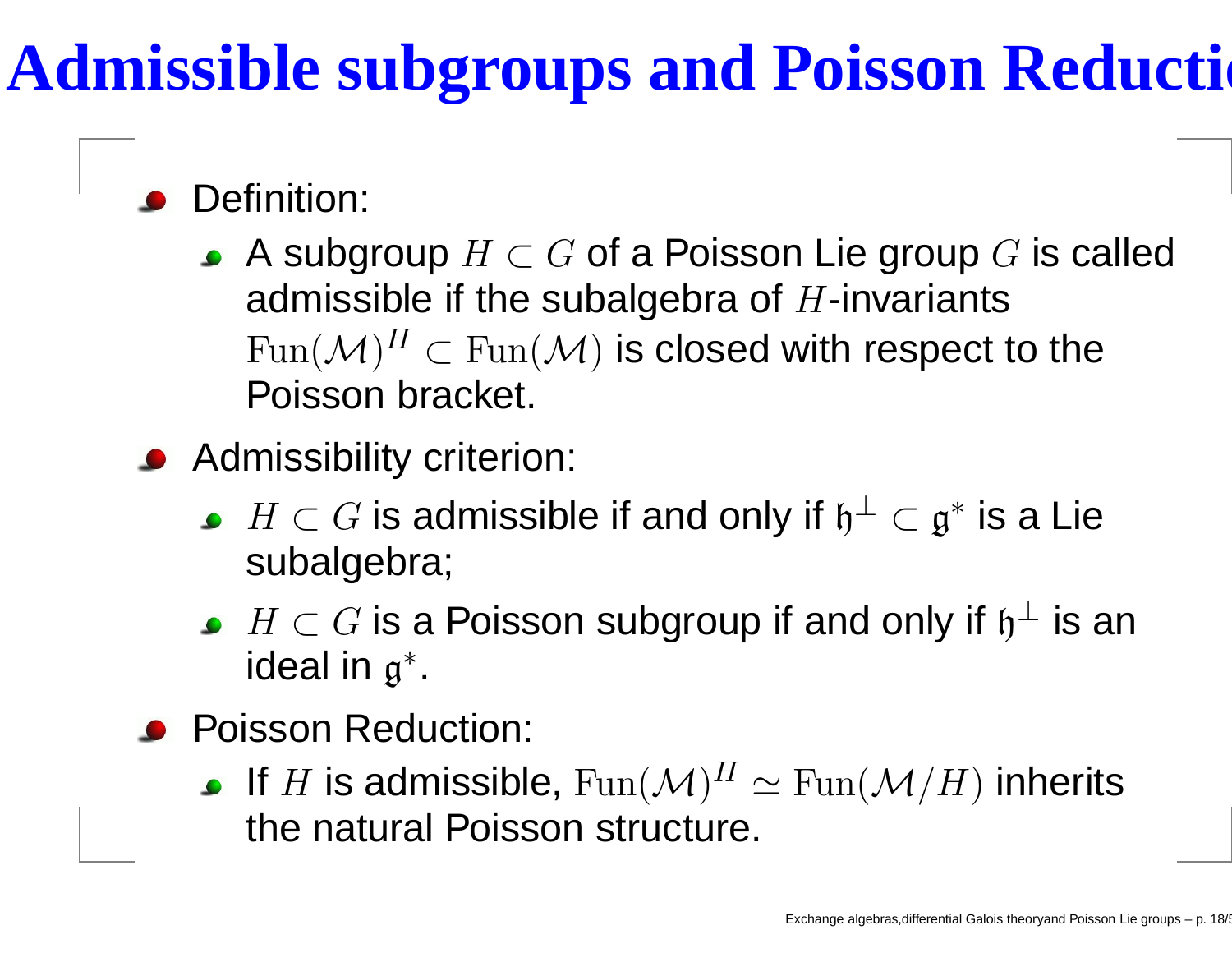# **The case of** SL(2)

- The group  $G = SL(2, \mathbb{C})$  carries a family of natural Poisson structures called the Sklyanin brackets which make it <sup>a</sup> Poisson Lie group.
- **•** These Poisson structures are parameterized by the choice of a classical r-matrix  $r\in \mathfrak{g}\wedge \mathfrak{g}.$ In usual tensor notation we have

$$
\{g_1, g_2\} = [r, g_1 g_2], \tag{1}
$$

- Important fact:
	- Up to natural equivalence there exist three types of classical r-matrices:

\n- (a) 
$$
r = 0
$$
;
\n- (b)  $r = h \wedge f$
\n- (c)  $r = \epsilon e \wedge f$ , where  $\epsilon$  is a scaling parameter.
\n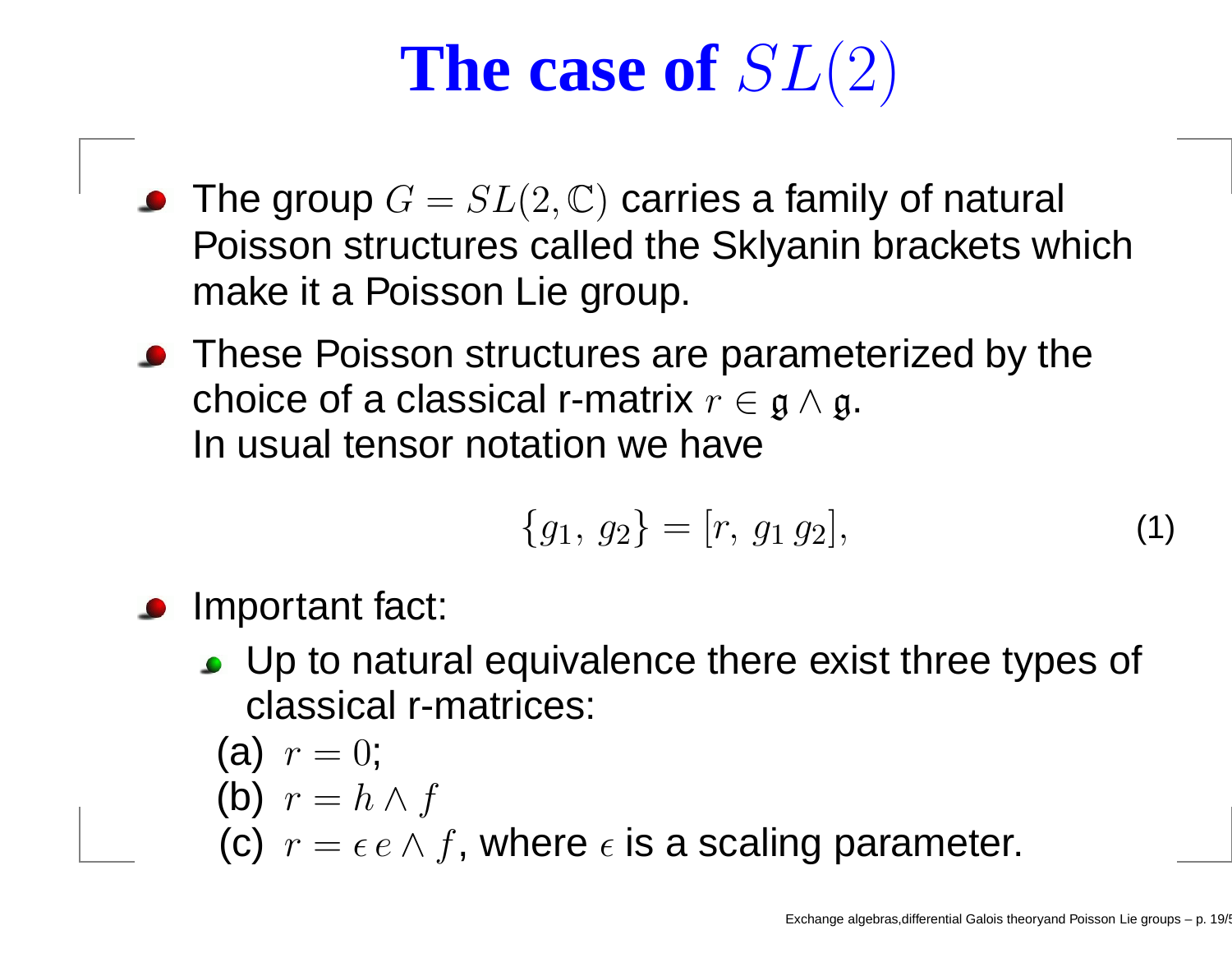Case (a) gives trivial bracket; case (b) (the so called triangular r-matrix) is degenerate. Case (c) (alias, quasitriangular or factorizable case) is generic.

Explicit formulae in case (c):

Let 
$$
g = \begin{pmatrix} \alpha & \beta \\ \gamma & \delta \end{pmatrix}
$$
. Then  
\n
$$
\{\alpha, \beta\} = \epsilon \alpha \beta, \quad \{\alpha, \gamma\} = \epsilon \alpha \gamma,
$$
\n
$$
\{\beta, \delta\} = \epsilon \beta \delta, \quad \{\gamma, \delta\} = \epsilon \gamma \delta,
$$
\n
$$
\{\beta, \gamma\} = 0, \quad \{\alpha, \delta\} = 2\epsilon \beta \gamma.
$$

#### Important:

 $\det g = \alpha \delta$   $\beta\gamma$  is a Casimir function and hence the Poisson bracket is well defined on the coordinatering of  $SL(2)$  and even of  $PSL(2)$ .)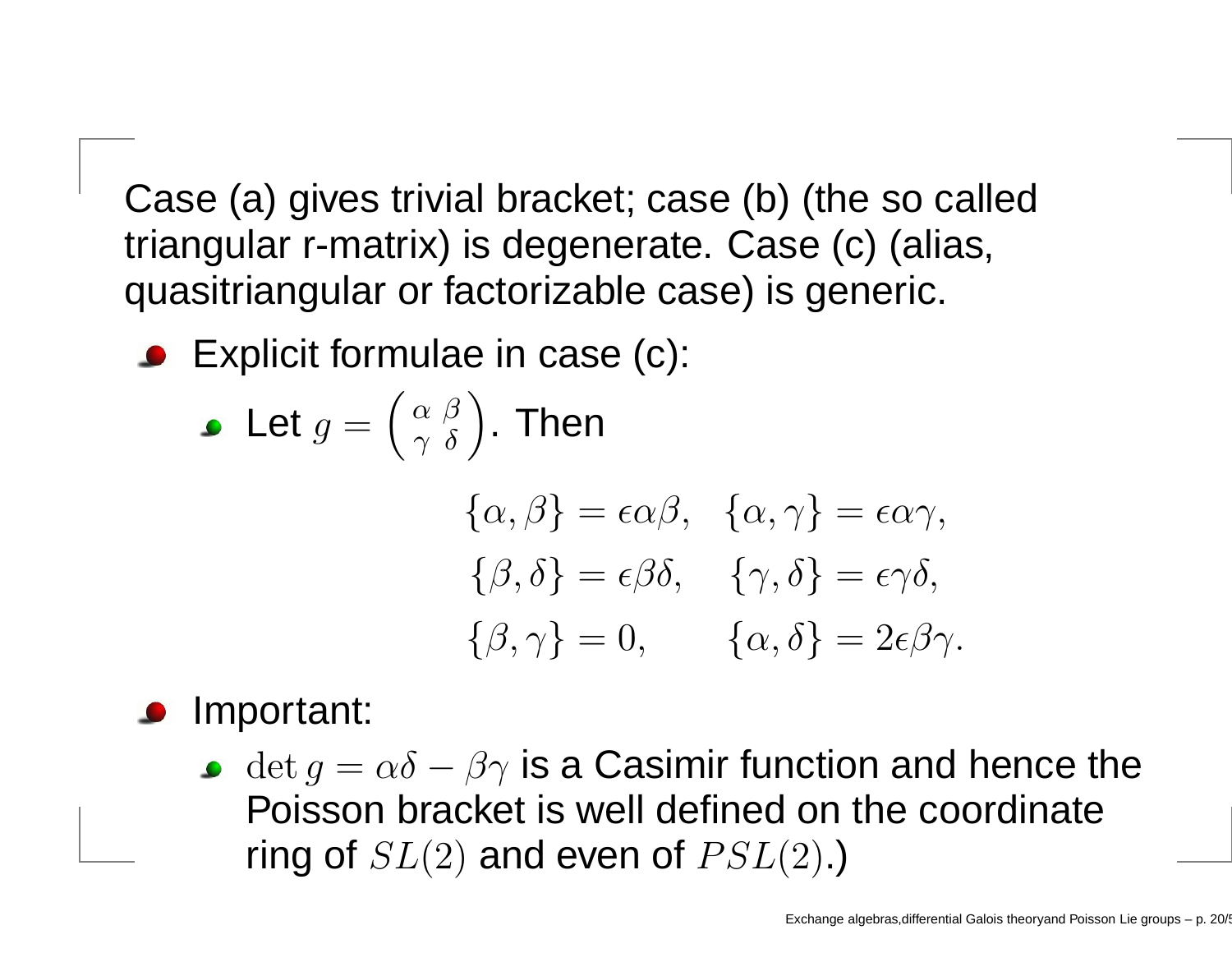# **Yang-Baxter tensor**

 $[[r,r]] = [r_{12}, r_{13}] + [r_{12}, r_{23}] + [r_{13}, r_{23}] \in \wedge^3 \mathfrak{g}$ 

This tensor naturally arises in the check of the Jacobi identity.

- Important to notice:
	- For  $\mathfrak{g}=$  $s(l(2)$  the Yang–Baxter equation does not impose any restrictions on  $r$ , since  $\wedge$  $^3\mathfrak{g}\simeq\mathbb{C}$  is trivial.
- **•** However, there are still two different cases to distinguish.
	- $[r, r]=0$  in cases (a) and (b).
	- $[r,r]=$  $-\epsilon$ 2  $\neq 0$  in case (c) ( $r$  standard quasitriangular r-matrix).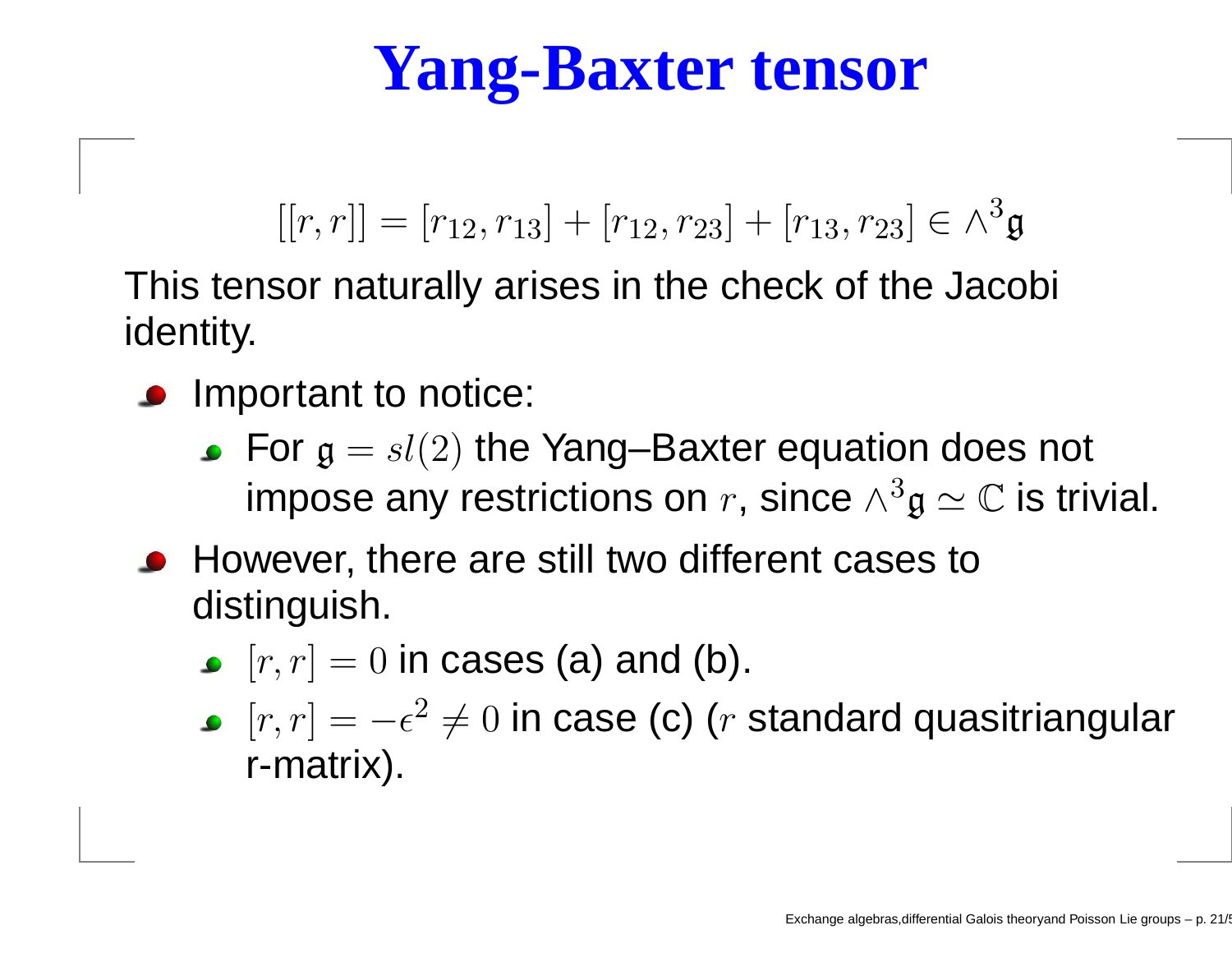# **The Dual Group**

The dual Lie algebra  $\mathfrak{g}^*$  associated with the standard r-matrix is

 $\mathfrak{g}^*=\{(X_+,X_-)\in \mathfrak{b}_+\oplus \mathfrak{b}_-\mid \operatorname{diag}X_++\operatorname{diag}X_-=0\}$  .

• The dual Lie group is

 $G\,$ \* = { $(b_+, b_-) \in B_+ \times B_- | \text{diag } b_+ \cdot \text{diag } b_- = I$  }.

#### Important fact:

- **The dual group is also a Poisson Lie group.**
- The Poisson bracket on  $G$ ∗ may be described in terms of Poisson bracket relations for matrix coefficients of  $(b_+,b_-)$ . There is another way based on the Gauss decomposition mapping  $G$  $* \to G(b_+, b_-) \mapsto b_+ b$ − 1 − :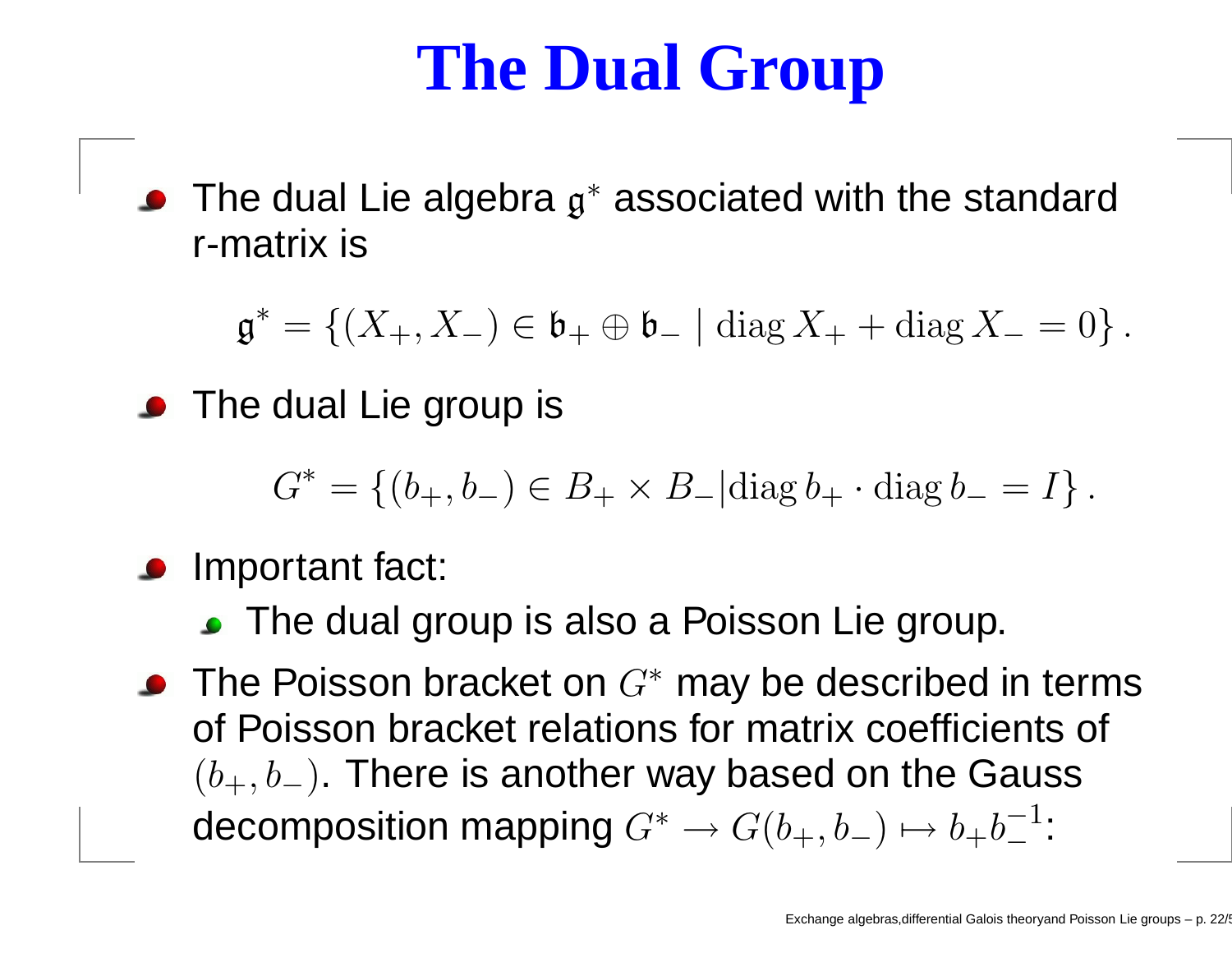# **The dual Poisson structure**

- Important assertion:
	- **The mapping**

$$
G^* \to G : (b_+, b_-) \mapsto M = b_+ b_-^{-1}
$$

maps  $G$  $^\ast$  onto an open dense subset in  $G;$  the induced Poisson structure extends smoothly to the entire manifold  $G.$ 

**Explicitly we have** 

 $\{M_1,M_2\}$  $=M_1M_2r+rM_1M_2$  $-M_2r_+M_1-M_1r_-M_2,$ (2) where  $r_{\pm}=r\pm\epsilon t$  and  $t\in\mathfrak{g}\otimes\mathfrak{g}$  is the tensor Casimir element.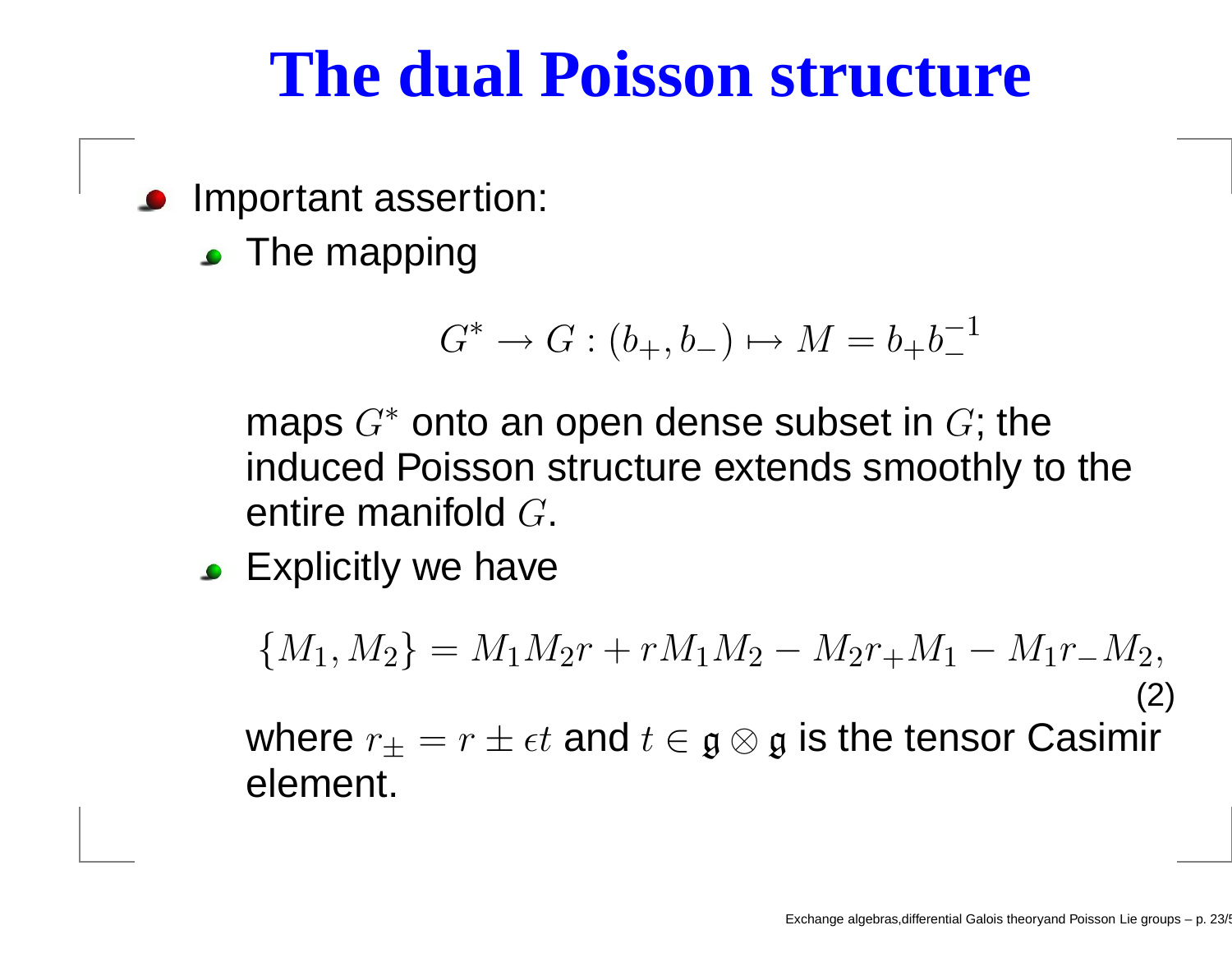# **Back to the study of wave functions:**

Starting point: The space W of *all* quasi-periodic plane curves,

 $\mathcal{W} = \{ (w = (\phi, \psi), M) \mid w(x + 2\pi) = w(x)M \}$  .

- Scaling group:  $\mathcal{C}:=C$  $\infty$  $(\mathbb{R} / 2\pi \mathbb{Z}, \mathcal{R}^{\times})$ ).
- Constraint set:

$$
\mathcal{W}' = \{ w \in \mathcal{W}; W(w) = 1 \}.
$$

 $W'$  is the cross-section of the scaling action; it may be identified with the space  ${\mathcal V}$  of wave functions. Hence  ${\mathcal V}$  has a twofold description:

- as a quotient space
- as a subspace  $\mathcal{W}'\subset \mathcal{W}.$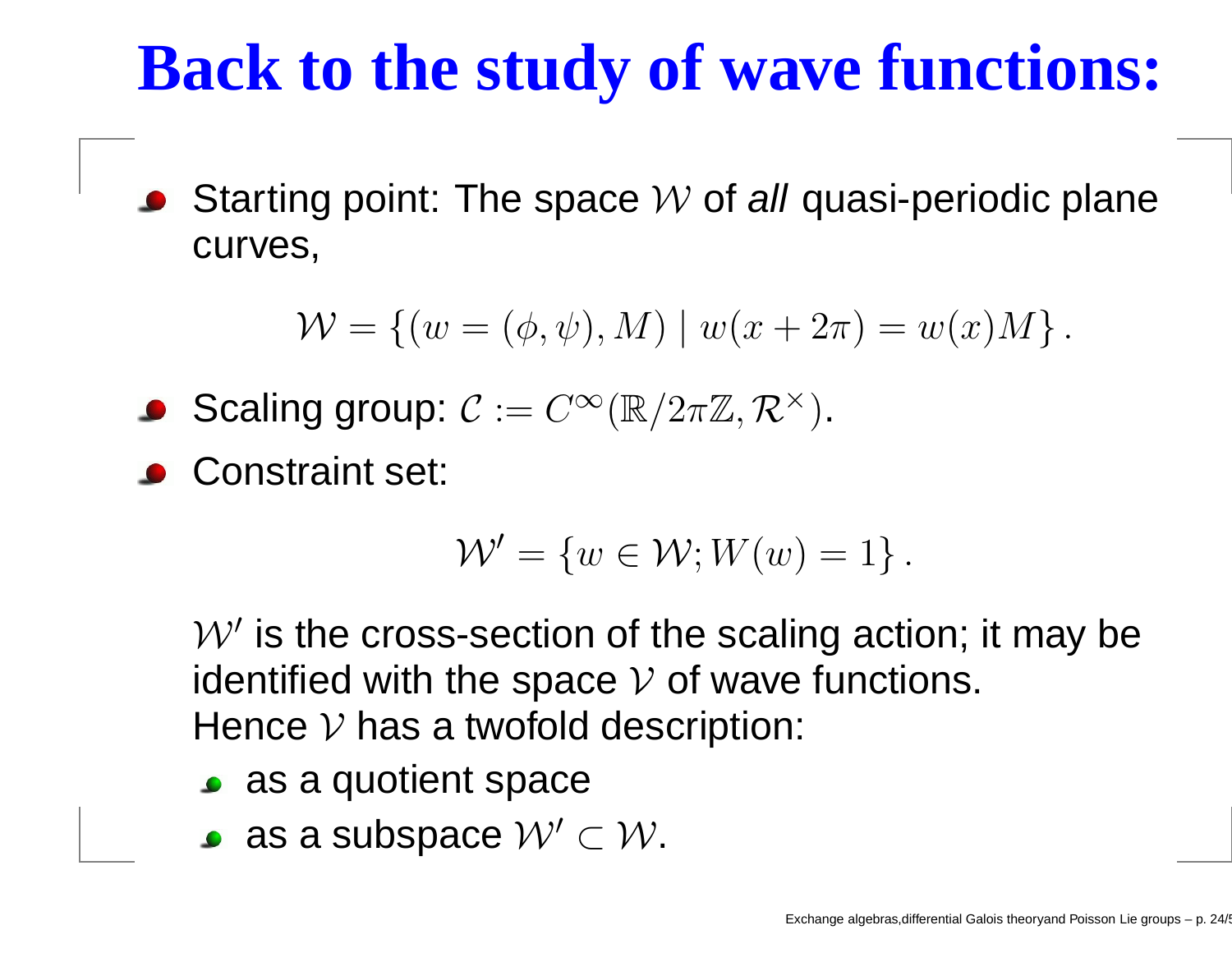# **Covariance and exchange bracket**

- Another action on  $\mathcal W$ : the natural action of  $G=$  $= SL(2)$ .
- **Covariance axiom:**

 $\mathcal{C}\times\mathcal{W}\to\mathcal{W}$  and  $G\times\mathcal{W}\to\mathcal{W}$  are Poisson maps. This presumes that both  ${\cal C}$  and  $G$  may carry Poisson bracket (possibly trivial) which makes them Poisson Lie groups; their action is then Poisson action.

- Lemma 1.
	- Suppose that the bracket on  ${\mathcal W}$  is covariant with respect to the action of  $\mathcal C.$  Then the Poisson structure on  ${\cal C}$  is trivial and, writing  $w=(\phi,\psi)$ , the bracket of evaluation functionals has the form:

<span id="page-24-0"></span>
$$
\{w_1(x), w_2(y)\} = w_1(x)w_2(y)R(x, y),
$$
 (3)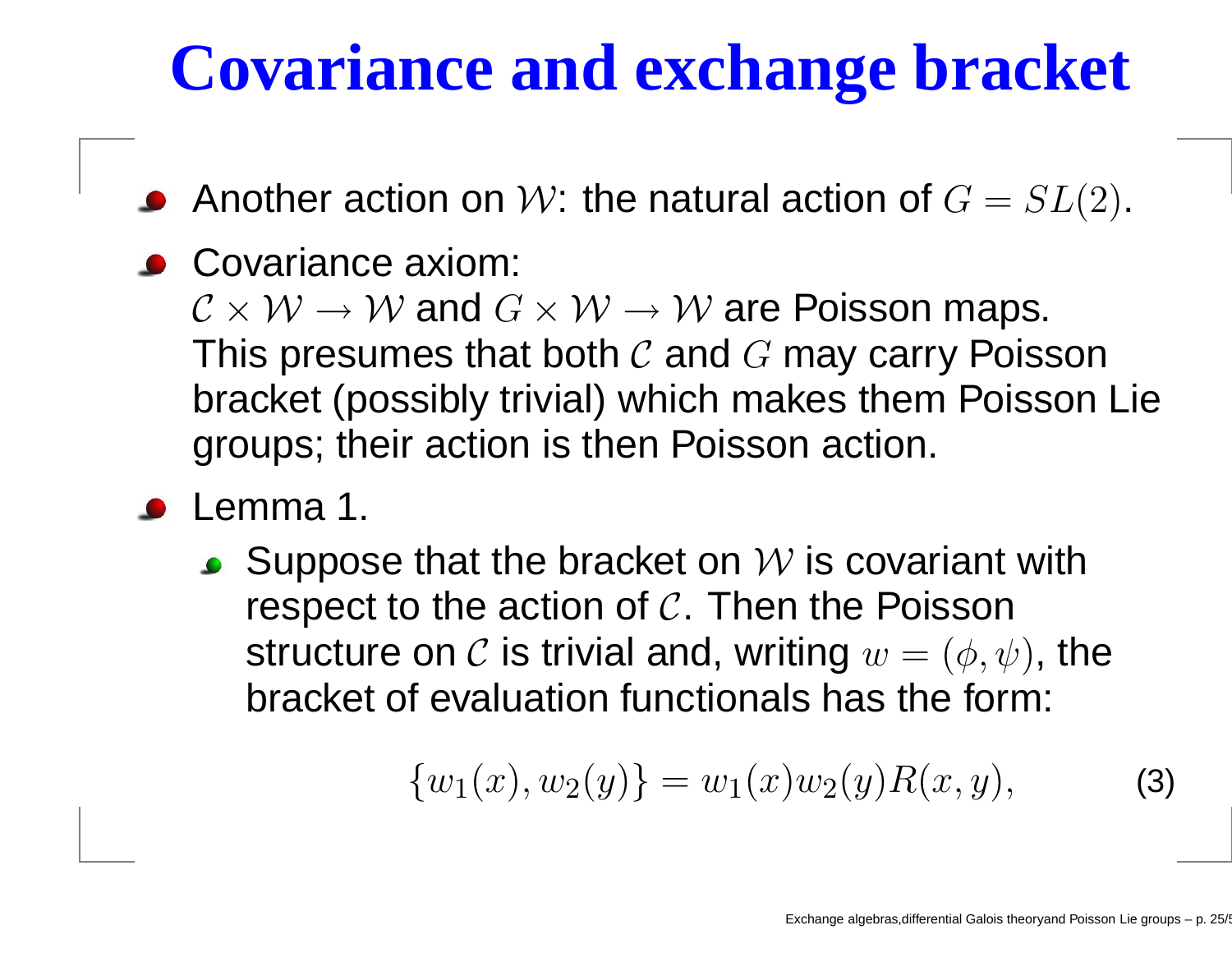# **Exchange matrix**

The "exchange matrix"  $R(x,y)\in \mathrm{Mat}(4)$  is given by

$$
R(x,y) = \begin{pmatrix} A(x-y) & 0 & 0 & 0 \\ 0 & B(x-y) & -C(y-x) & 0 \\ 0 & C(x-y) & -B(y-x) & 0 \\ 0 & 0 & 0 & D(x-y) \end{pmatrix}
$$

- **•** Let us drop temporarily the Jacobi identity and consider all Poisson brackets of this type which are  $G\text{-}\mathbf{covariant}.$ 
	- First the case of  $G$ -invariant brackets: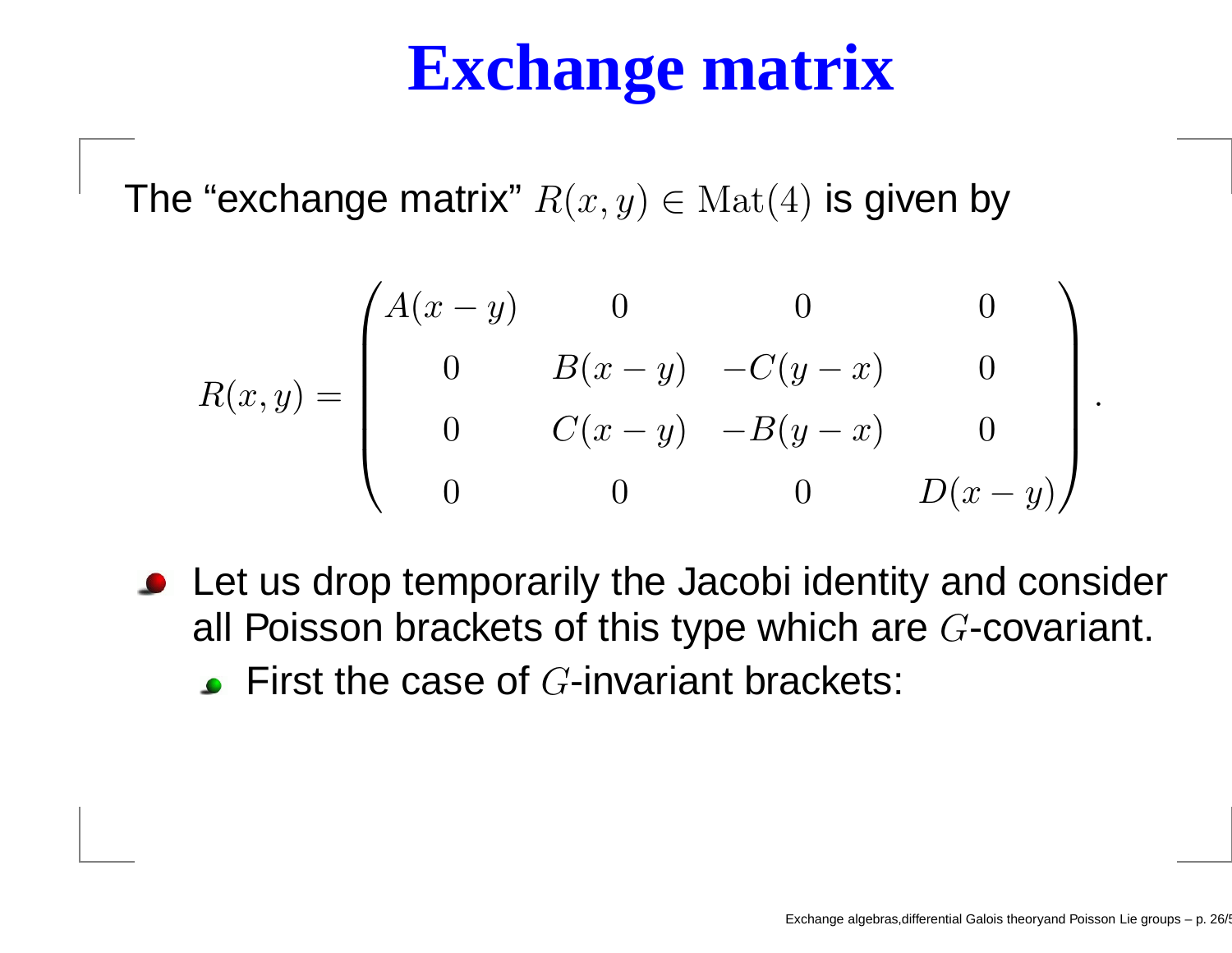# **Jacobi Identity: case of trivial bracket on** G

Lemma 2.

Assume that the Poisson bracket [\(3\)](#page-24-0) is right- $G$ -invariant (hence  $G$  carries trivial bracket); then the exchange matrix has the structure

$$
R_0(x,y) = a(x-y)I + \begin{pmatrix} 0 & 0 & 0 & 0 \\ 0 & c(x-y) & -c(x-y) & 0 \\ 0 & c(x-y) & -c(x-y) & 0 \\ 0 & 0 & 0 & 0 \end{pmatrix},
$$

where  $a$  and  $c$  are arbitrary odd functions.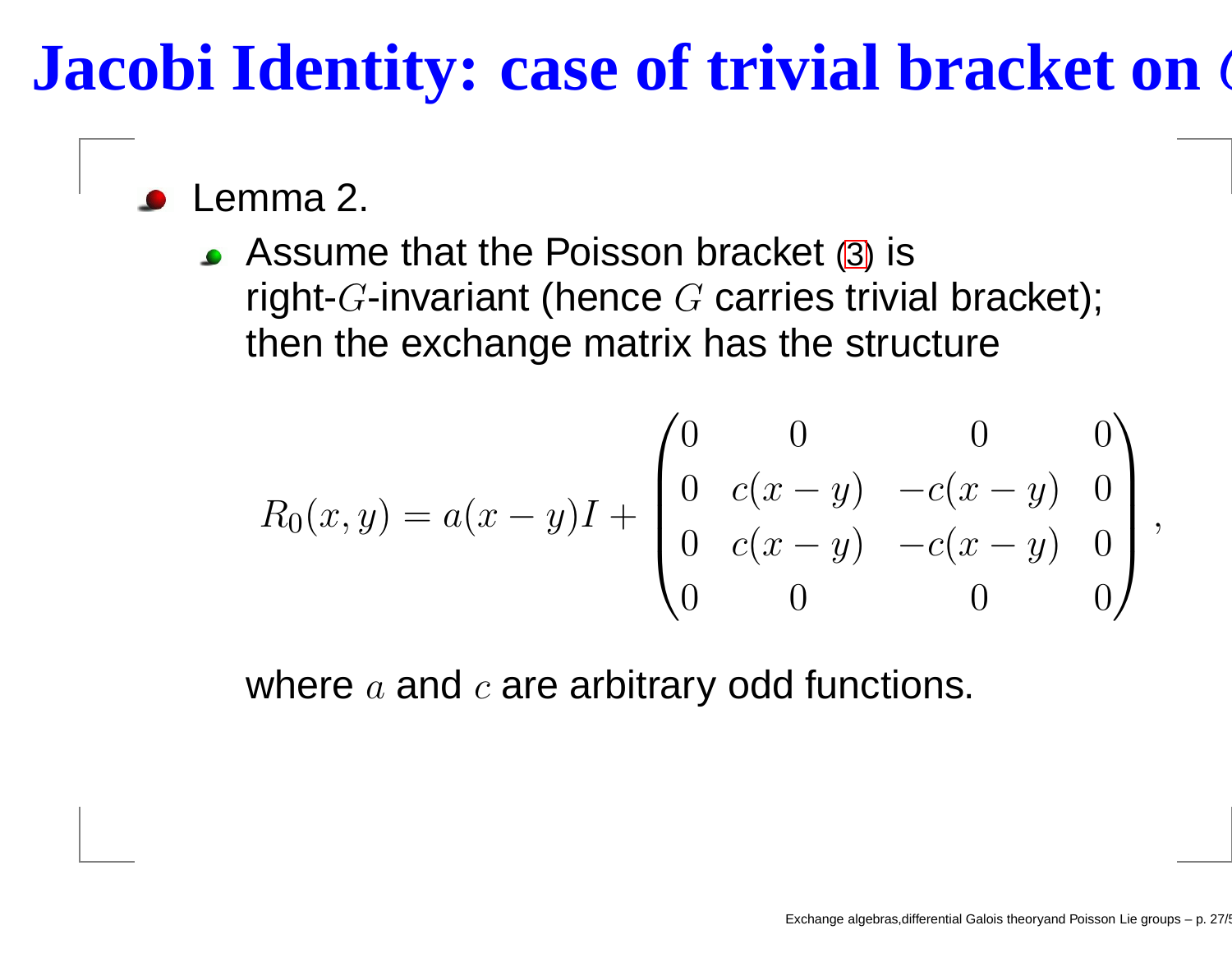# **Jacobi Identity: nontrivial case**

Now assume that G carries a *nontrivial* Poisson structure.

- Lemma 3.
	- Assume that the Poisson bracket [\(3\)](#page-24-0) is right- $G$ -covariant; then the exchange matrix has the structure

$$
R_r(x,y) = R_0(x,y) + r,\t\t(4)
$$

■ Recall the classification of r-matrices: either (1)  $\left[[r,r]\right]=0$   $\left(r=0\text{ or }r\text{ degenerate, cases (a)}\textbf{8}\text{ (b)}\text{;} \right.$ (2) or  $\left[ \left[ r,r\right] \right] =% {\textstyle\bigoplus\limits_{i=1}^{n}} \left[ \left[ \left[ r,r\right] \right] \right] =% {\textstyle\bigoplus\limits_{i=1}^{n}} \left[ \left[ \left[ r,r\right] \right] \right] =% \textstyle\bigoplus\limits_{i=1}^{n}} \left[ \left[ \left[ r,r\right] \right] \right] =% \textstyle\bigoplus\limits_{i=1}^{n}} \left[ \left[ \left[ r,r\right] \right] \right] =% \textstyle\bigoplus\limits_{i=1}^{n}} \left[ \left[ \left[ r,r\right] \right] \right] =% \text$  $-\epsilon$ 2  $\neq 0$  ( $r$  quasitriangular).

<span id="page-27-0"></span>In case (2) the Yang–Baxter tensor  $[[r, r]]$  gives an extra term to the Jacobi identity for the exchange bracket.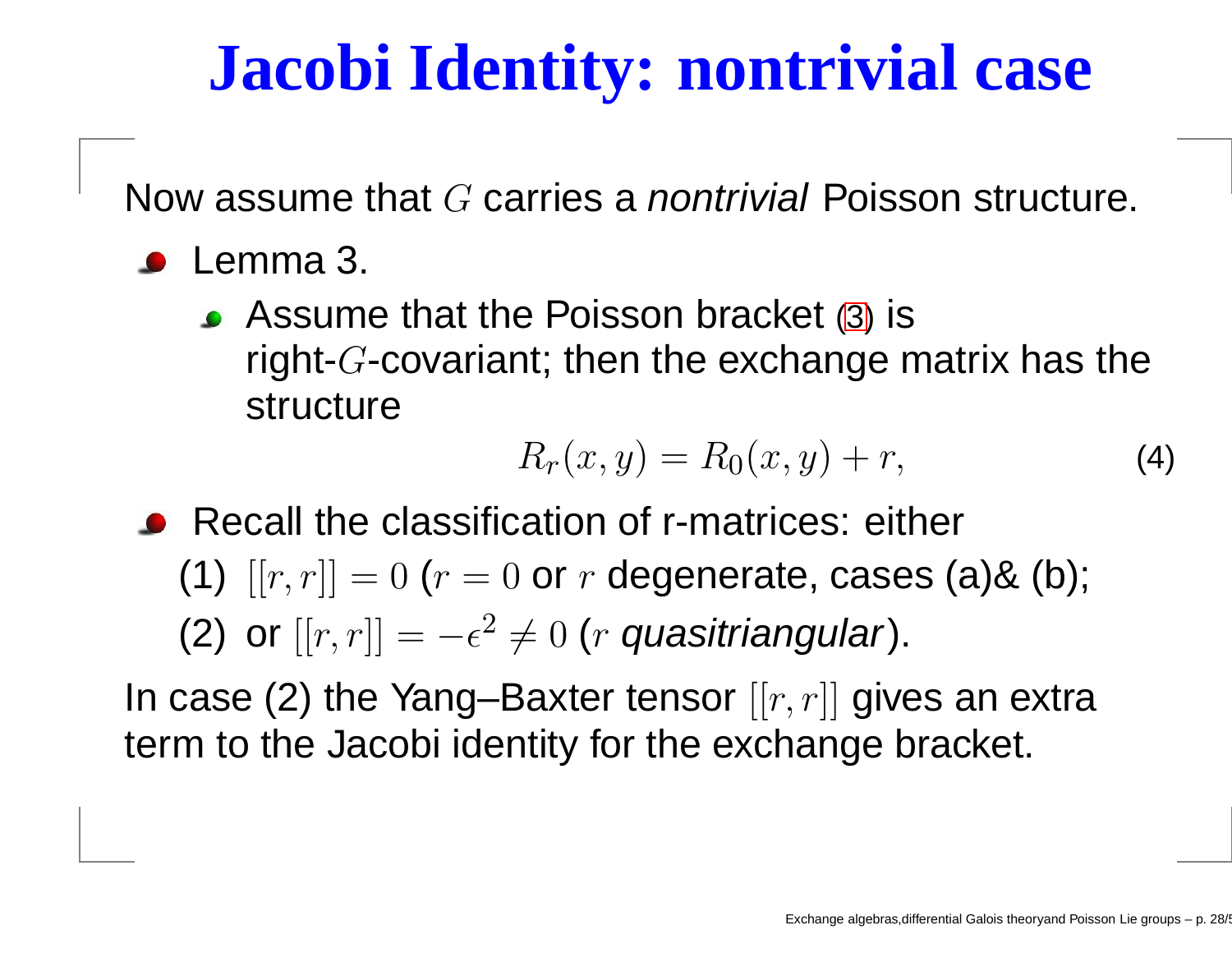#### Lemma 4.

• The exchange bracket ([3](#page-24-0)) with exchange matrix [\(4\)](#page-27-0) satisfies the Jacobi identity if and only if

$$
c(x - y)c(y - z) + c(y - z)c(z - x) + c(z - x)c(x - y) = 0
$$

in case (1) and

 $c(x-y)c(y-z)+c(y-z)c(z-x)+c(z-x)c(x-y)=-\epsilon^2$ in case (2).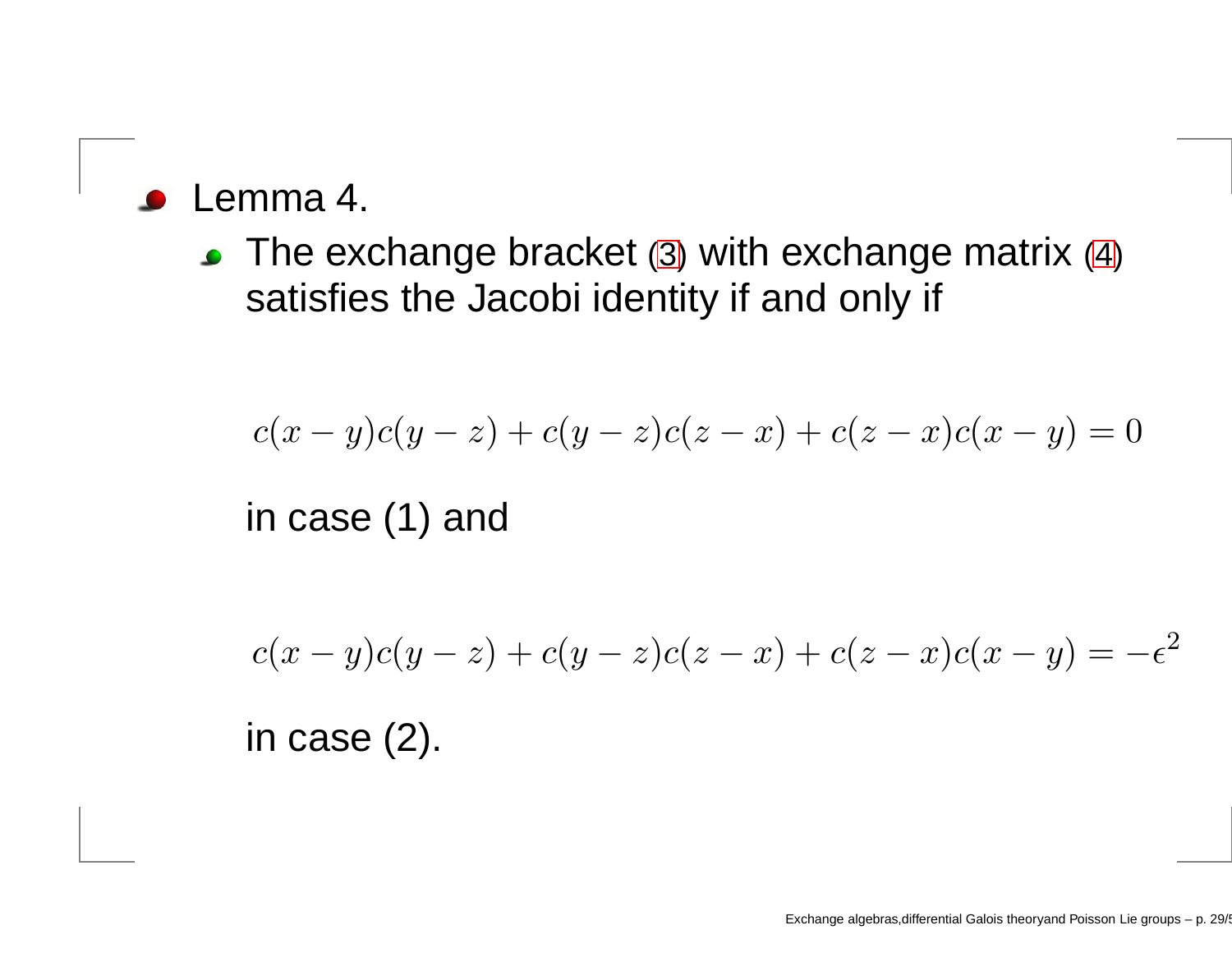# **Solution of the functional equation**

- **Solution:**  $c_{\lambda}(x-y)=\epsilon\coth\lambda(x-y)$  in case (2).
- Important limiting case  $\lambda \to \infty\text{: } c(x-y) = \epsilon \operatorname{sign}(x-y).$
- In case(1) the solution is  $c(x-y)=\frac{\lambda}{x-y}$  $x-y$  .
- Poisson bracket relations for the projectivized wave functions:

$$
\{\eta(x), \eta(y)\} = \epsilon \left(\eta(x)^2 - \eta(y)^2\right) - c(x - y) \left(\eta(x) - \eta(y)\right)^2.
$$
\n(5)

#### Proposition.

<span id="page-29-0"></span>Formula [\(5\)](#page-29-0) defines a family of  $G\text{-}\mathbf{cov}$ ariant Poisson brackets on the space of "projective curves"  $\eta.$ Notice that  $a$  drops out, but there is still some freedom in the choice of  $c_{\cdot}$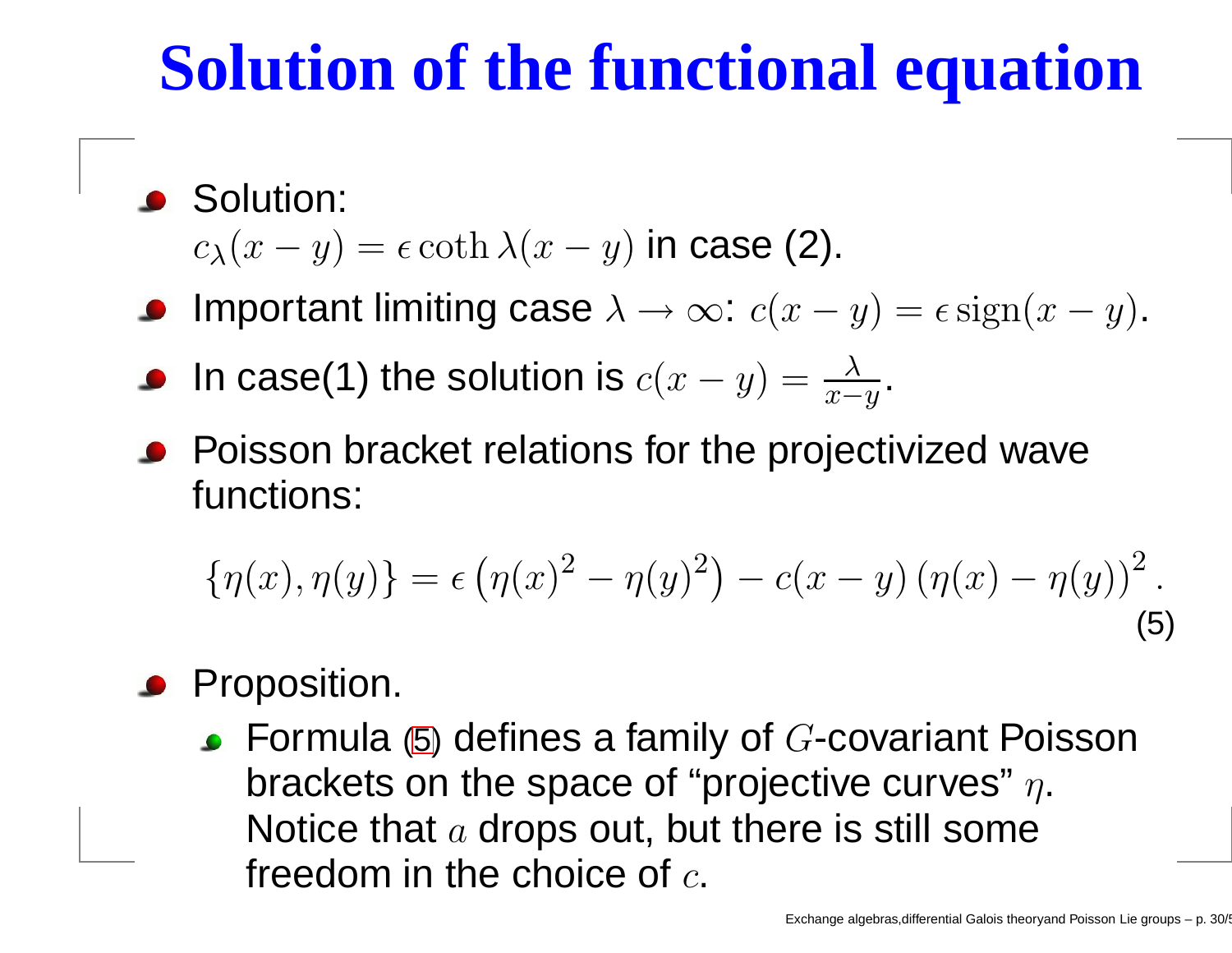# **Wronskian constraint**

- **One more key ingredient:** 
	- **the wronskian constraint.**

It fixes  $c$  completely and allows to choose  $a$  in a natural way as well.

We have

$$
\{W(x), \phi(y)\} = (c(x - y) - 2a(x, y))W(x)\phi(y) - c'(x - y)\phi(x)[\phi(x)\psi(y) - \psi(x)\phi(y)].
$$
 (6)

<span id="page-30-0"></span>A similar formula holds for  $\{W(x),\psi(y)\}$ .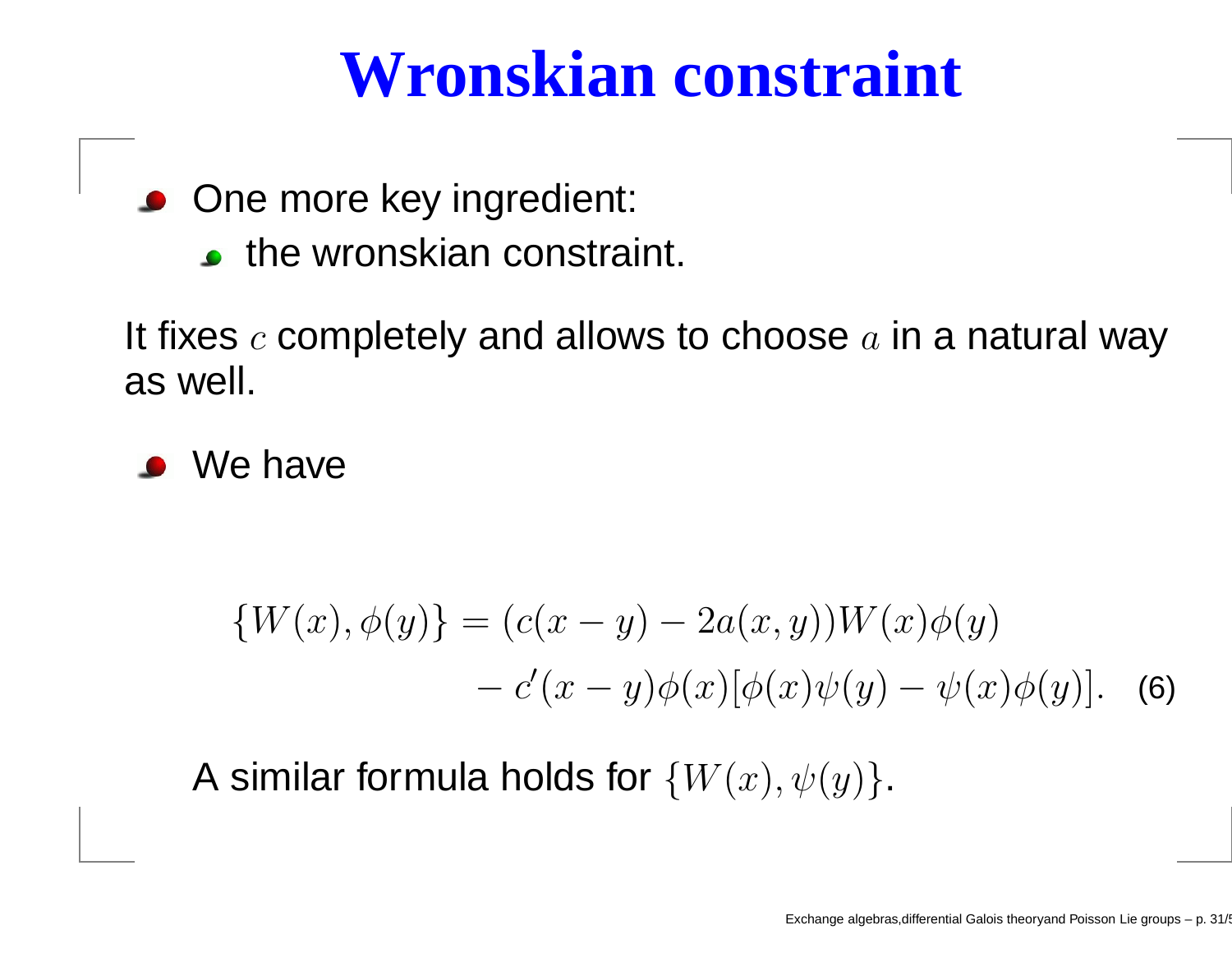# **Crucial observation**

Proposition.

- The constraint  $W=1$  is compatible with the Poisson brackets for the scaling invariant  $\eta$  if and only if the last term in [\(6\)](#page-30-0) is identically zero; this is possible if and only if  $c'(x-y)$  is a multiple of  $\delta(x-y)$ , i.e., if  $c(x-y)$  is a multiple of  $\text{sign}(x-y)$ .
- Without restricting the generality, we can now assume that r is the *standard quasitriangular r-matrix*, <sup>r</sup>  $= e \wedge f$  . Other possible choices differ by rescaling and conjugation.
- **Standard fact:** 
	- $\bullet$  With this choice,  $B, A, N$ , together with the opposite Borel subgroup, give the complete list of *admissible subgroups* of G.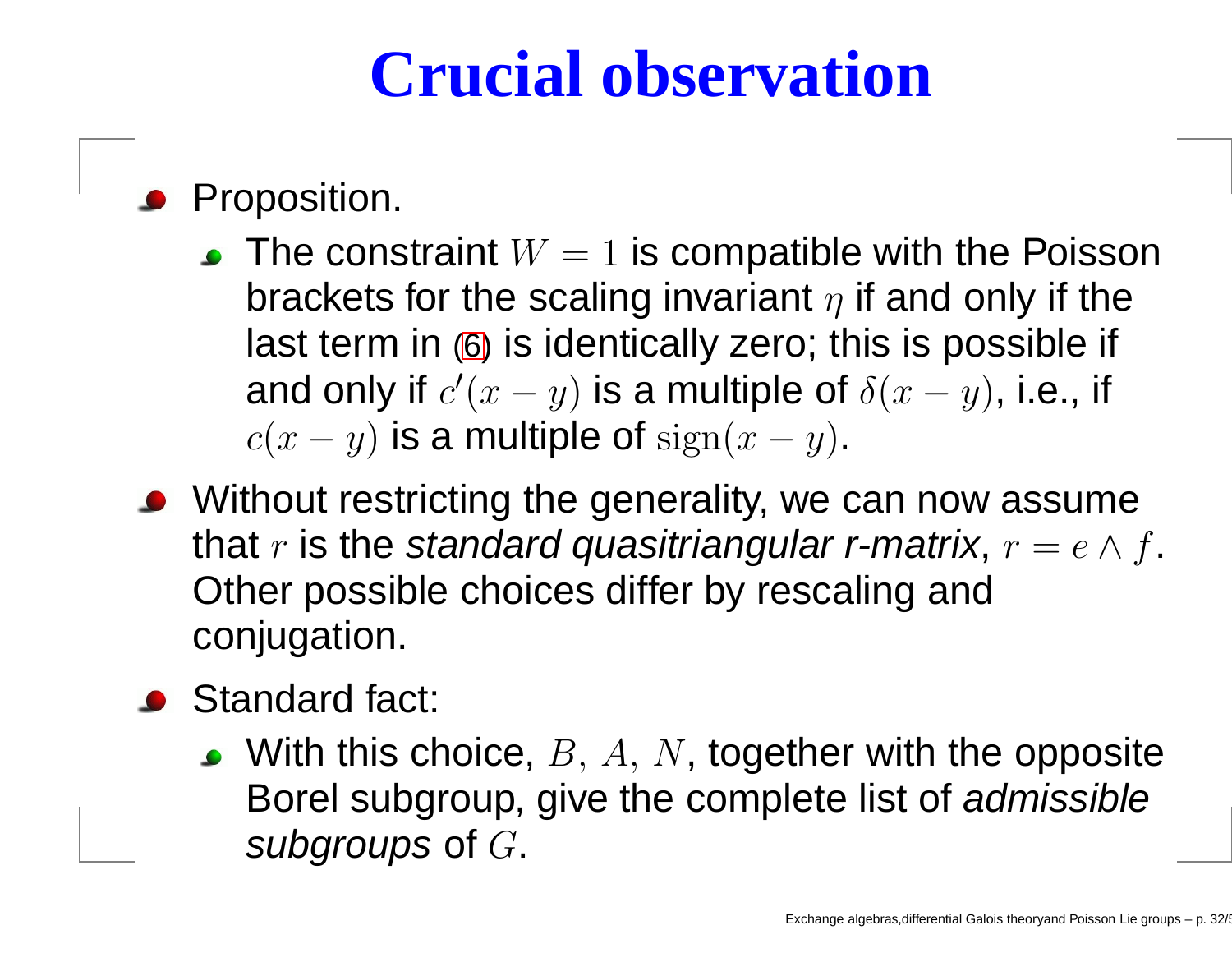# **Spontaneous symmetry breaking**

- Important conclusion:
	- **Differential Galois group spontaneously becomes a** Poisson group and the choice of its Poisson structure is essentially unique.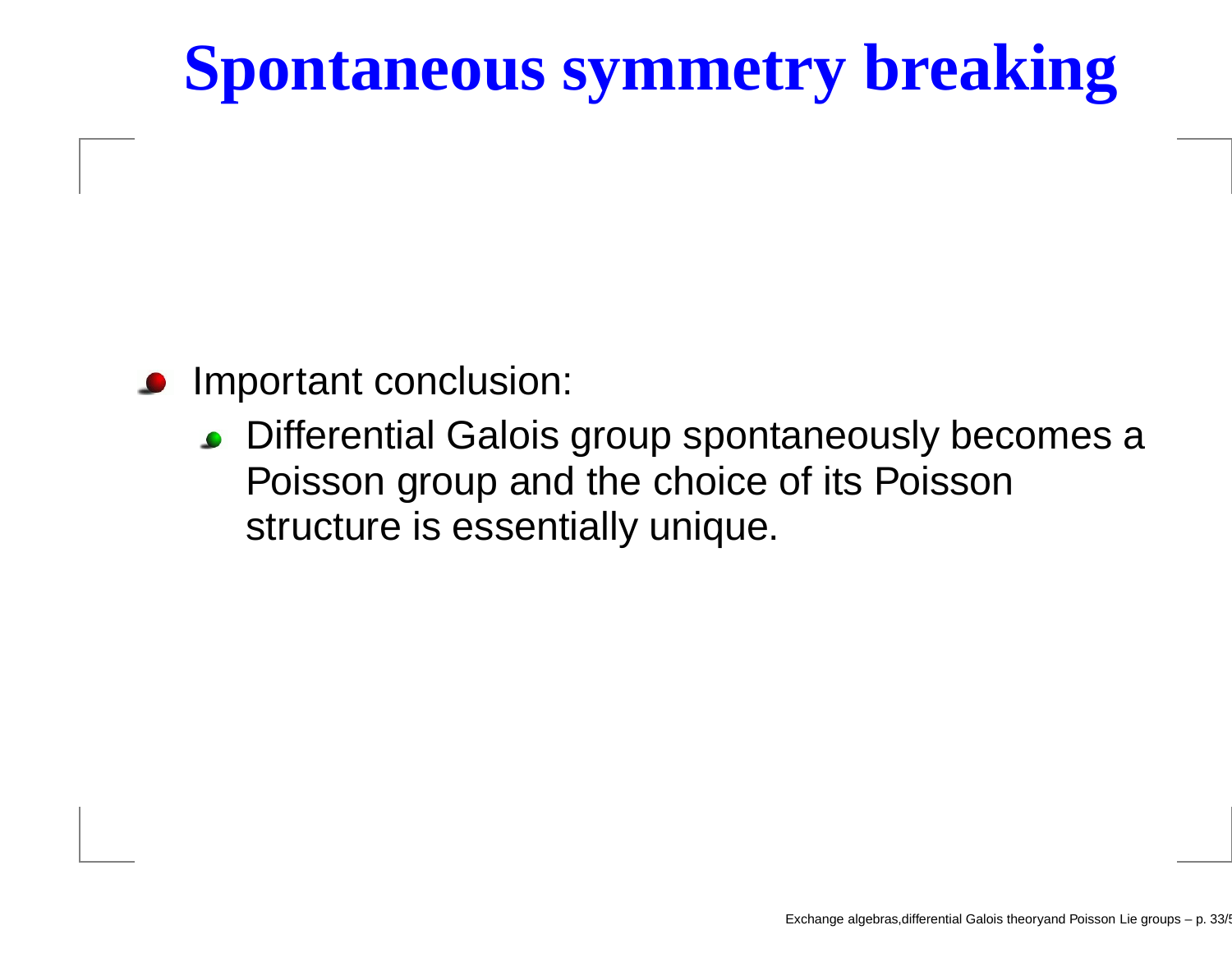# **Poisson bracket relations for the wronskian**

We have:

 $\{W(x), W(y)\} = (\text{sign}(x - y))$  $-2a(x-y))W(x)W(y),$  (7)

or, equivalently

 $\{\log W(x), \log W(y)\} = (\text{sign}(x-y))$  $-2a(x-y)$ ). (8) Proposition.

Assume that  $a$  is so chosen that

$$
sign(x - y) - 2a(x - y) = \delta'(x - y).
$$

(In other words,  $a(x-y)$  is the distribution kernel of the operator  $\frac{1}{2}\,(\partial$  $^{-1}-\partial ).$ ) Then: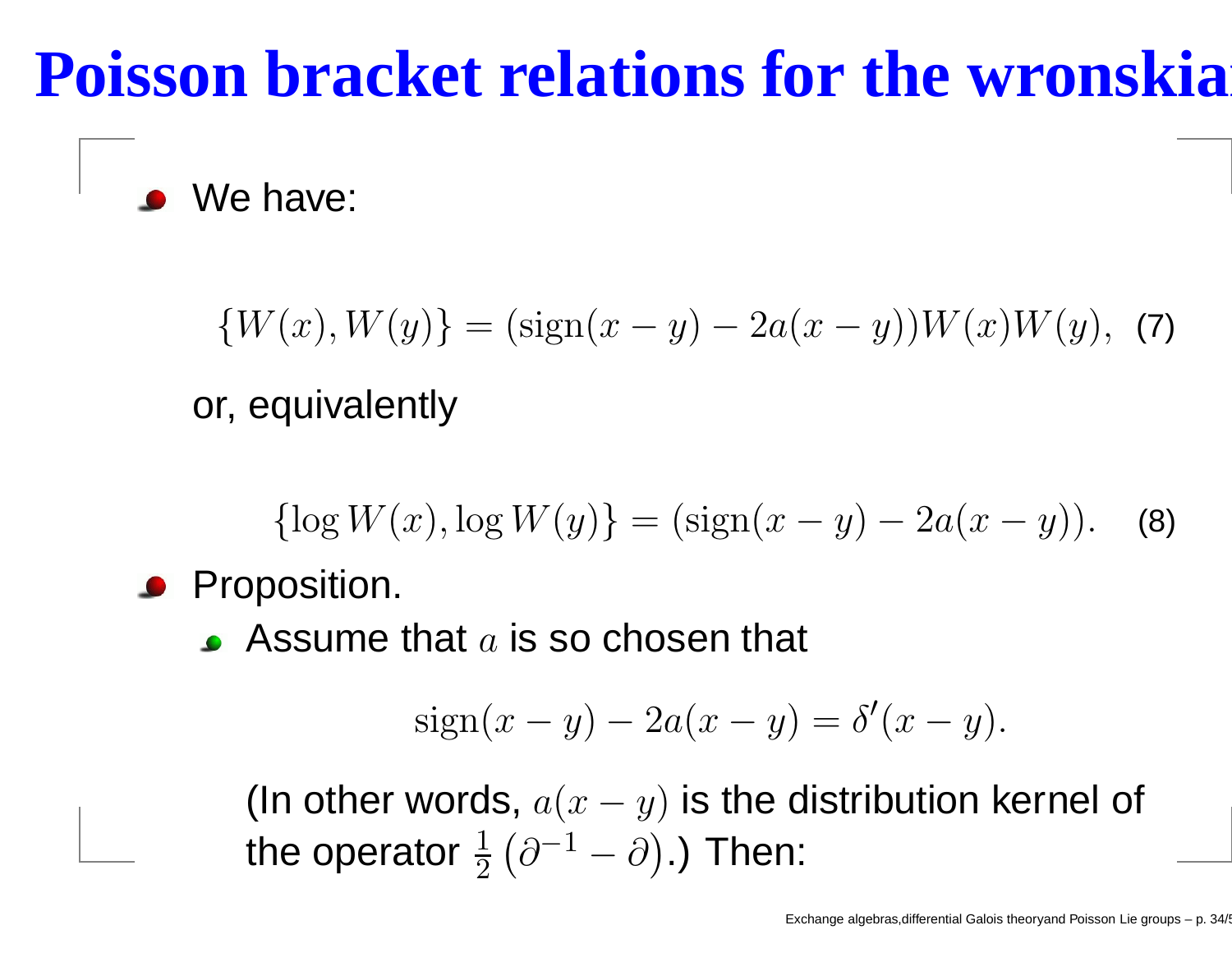# **Wronskian as the moment map**

- (i) The logarithms of wronskians form <sup>a</sup> Heisenberg Lie algebra, the central extension of the abelian Lie algebra of C.
- (ii) Let  $\mathcal{C}'=\mathcal{C}/\mathbb{C}$ ∗ be the quotient of the scaling group over the subgroup of constants;  $\log W$  is the moment map for the action of  $\mathcal{C}'$  on  $\mathcal{W}.$
- The resulting picture:
	- The scaling action is Hamiltonian with moment map  $\mu = \log W$  .
	- $\bullet\,$  V arises as a result of Hamiltonian reduction with respect to  ${\cal C}$  over the zero level of  $\mu.$
	- The constraint set  $\log W=0$  is (almost) non-degenerate (i.e., this is a  $2<sup>nd</sup>$  class constraint, according to Dirac).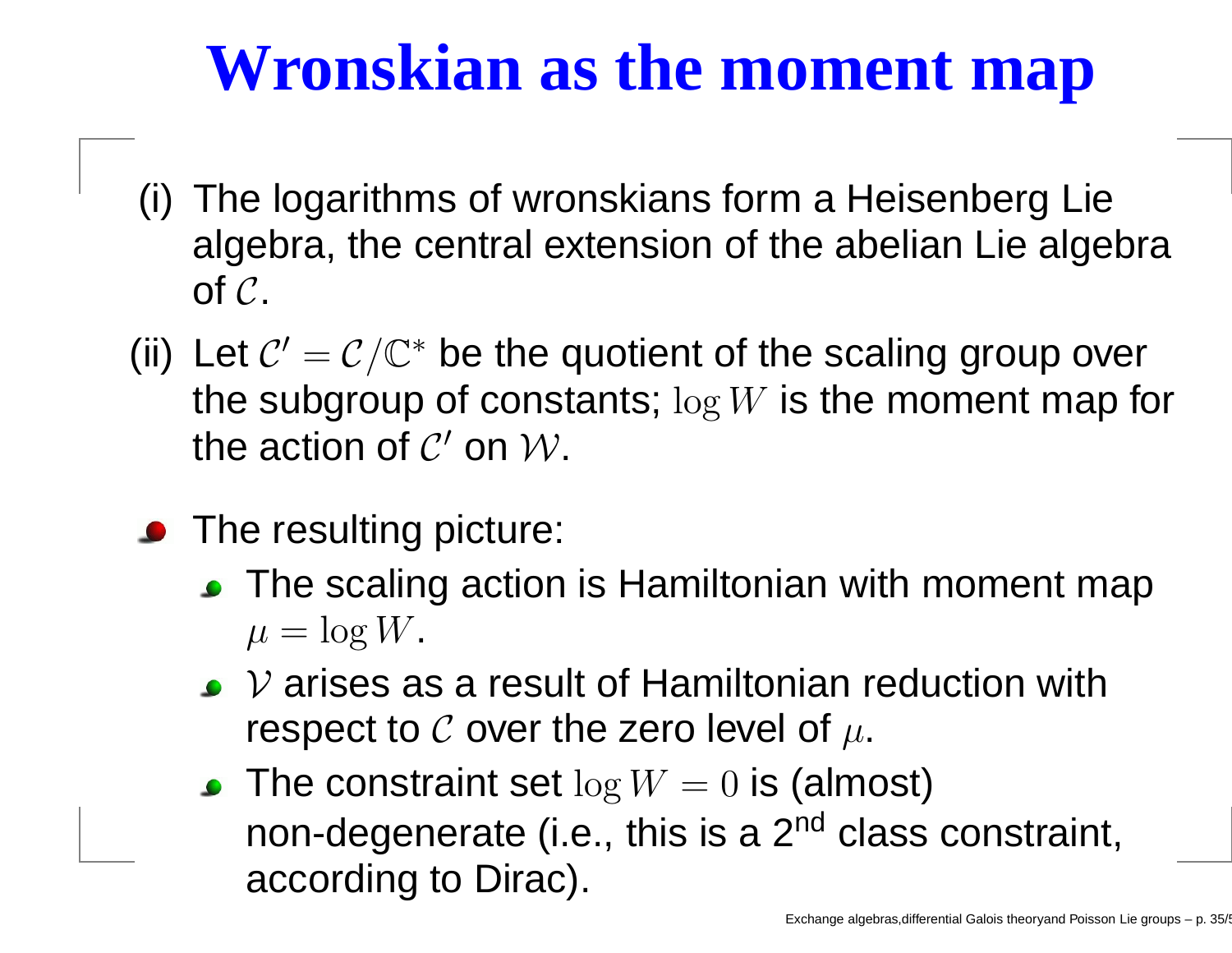# **Poisson brackets for the monodromy**

- Remark.
	- The projective invariants  $\eta(x)$  commute with the wronskian and hence their Poisson brackets are not affected by the constraint.
- Theorem.

#### $\{w(x)_1, M_2\}$  $=w(x) _1 \big[ M_2 r_+ - r_- M_2 \big],$  $\big]$  $\{M_1,M_2\}$  $=M_1M_2r+rM_1M_2$  $- M_2 r_+ M_1$  $- M_1 r_- M_2.$ (9)

<span id="page-35-0"></span>The Poisson bracket for the monodromy is precisely the Poisson bracket of the dual Poisson group  $G$ ∗. In other words: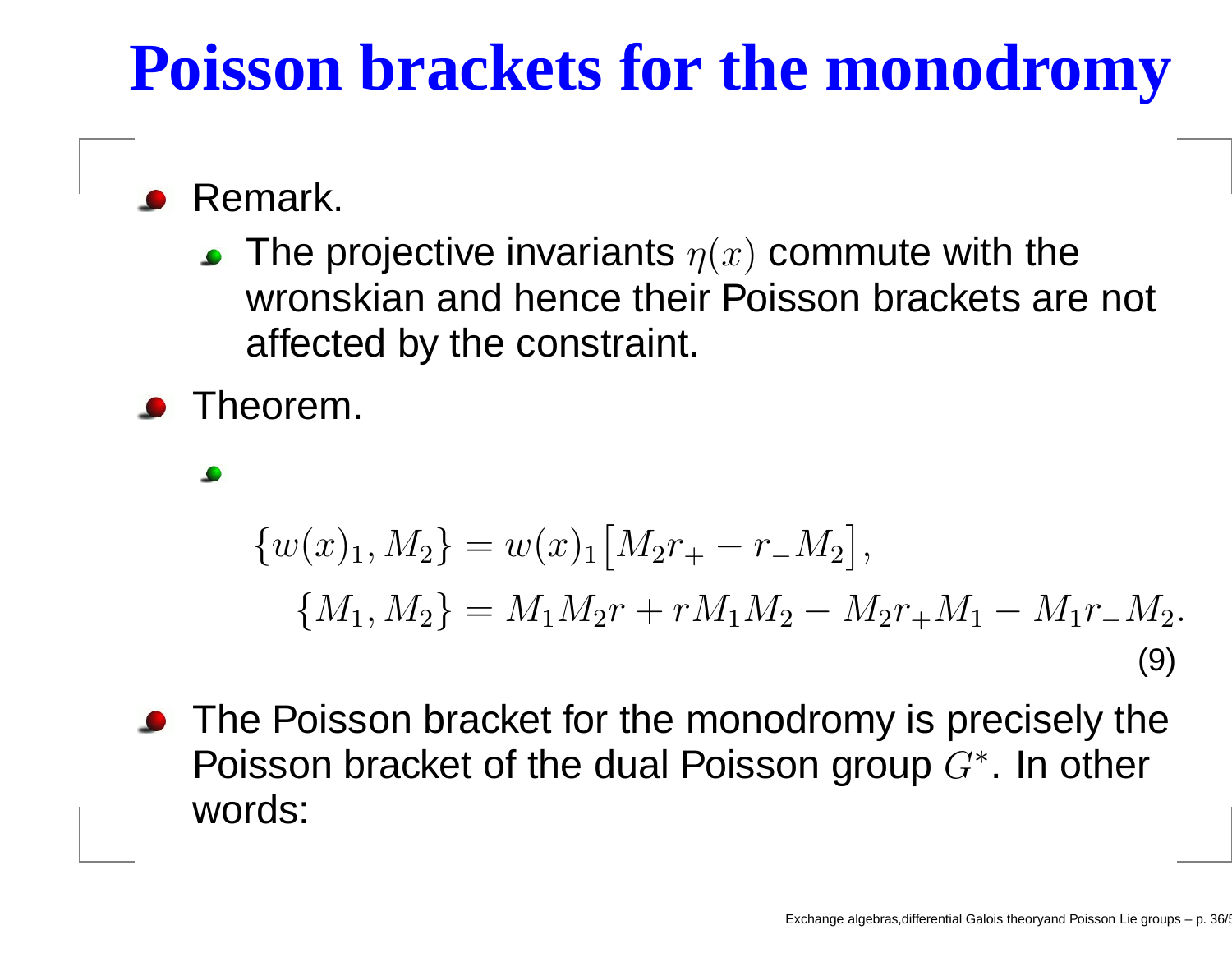# **Monodromy as <sup>a</sup> non-abelian moment map**

#### Theorem.

- The 'forgetting map'  $\mu: (w,M) \mapsto M$  is a Poisson morphism from  ${\mathcal W}$  into the dual group  $G$ ∗.
- **Assertion** 
	- The mapping  $\mu$  is the non-abelian moment map associated with the right action of  $G$  on  ${\mathcal W}$
- **Reminder:** 
	- A nonabelian moment map associated with <sup>a</sup> Poisson group action  $G\times\mathcal{M}\rightarrow\mathcal{M}$  is a mapping to the dual Poisson group,  $\mu:\mathcal{M}\to G^*;$  in our case,  $\mu$ is simply described if the dual group is modeled on  $G$ via the Gauss factorization map.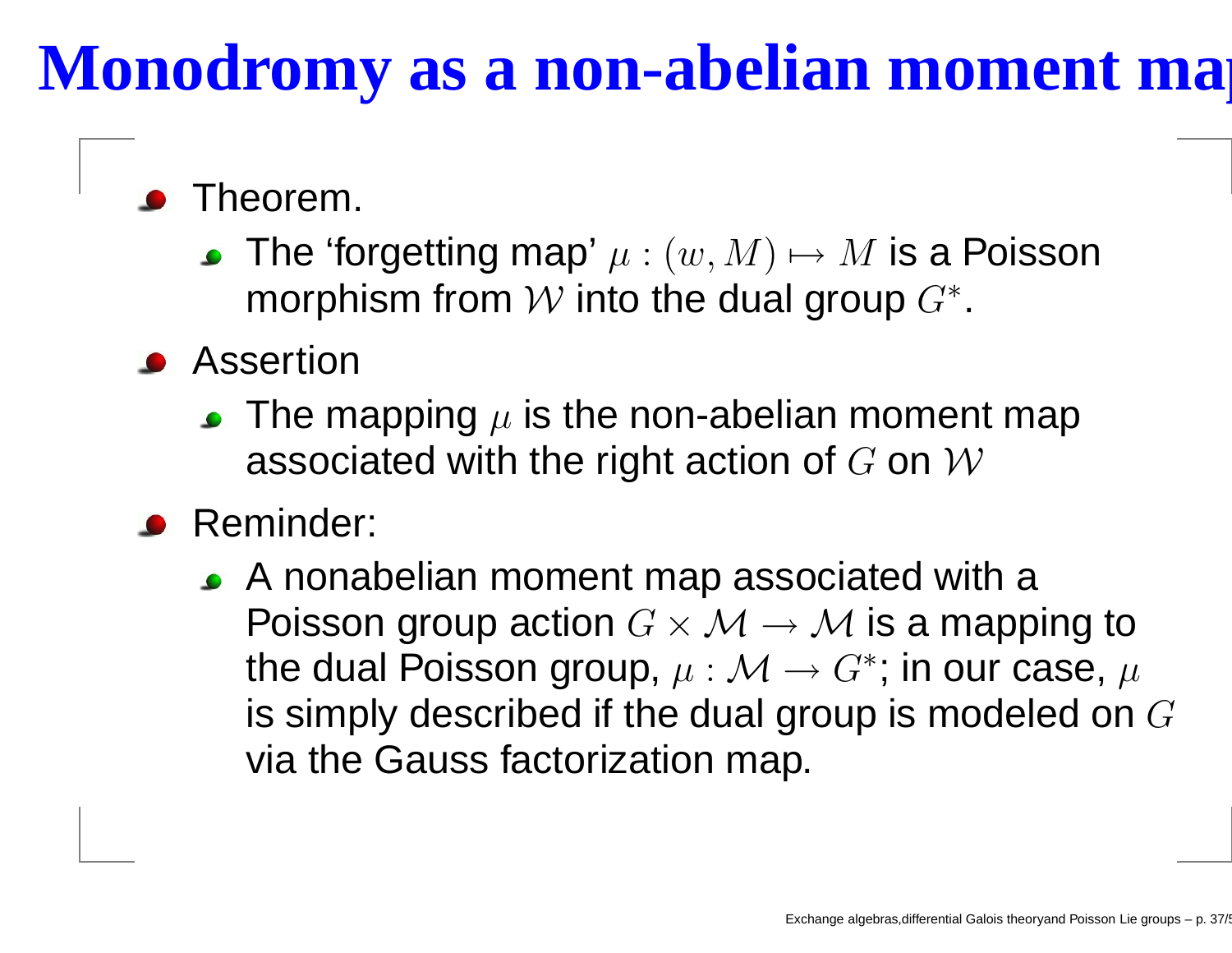# **Basic Poisson bracket relations**

Basic Poisson bracket relations for differential Galois invariants:

• 
$$
\{\eta(x), \eta(y)\} = \eta(x)^2 - \eta(y)^2 - \text{sign}(x - y) (\eta(x) - \eta(y))^2
$$

• For 
$$
\theta = \eta'
$$
 we have

$$
\{\theta(x), \theta(y)\} = 2\operatorname{sign}(x-y)\theta(x)\theta(y).
$$

• For 
$$
v = \frac{1}{2}\eta''/\eta' = \frac{1}{2}\theta'/\theta
$$
 we have

$$
\{v(x), v(y)\} = \frac{1}{2}\delta'(x-y).
$$

For  $u=\,$  $\frac{1}{2}$  $v'-v$  $^2=S(\eta)$  we have

> <span id="page-37-0"></span> $\{u(x),u(y)\}\$ =  $\frac{1}{2}$  $\delta'''(x-y)+\delta'(x-y)$  $\left|u(x)+u(y)\right|$ . (10)  $\lceil$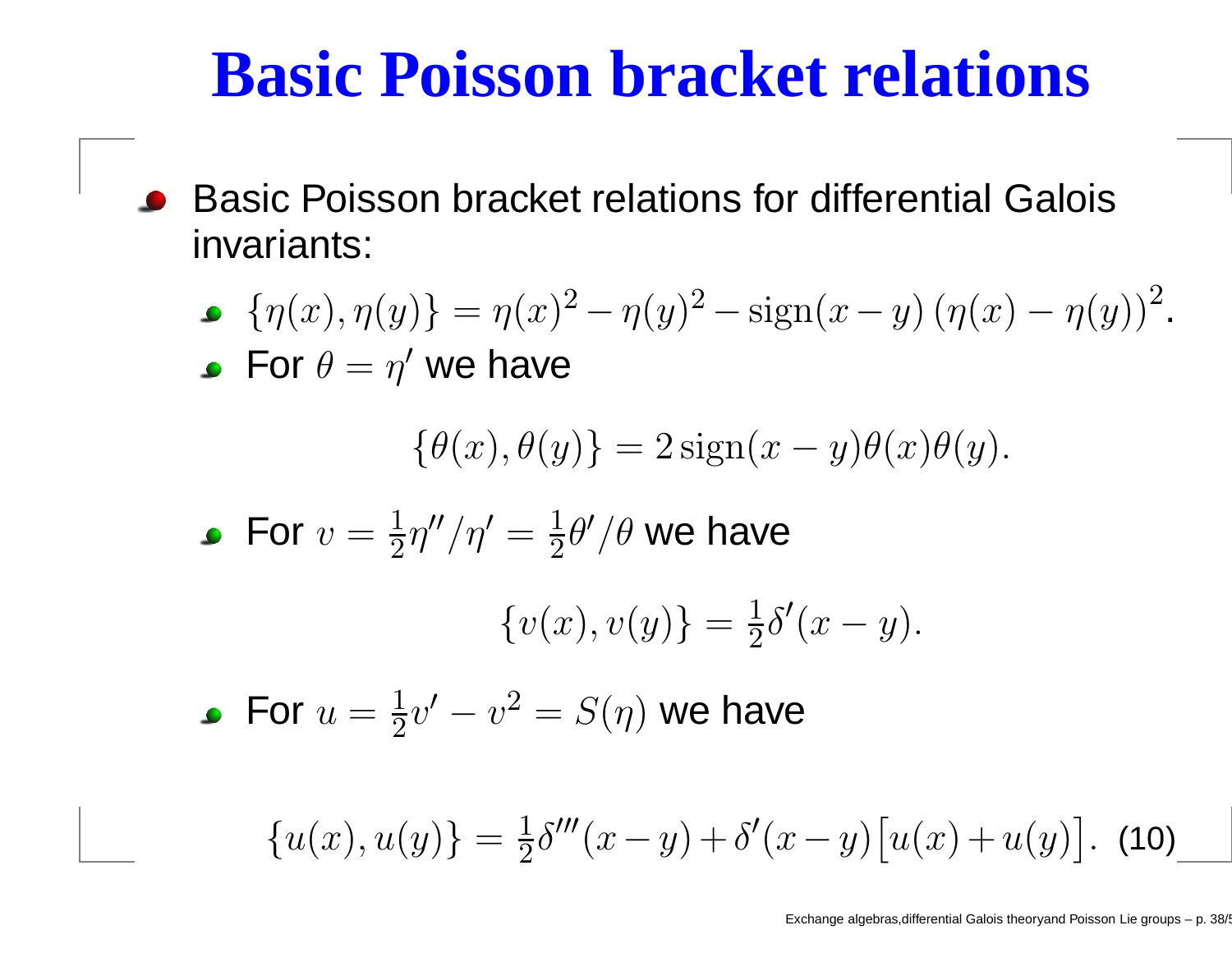# **Nonlocal bracket for** A**-invariants**

The last formula ([10\)](#page-37-0) reproduces the Virasoro bracket (which has not been assumed *<sup>a</sup> priori*!)

- Poisson bracket relations ([38\)](#page-35-0) – ([10\)](#page-37-0) listed above are algebraic. Since the basic Poisson bracket relations [\(5\)](#page-29-0) are nonlocal, this need not always be the case. This is what happens in the case of  $A$ -invariants:
	- The differential subalgebra of  $A$ -invariants in  $\mathbb{C}\langle\eta\rangle$  is generated by  $\rho=\eta'/\eta.$
	- The Poisson brackets for  $\rho$  have the form

$$
\{\rho(x), \rho(y)\} =
$$
  
 
$$
2\rho(x)\rho(y) \left[\sinh \int_x^y \rho(s) ds + \operatorname{sign}(x - y) \cosh \int_x^y \rho(s) ds\right].
$$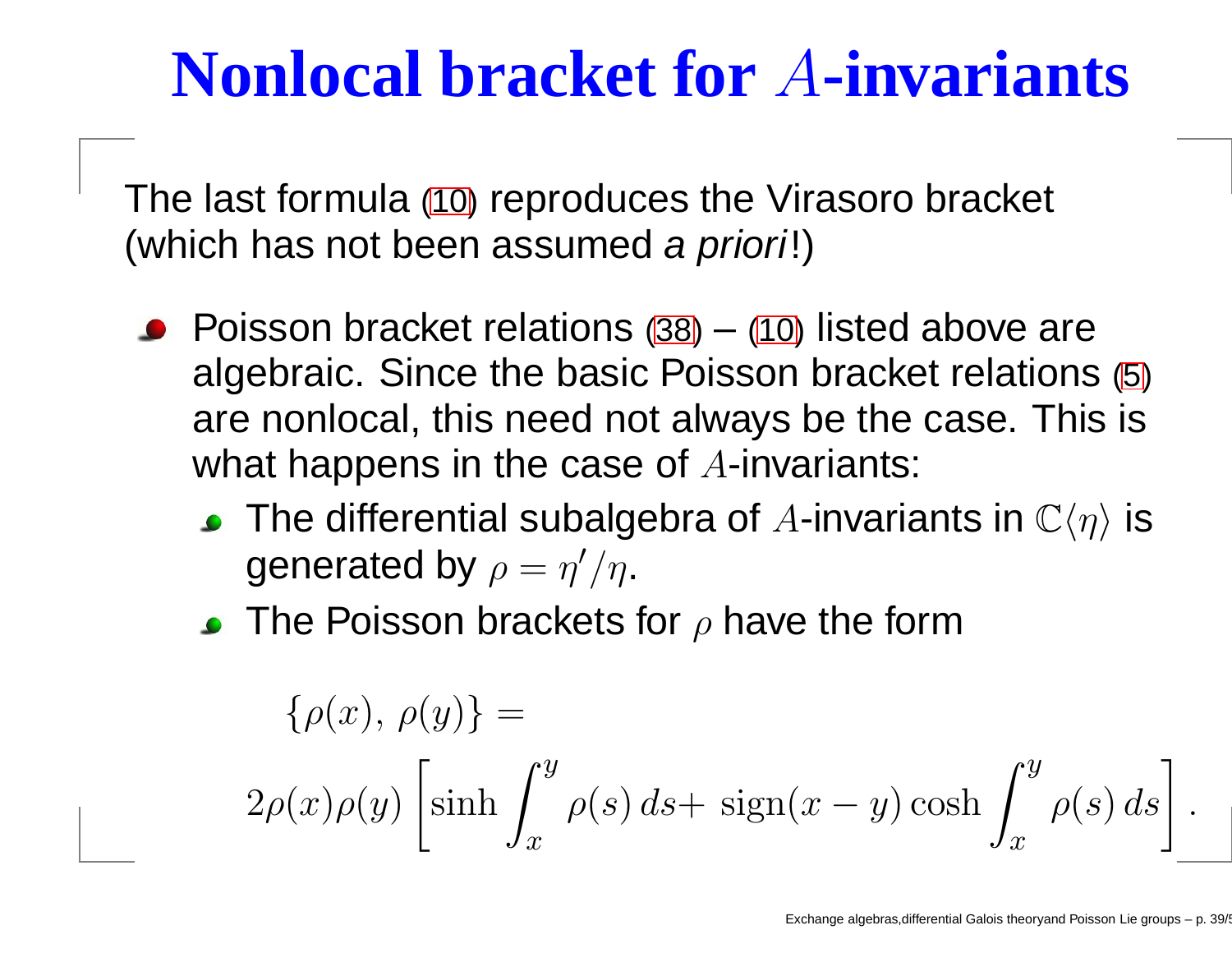### **Back to the extension tower**

Theorem

**All arrows in the extension tower** 



are Poisson algebra homomorphisms.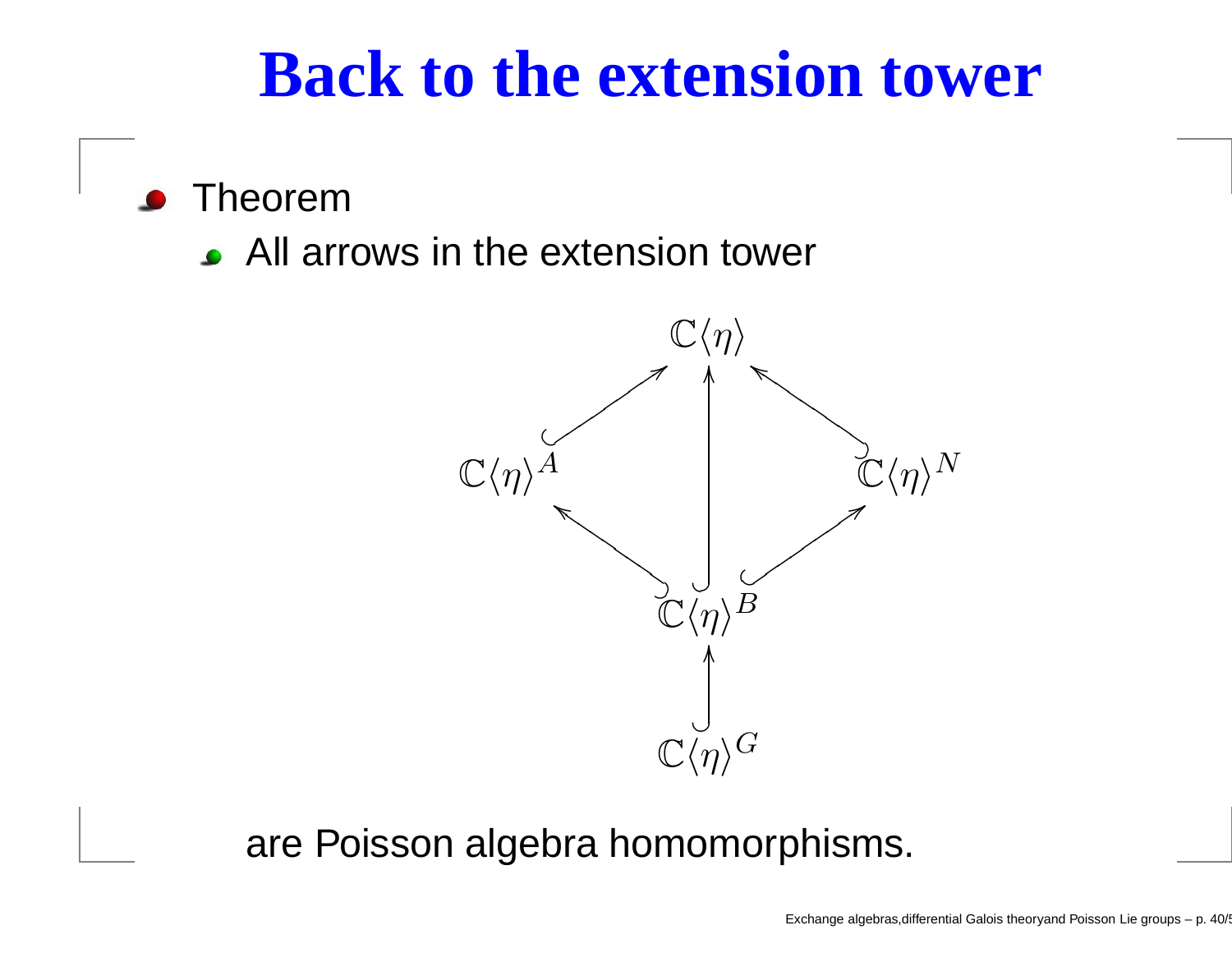### **Back to the extension tower–2**

Theorem

• All arrows in the commutative diagram



are Poisson mappings.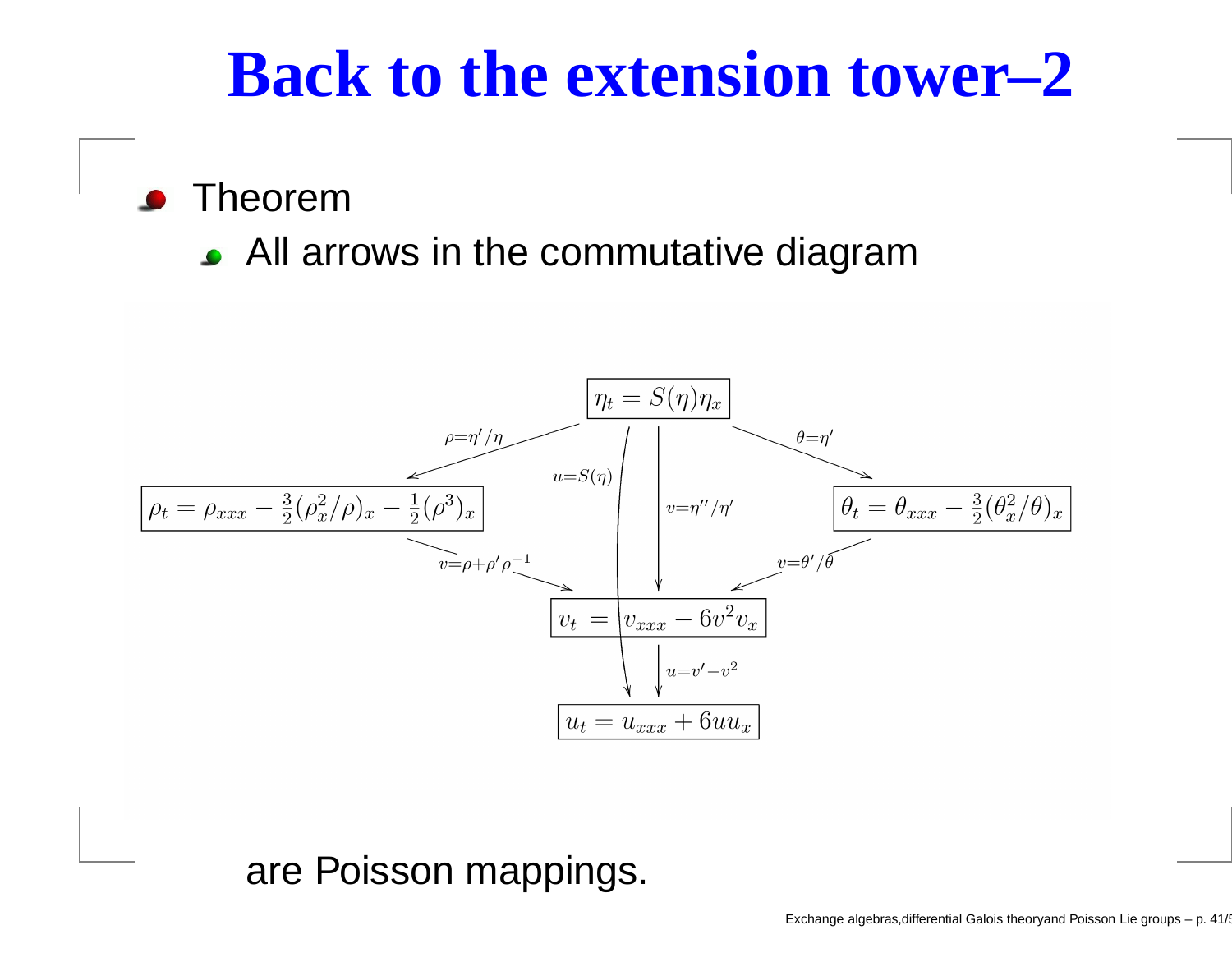- Theorem (second part)
	- The KdV-like equations listed in the diagram are generated by the standard Hamiltonian

$$
H = \int u^2 dx.
$$

(which lives on the bottom level of the extension tower but can be pulled back to all upper levels)

- A similar assertion holds for all higher KdV flows.
- **All flows factorize over those lying beneath.**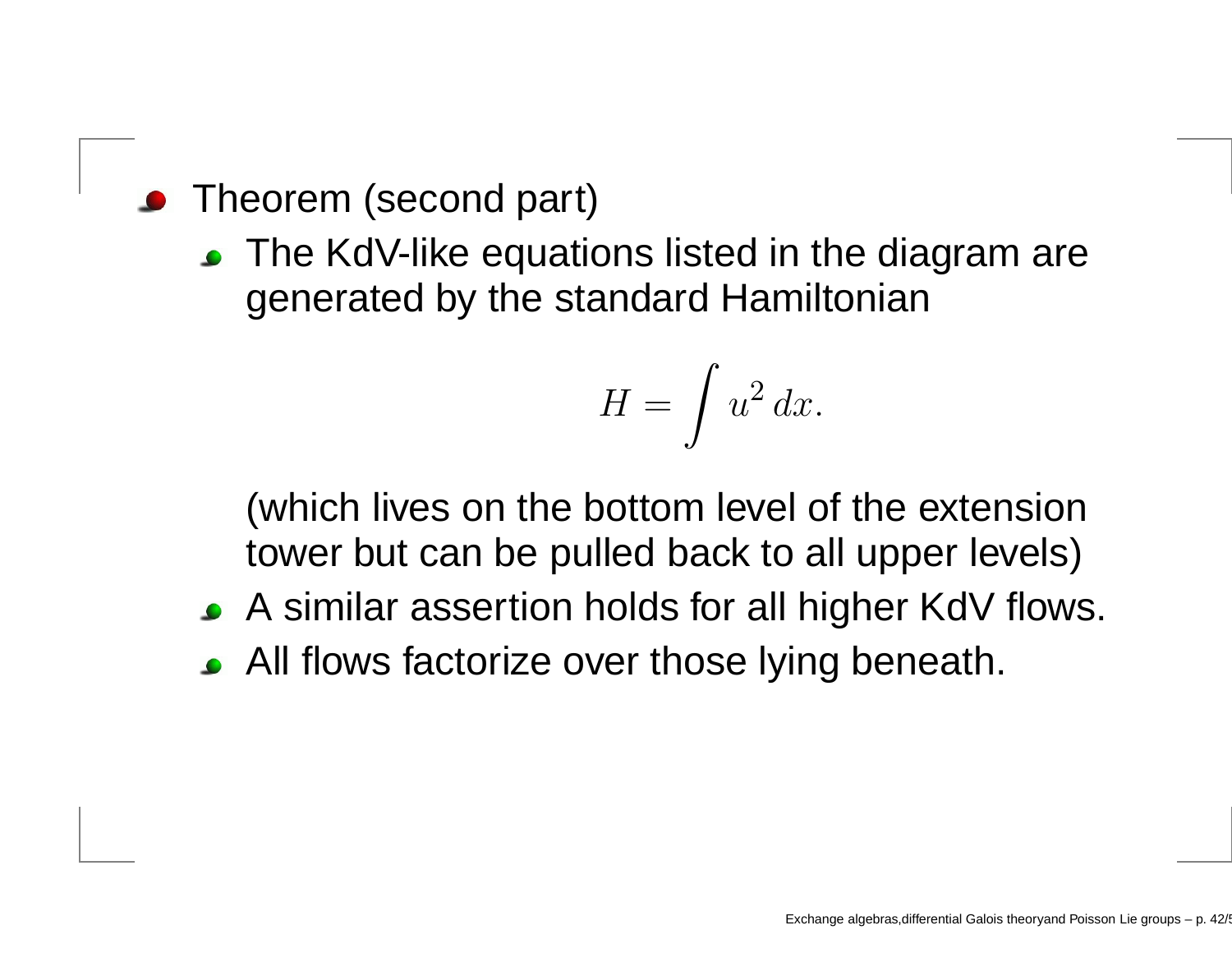# **Discrete case**

■ Second order difference equations on the one-dimensional lattice with periodic potential

$$
\phi_{n+2} + u_n \phi_{n+1} + \phi_n = 0, \quad u_{n+N} = u_n. \tag{11}
$$

In operator form

$$
\left(\tau^2 + u\,\tau + 1\right)\phi = 0,\tag{12}
$$

where  $\tau$  is the shift operator,  $(\tau \phi)_n = \phi_{n+1}.$ 

- <span id="page-42-1"></span><span id="page-42-0"></span>**Commentary Theory:** 
	- For a given  $u$ , the space of its solutions is two-dimensional;
	- Any two solutions  $\phi, \psi$  have constant wronskian  $W = \phi_n \psi_{n-1} - \phi_{n-1} \psi_n.$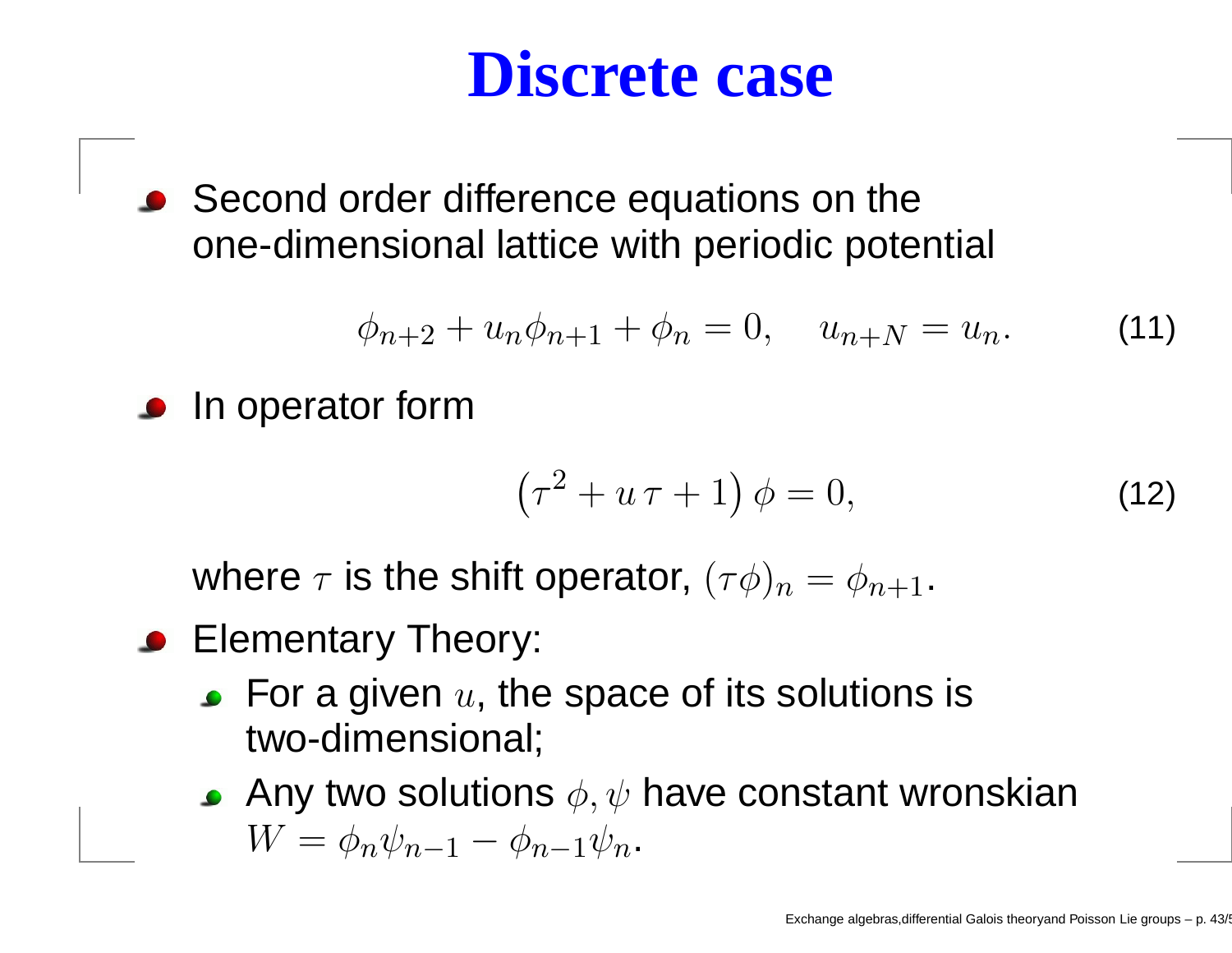# **Projective picture**

- Projective description:
	- An (ordered) projective configuration is <sup>a</sup> map  $\gamma:\mathbb{Z}\rightarrow \mathbb{C}P_1$  .
	- A configuration is non-degenerate if  $\gamma_n\neq\gamma_{n+1}.$  for all  $n_{\blacksquare}$
	- A plane configuration is a map  $w: \mathbb{Z} \rightarrow \mathbb{C}^2;$  it is non-degenerate if  $w_n \wedge w_{n+1} \neq 0.$
	- We denote  $w_n$  by the row vector  $(\phi_n,\psi_n)$ .
- Theorem.
	- Any pair of independent solutions of the discrete Schroedinger equation defines <sup>a</sup> non-degenerate quasi-periodic projective configuration  $\gamma: \mathbb{Z} \rightarrow \mathbb{C} P_1$ such that  $\gamma_{n+N}=\gamma_n\cdot M$ , where  $M$  is the monodromy.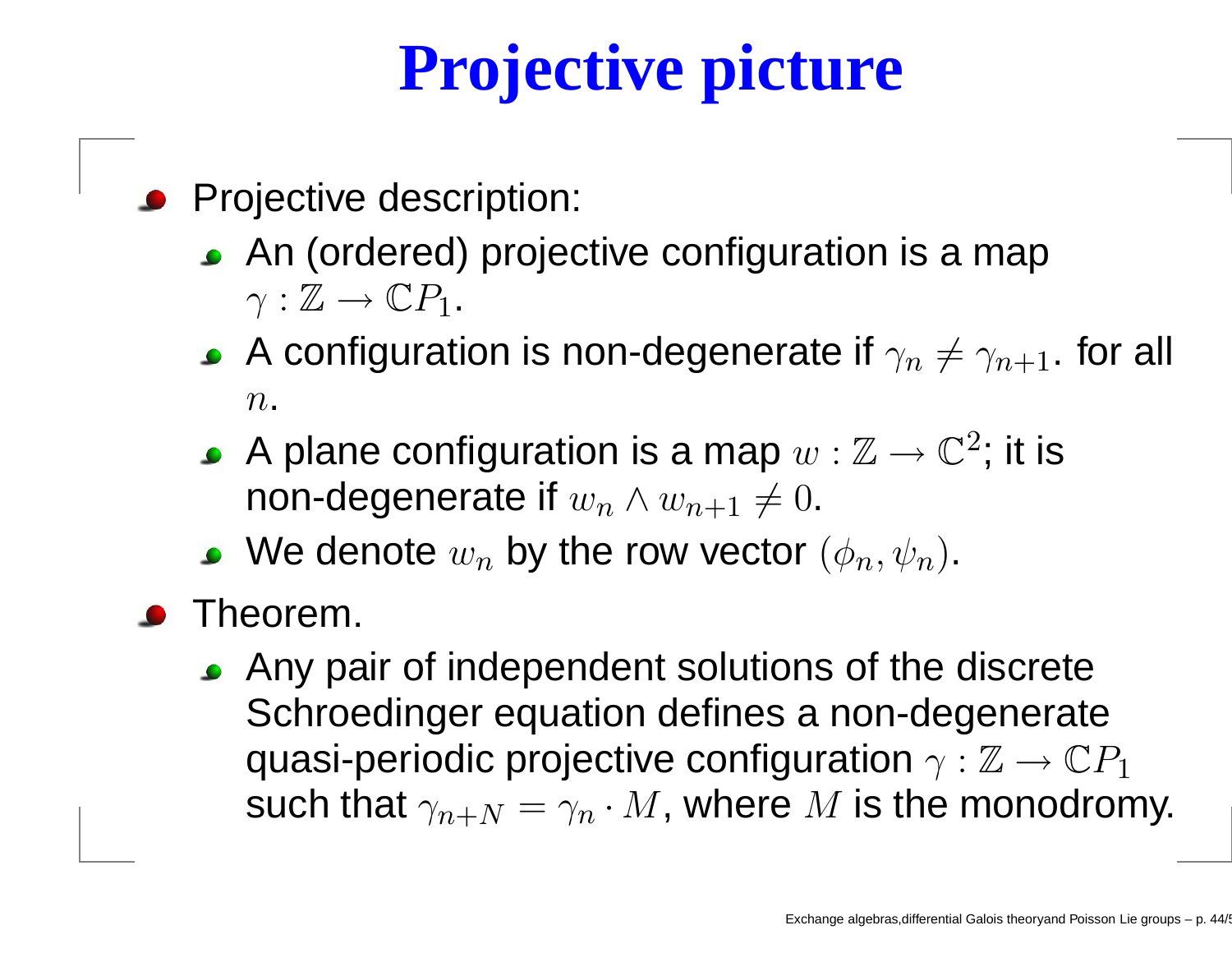- Theorem (suite).
	- Any two projective configurations associated with <sup>a</sup> given discrete Schroedinger equation are related by <sup>a</sup> global projective transformation.
	- Any non-degenerate quasi-periodic projective configuration may be lifted to <sup>a</sup> non-degenerate plane configuration such that its wronskian

$$
W[w]_n := \phi_n \psi_{n-1} - \psi_n \phi_{n-1} = 1.
$$

- We replace the projective line with its affine model putting  $\eta_n = \phi_n / \psi_n$ . The group  $G = SL(2)$  is the (difference) Galois group of equation ([11](#page-42-0)).
	- $G$  acts on  $\eta_n$  by fractional linear transformations.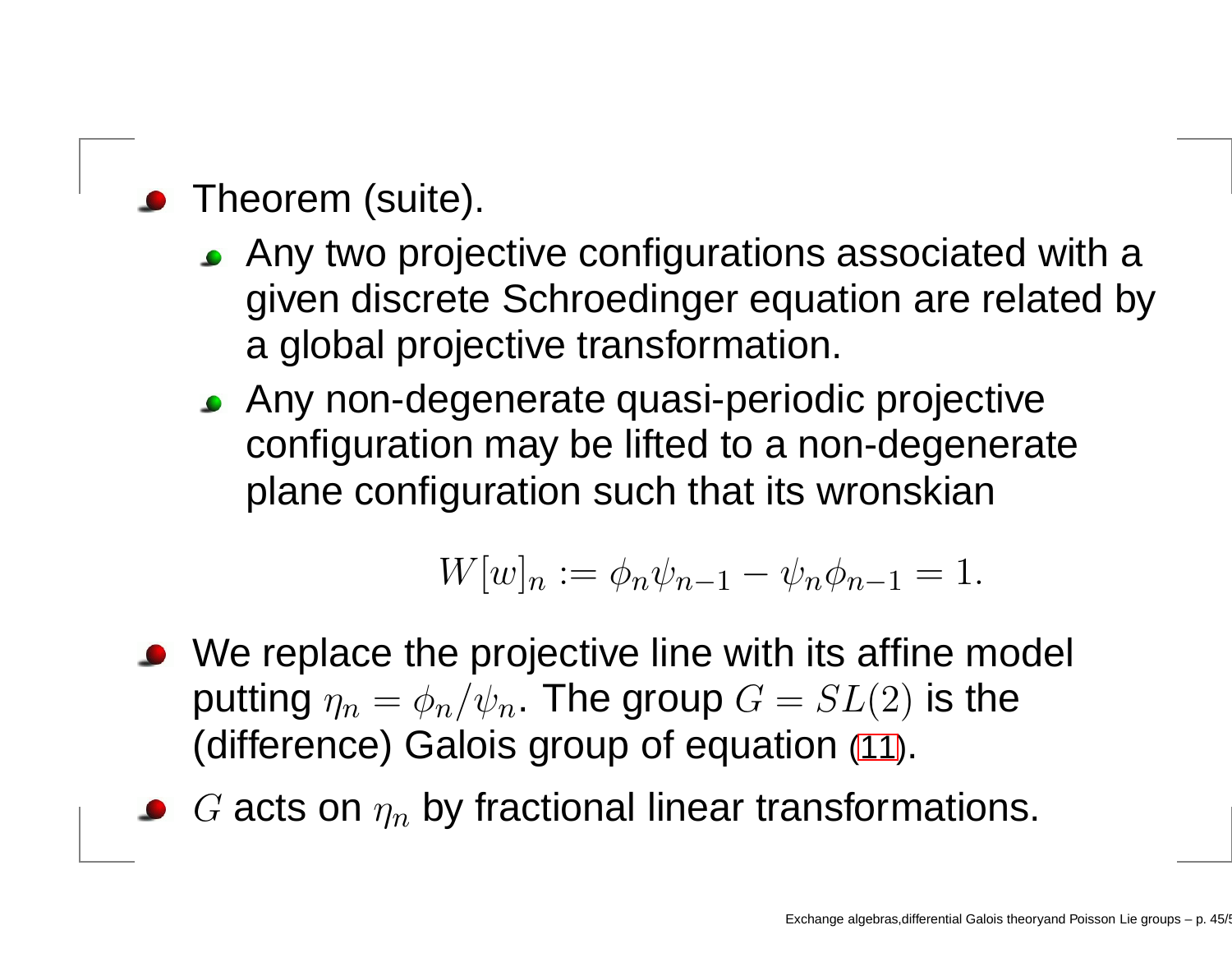# **Schwarzian vs cross-ratio**

The obvious analogue of the Schwarzian is the cross-ratio

$$
s_n[\eta] := [\eta_n, \eta_{n+1}, \eta_{n+2}, \eta_{n+3}] = \frac{\eta_n - \eta_{n+2}}{\eta_n - \eta_{n+1}} \cdot \frac{\eta_{n+1} - \eta_{n+3}}{\eta_{n+2} - \eta_{n+3}};
$$

- **Curious fact:** 
	- The potential  $u$  cannot be directly restored from  $\eta.$ Instead, we have:

 $s_n=u_nu_{n+1}$ .

If the lattice length is *odd*, the potential still may be uniquely restored from  $s_n$  by solving a quadratic equation. Hence in this case  $\mathbb{C}\langle u \rangle$  is a *quadratic* extension of  $\mathbb{C}\langle \eta \rangle^{G}$ .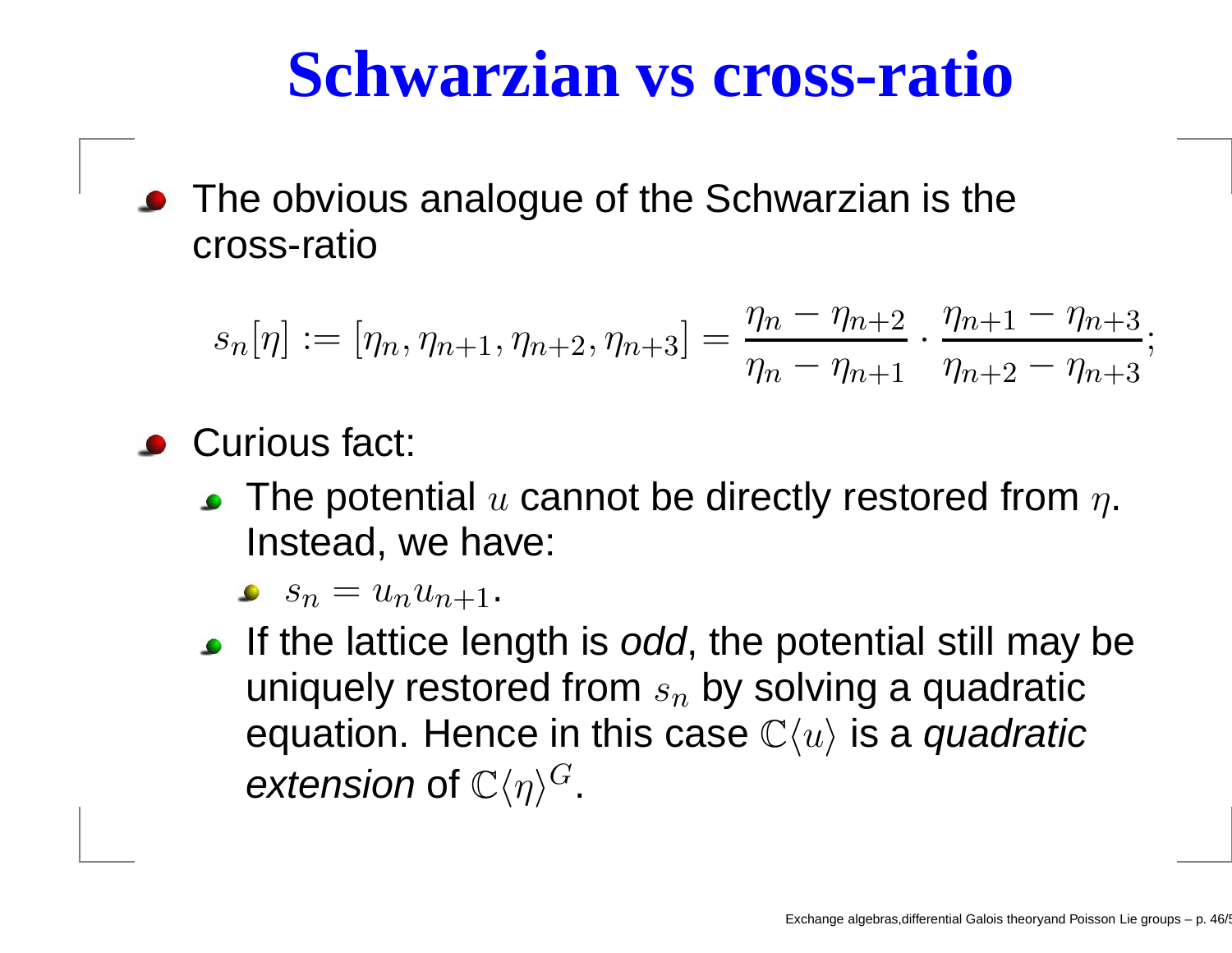# **Covariant Poisson brackets**

Denote by  ${\cal W}$  the space of all plane quasi-periodic configurations and by  ${\cal C}$  the discrete scaling group.

#### Proposition.

Assume that the Poisson structure on  ${\mathcal W}$  is covariant with respect to the right action of  $G$  and to the natural action of the scaling group. Then it has the form

$$
\{w_m^1(x), w_n^2(y)\} = w_m^1(x)w_n^2(y)R(m - n),
$$

where

$$
R(k) = R_0(k) + r, \quad R_0(k) = a_k I + \begin{pmatrix} 0 & 0 & 0 & 0 \\ 0 & c_k & -c_k & 0 \\ 0 & c_k & -c_k & 0 \\ 0 & 0 & 0 & 0 \end{pmatrix},
$$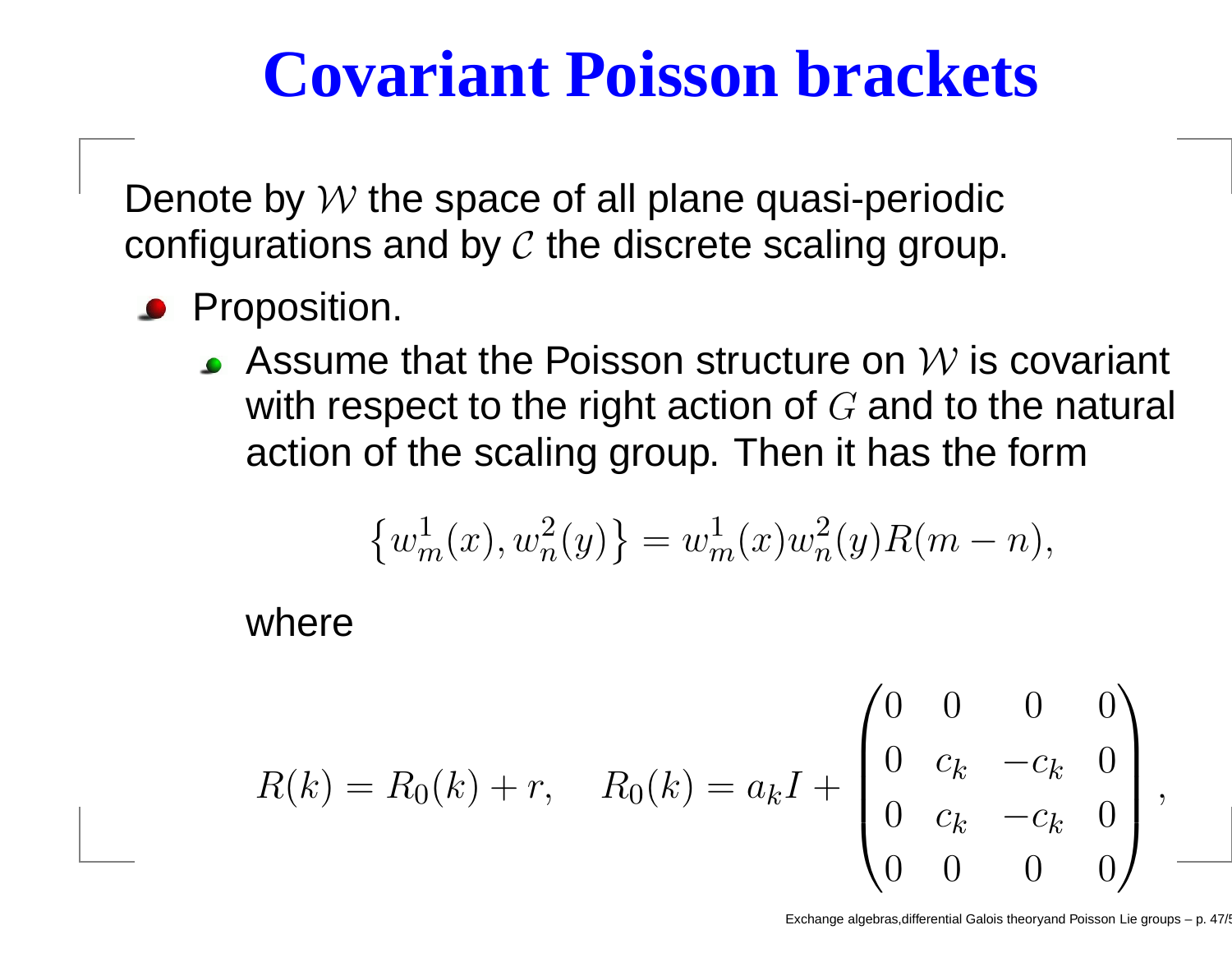- Proposition (suite).
	- $a_k$  is an arbitrary odd function;
	- $c_k$  is an odd function which satisfies

$$
c_{n-m}c_{m-k} + c_{m-k}c_{k-n} + c_{k-n}c_{n-m} = \alpha, \qquad (13)
$$

where  $\alpha=0$  when  $r=0$  or  $r$  triangular and  $\alpha=-\epsilon^2$ for  $r$  quasitriangular. (In the sequel, we set  $\epsilon=1$ ). The space  $V\subset W$  of discrete wave functions is defined by the constraint  $W[w]=1$ .

Poisson bracket relations for the Wronskian:

<span id="page-47-0"></span>
$$
\{W_n, \phi_m\} = (a_{n-m} + a_{n-1-m} - c_{n-m})W_n \phi_m + (c_{n-m} - c_{n-m-1})(\phi_n \phi_{n-1} \psi_m - \phi_n \psi_{n-1} \phi_m).
$$
 (14)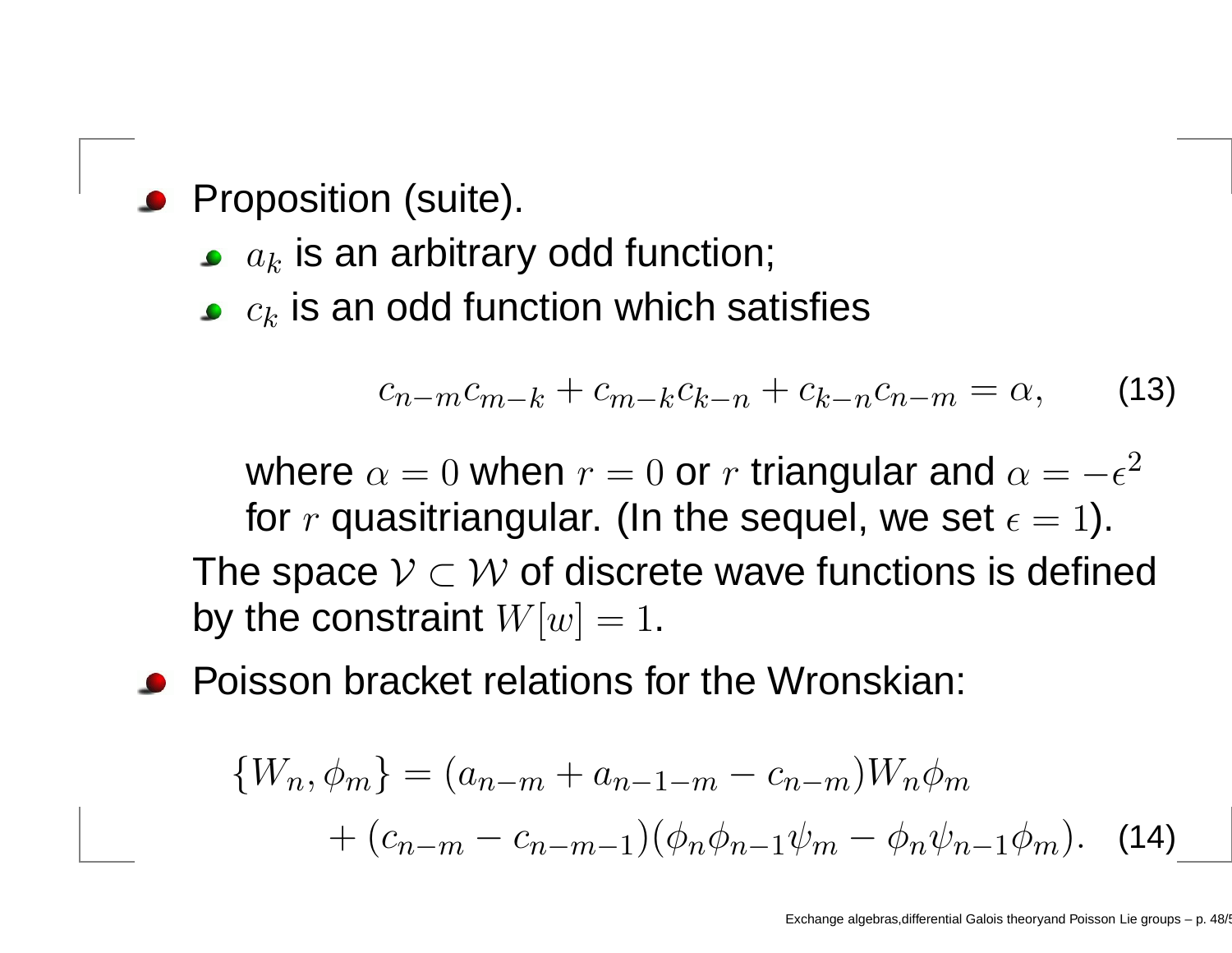#### Proposition.

Scaling invariants  $\eta_n$  commute with the wronskian if and only if the second term in ([14\)](#page-47-0) is proportional to  $W_n \phi_m$ ; hence

$$
c_{n-m} - c_{n-m-1} = (\delta_{nm} + \delta_{n,m+1}). \tag{15}
$$

- Important fact:
	- **This recurrence relation is again solved by the sign** function.
- Hence we get:

$$
\{\eta_n, \eta_m\} = \eta_n^2 - \eta_m^2 - \text{sign}(n-m)\big(\eta_n - \eta_m\big)^2. \tag{16}
$$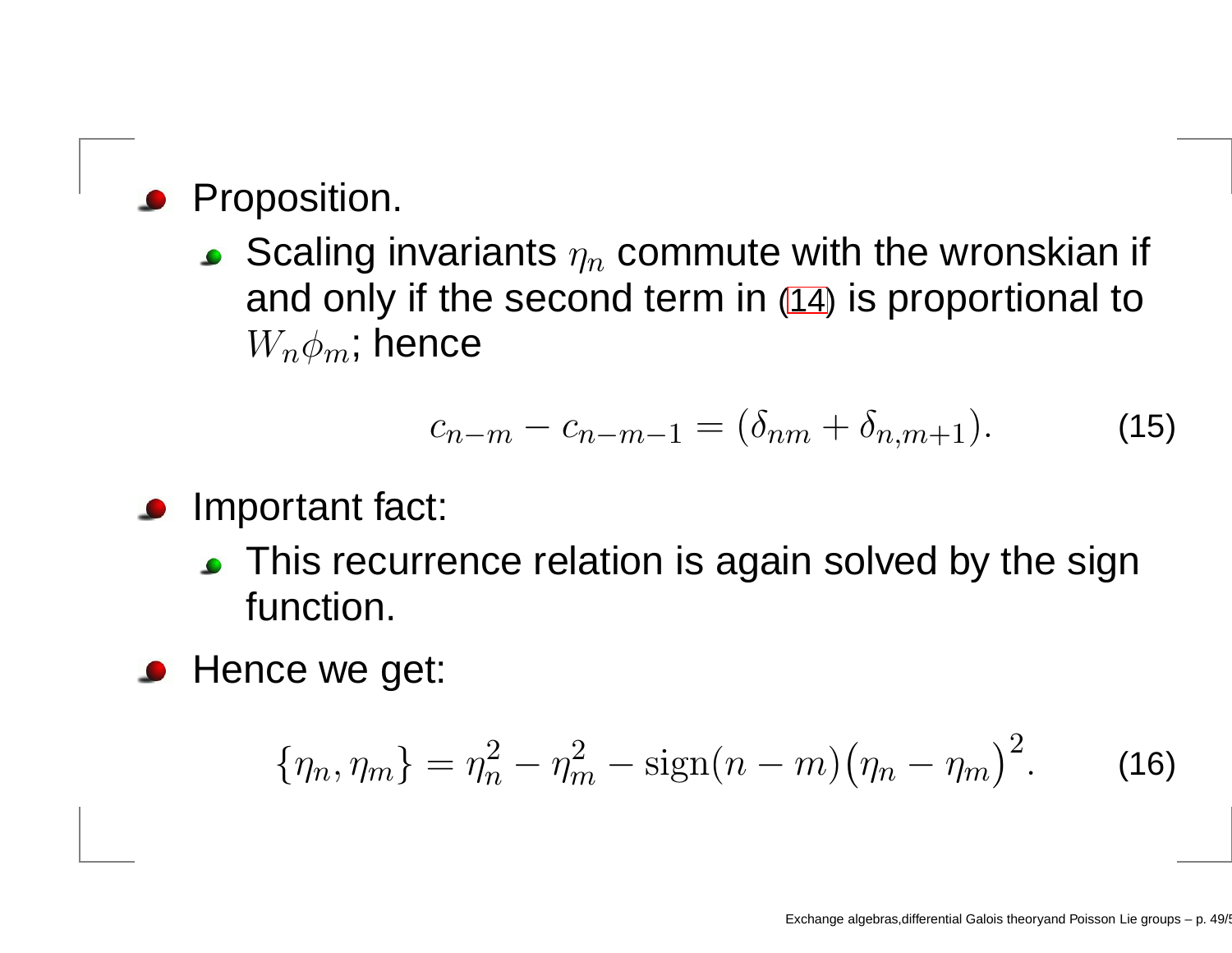#### Remark.

- **This is in fact a Poisson subalgebra of the** continuous algebra.
- Of course, it is not true that the wave functions of the discrete equation are the values of the wave functions for the continuous equation!
- **Poisson bracket relations for Galois invariants.** 
	- We have:
		- $\mathbb{C}(\eta)^N = \mathbb{C}(\theta)$ , where  $\theta_m := \eta_{m+1} \eta_m$  $\mathbb{C}(\eta)^B = \mathbb{C}(\lambda)$ , where

$$
\lambda_m := \frac{\eta_{m+2} - \eta_{m+1}}{\eta_{m+1} - \eta_m}.
$$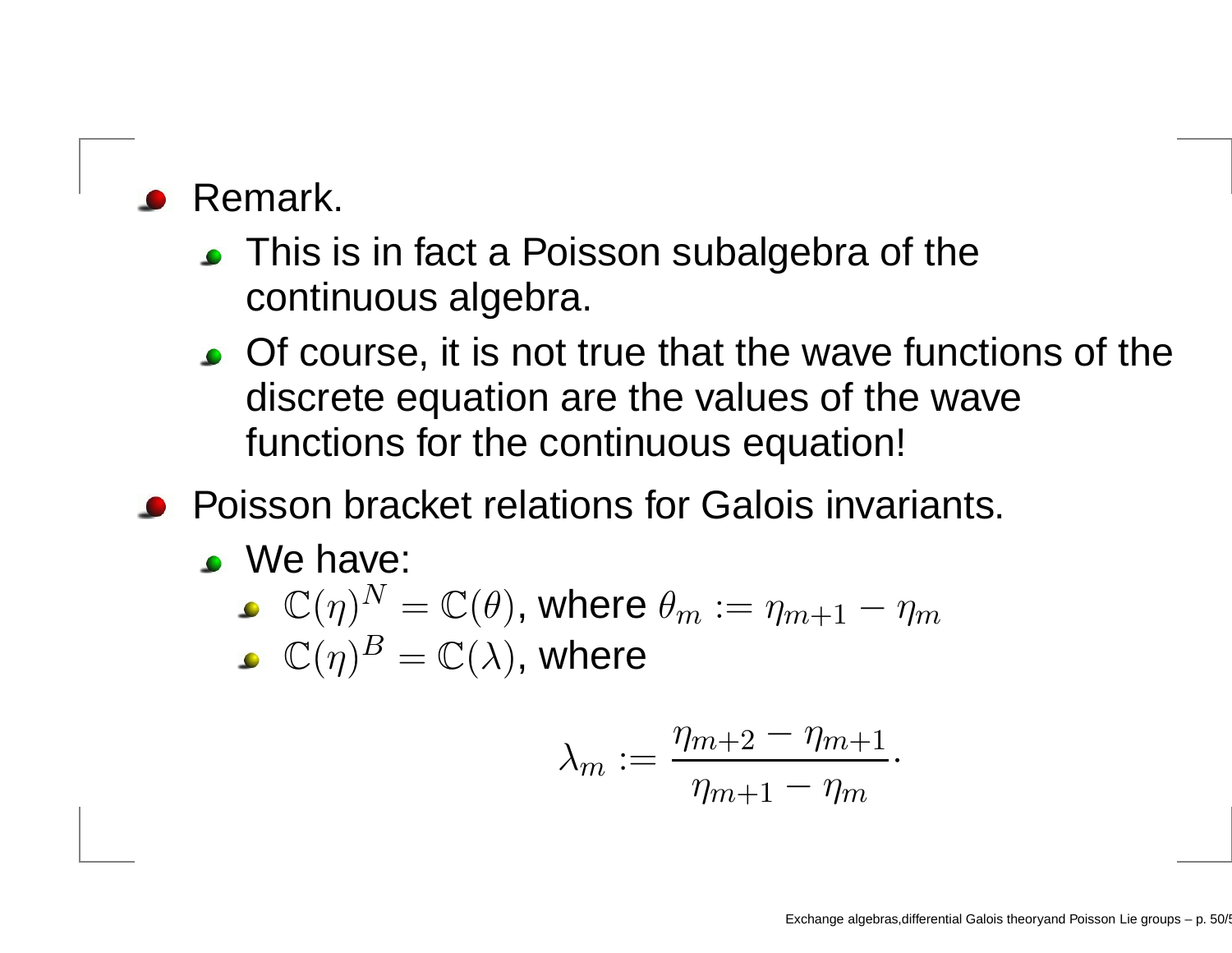# **Poisson bracket relations**

• We get: 
$$
\{\theta_m, \theta_n\} = -2 \operatorname{sign}(m - n)\theta_m \theta_n
$$
,  
 $\{\lambda_m, \lambda_n\} = 2(\delta_{m+1,n} - \delta_{m,n+1})\lambda_m \lambda_n$ .

- A natural interpretation of the variables  $\lambda_n$  is connected with the Miura transform for the discrete Schroedinger equation.
	- Assume that the difference operator [\(12\)](#page-42-1) is factorized,

$$
\tau^2 + u\,\tau + 1 = (\tau + v)(\tau + v^{-1}).\tag{17}
$$

The potentials  $u,\,v$  are related by the difference Miura map,

$$
u_n = v_n + v_{n+1}^{-1}.
$$
 (18)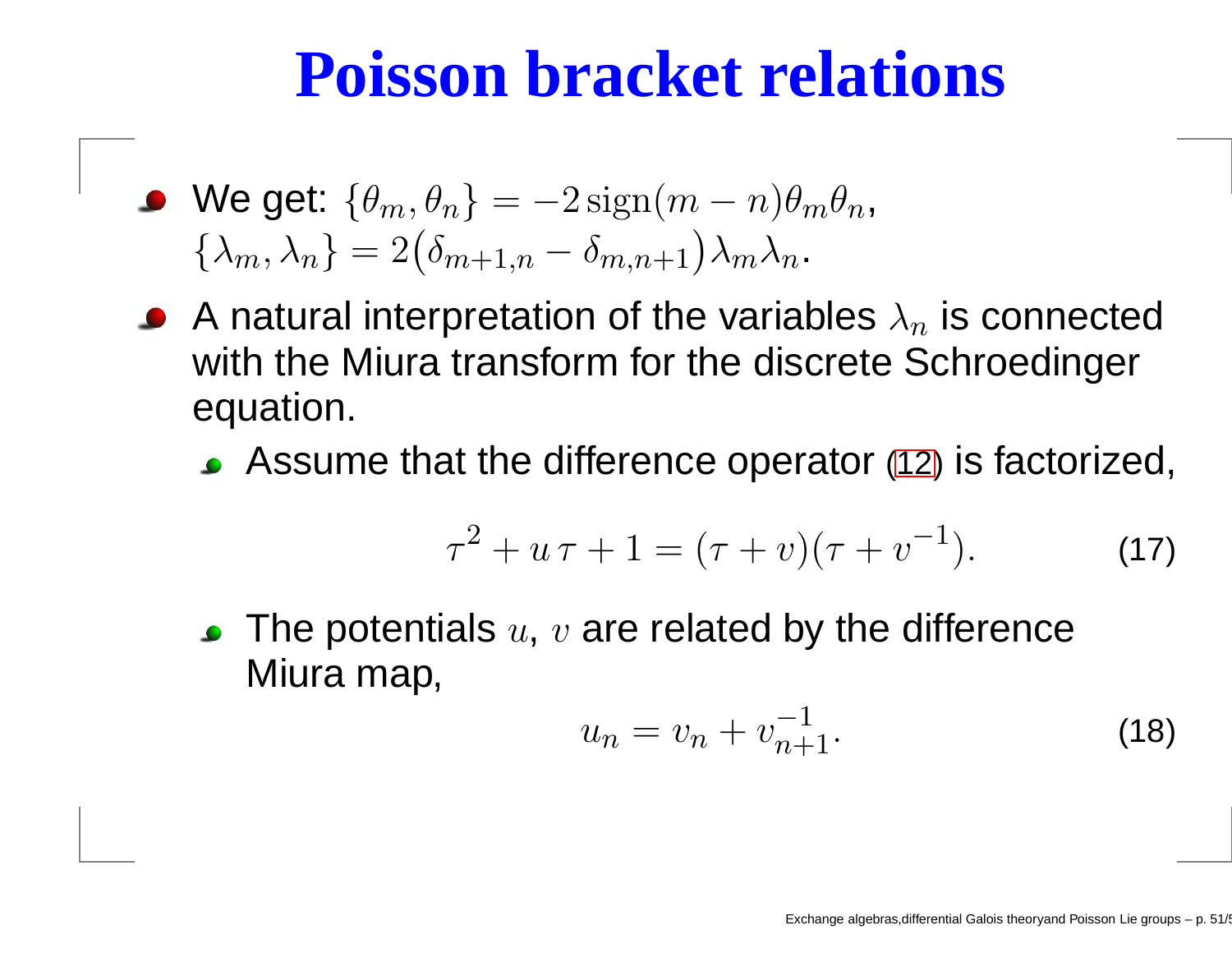### **Poisson bracket relations–2**

Assume that  $\psi$  satisfies the first order equation  $(\tau + v$ − 1  $)\psi=0.$  Let  $\phi$  be the second solution of this equation such that  $W(\phi,\psi)=1$  and  $\eta=$  $=\phi/\psi$ ; then

$$
\eta_{n+1} - \eta_n = \frac{1}{\psi_n \psi_{n+1}}.
$$

Clearly,  $v_n=-\psi_n/\psi_{n+1}$  and hence

$$
v_n v_{n+1} = \frac{\psi_n}{\psi_{n+2}} = \frac{\psi_{n+1} \psi_n}{\psi_{n+2} \psi_{n+1}} = \frac{\eta_{n+2} - \eta_{n+1}}{\eta_{n+1} - \eta_n} = \lambda_n \tag{19}
$$

Thus  $\lambda_n$  is the product of two neighbouring potentials in the factorized Schroedinger operator.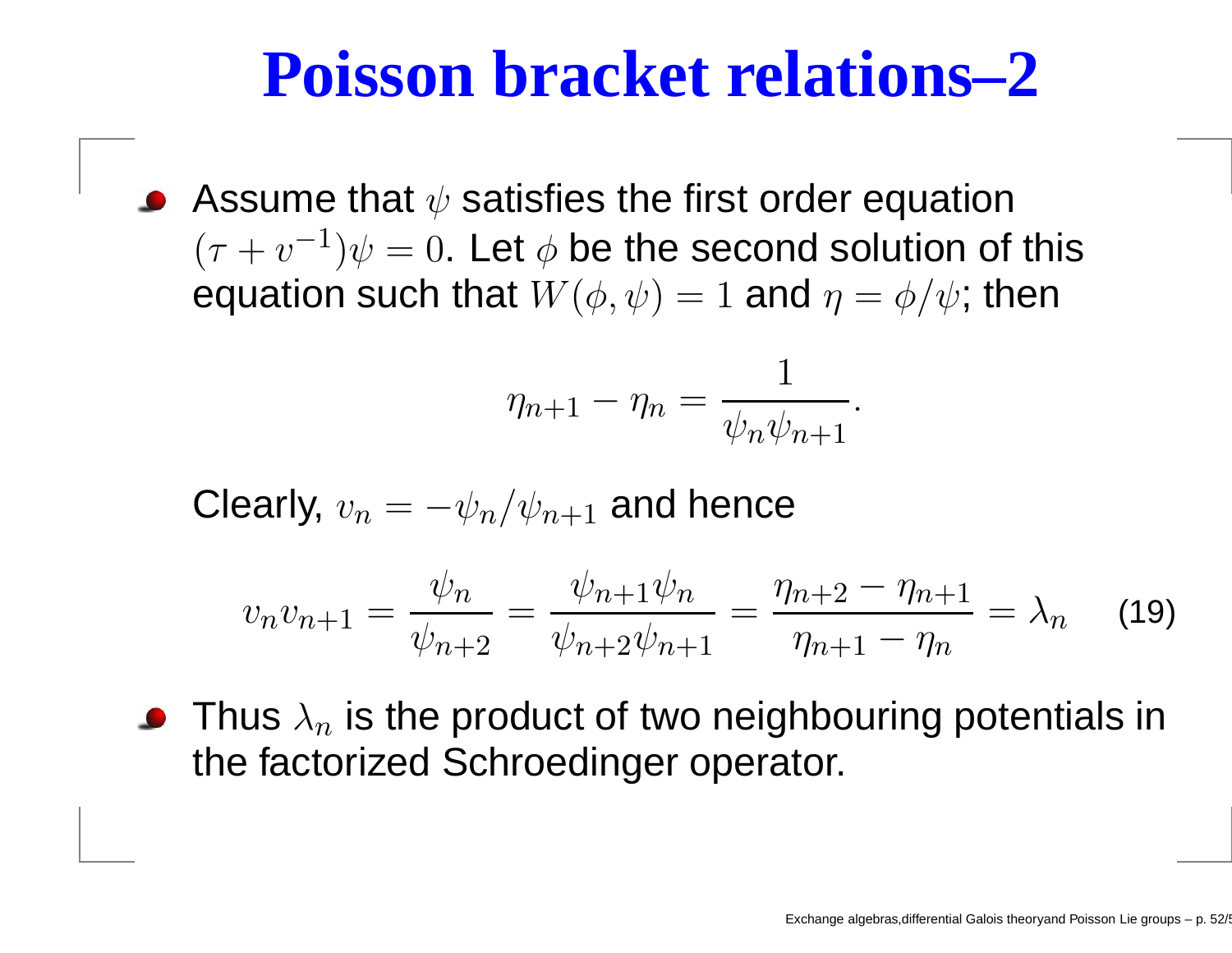# **Poisson bracket relations–3**

- Remark.
	- The potentials  $v_n$  again are not rational Galois invariants of  $B$  and belong to a quadratic extension of  $\mathbb{C}(\lambda).$

We have:

$$
s_n = u_n u_{n+1} = \frac{(1 + \lambda_n)(1 + \lambda_{n+1})}{\lambda_{n+1}}.
$$
 (20)

Poisson bracket relations for  $\lambda_n$  and  $s_n$ :

<span id="page-52-0"></span>
$$
\{\lambda_m, \lambda_n\} = (\delta_{m+1,n} - \delta_{m,n+1})\lambda_m \lambda_n, \n\{s_m, s_n\} = (\delta_{m+1,n} - \delta_{m,n+1})(s_m + s_n - s_m s_n) \qquad (21)\n+ s_m s_n (s_{m+1}^{-1} \delta_{m+2,n} - s_{n+1}^{-1} \delta_{m,n+2}).
$$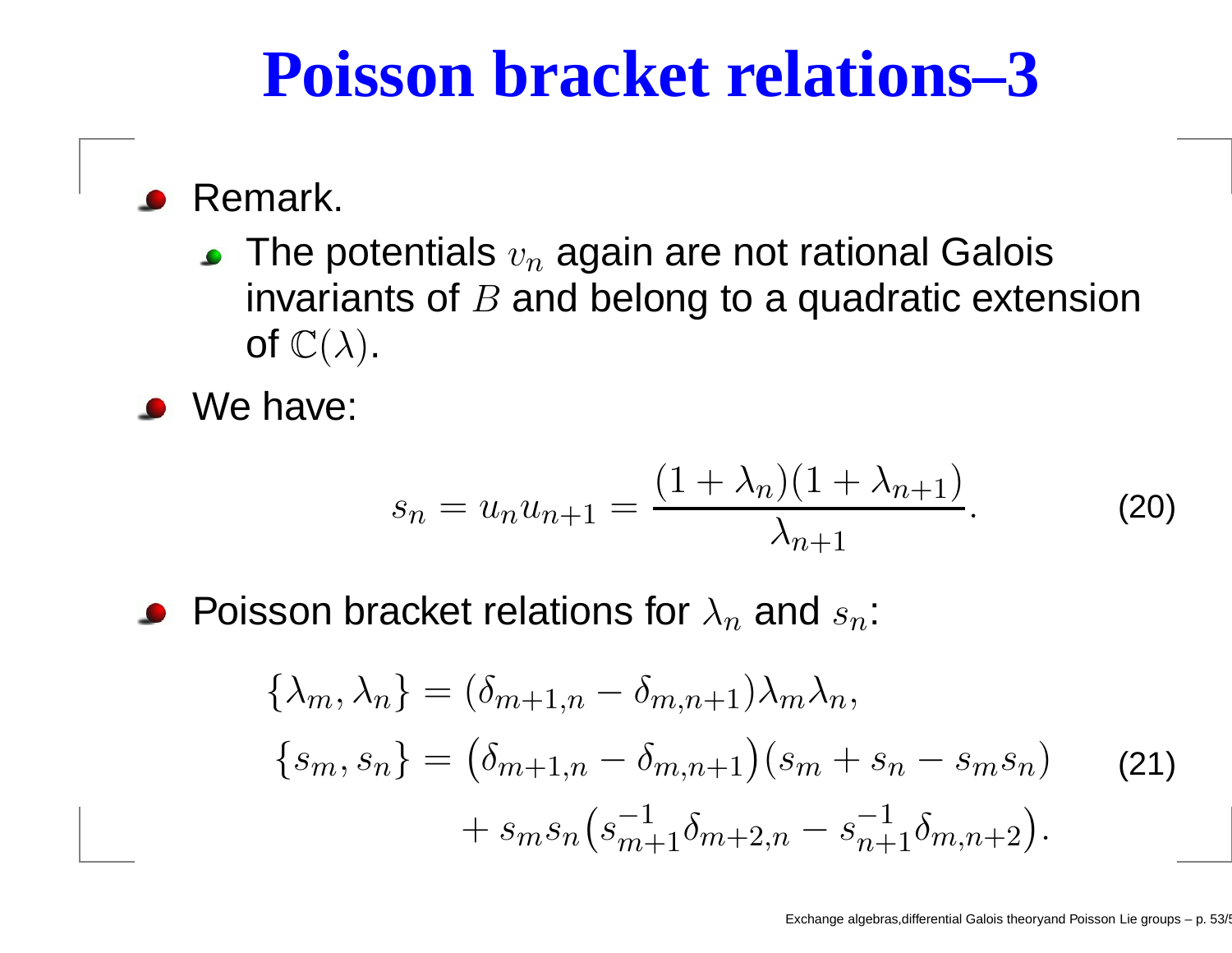# **Discrete Virasoro algebra**

Proposition. Let  $\Phi_n = (-1)^n \operatorname{sign} n, \; n \neq 0, \; \Phi_0 = 0.$  Then  $\{v_n,v_m\}=2\Phi_{n-m}v_nv$ <sup>m</sup>, (22)

$$
\{u_n, u_m\} = 2\Phi_{n-m}u_nu_m + 2(\delta_{m+1,n} - \delta_{m,n+1}).
$$
 (23)

- <span id="page-53-0"></span>Remark
	- Formula [\(22](#page-53-0)) coincides with the lattice Virasoro algebra introduced by Frenkel, Reshetikin & myself, while ([21\)](#page-52-0) coincides with the Faddeev–Takhtajan version of the lattice Virasoro algebra. Structure constants  $\Phi_{n-m}$  arise in paper of Frenkel, Reshetikin & myself in the framework of the discrete Drinfeld–Sokolov theory.